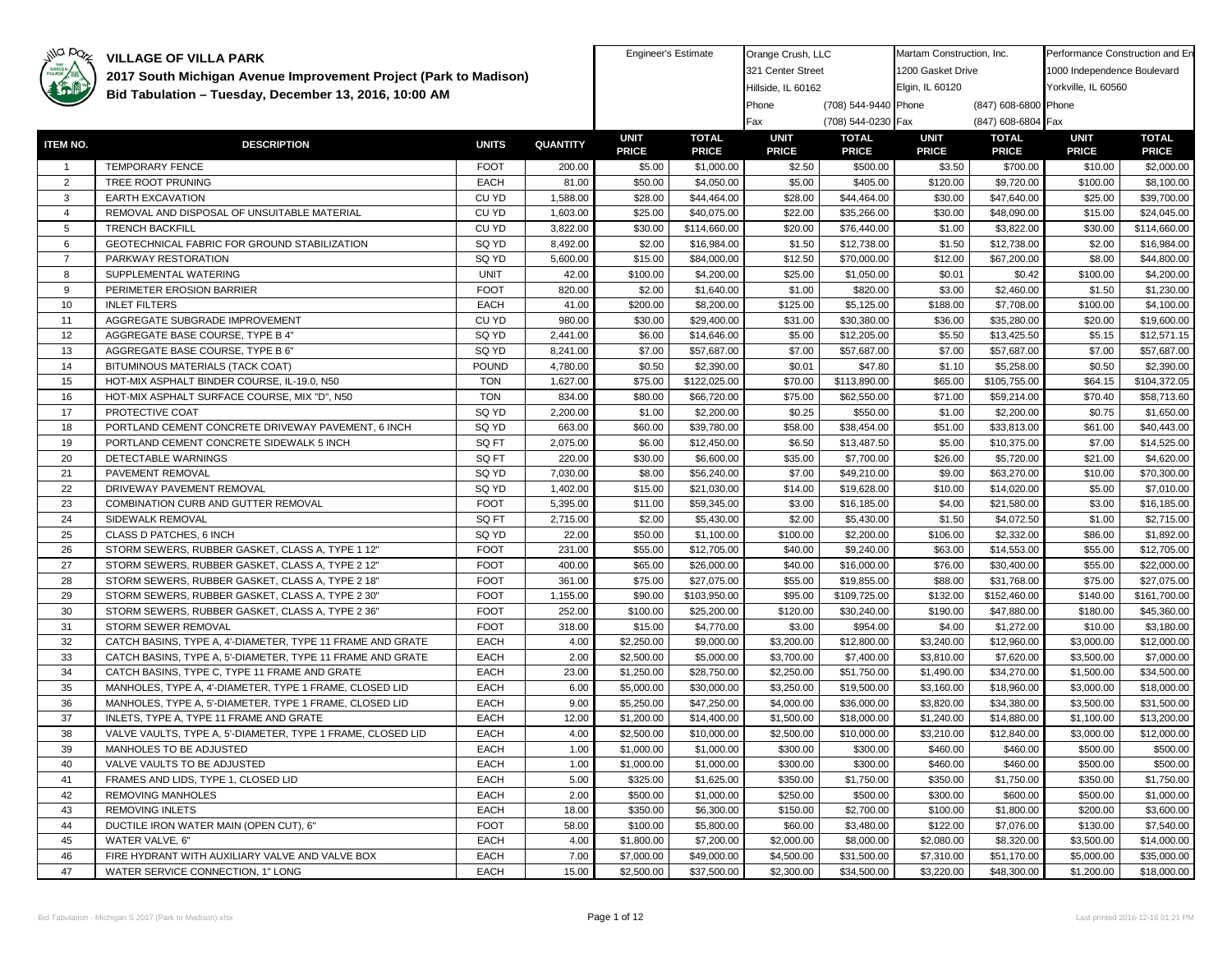| 1200 Gasket Drive<br>321 Center Street<br>1000 Independence Boulevard<br>2017 South Michigan Avenue Improvement Project (Park to Madison)<br>Hillside, IL 60162<br>Elgin, IL 60120<br>Yorkville, IL 60560<br>Bid Tabulation - Tuesday, December 13, 2016, 10:00 AM<br>(708) 544-9440 Phone<br>(847) 608-6800 Phone<br>Phone<br>(847) 608-6804 Fax<br>(708) 544-0230 Fax<br>Fax<br><b>UNIT</b><br><b>UNIT</b><br><b>TOTAL</b><br><b>UNIT</b><br><b>UNIT</b><br><b>TOTAL</b><br><b>TOTAL</b><br><b>ITEM NO.</b><br><b>QUANTITY</b><br><b>DESCRIPTION</b><br><b>UNITS</b><br><b>PRICE</b><br><b>PRICE</b><br><b>PRICE</b><br><b>PRICE</b><br><b>PRICE</b><br><b>PRICE</b><br><b>PRICE</b><br><b>EACH</b><br>\$2,000.00<br>\$10,000.00<br>\$2,280.00<br>\$800.00<br>48<br>WATER SERVICE CONNECTION, 1" SHORT<br>5.00<br>\$1,400.00<br>\$7,000.00<br>\$11,400.00<br>15.00<br>\$500.00<br>\$7,500.00<br>\$3,750.00<br>\$300.00<br>49<br>ADJUSTING WATER SERVICE LINES<br><b>EACH</b><br>\$250.00<br>\$75.00<br>\$1,125.00<br>SANITARY SEWER SERVICE REPLACEMENT<br><b>FOOT</b><br>50<br>700.00<br>\$13.00<br>\$9,100.00<br>\$35.00<br>\$24,500.00<br>\$40.00<br>\$28,000.00<br>\$45.00<br>51<br><b>EACH</b><br>FIRE HYDRANTS TO BE REMOVED<br>7.00<br>\$400.00<br>\$2,800.00<br>\$250.00<br>\$1,750.00<br>\$850.00<br>\$5,950.00<br>\$250.00<br>52<br>VALVES AND VAULTS TO BE REMOVED<br><b>EACH</b><br>4.00<br>\$800.00<br>\$3,200.00<br>\$200.00<br>\$800.00<br>\$300.00<br>\$1,200.00<br>\$250.00<br>53<br>SANITARY SEWER SERVICE RECONNECTION<br><b>EACH</b><br>20.00<br>\$4,000.00<br>\$80,000.00<br>\$1,250.00<br>\$25,000.00<br>\$2,460.00<br>\$49,200.00<br>\$700.00<br>54<br>SANITARY SEWER PIPE, PVC SDR 26 ASTM D-2241, 6"<br><b>FOOT</b><br>\$100.00<br>\$5,000.00<br>\$90.00<br>\$4,500.00<br>\$5,050.00<br>50.00<br>\$101.00<br>\$65.00<br>55<br><b>FOOT</b><br>\$90.00<br>SANITARY SEWER PIPE, PVC SDR 26 ASTM D-2241, 12'<br>20.00<br>\$400.00<br>\$8,000.00<br>\$175.00<br>\$3,500.00<br>\$144.00<br>\$2,880.00<br>56<br>SANITARY SEWER PIPE, PVC SDR 26 ASTM D-2241, 15"<br><b>FOOT</b><br>25.00<br>\$500.00<br>\$12,500.00<br>\$240.00<br>\$6,000.00<br>\$167.00<br>\$4,175.00<br>\$100.00<br>57<br>SANITARY SEWER PIPE, PVC SDR 26 ASTM D-2241, 18'<br><b>FOOT</b><br>\$600.00<br>\$9,000.00<br>\$295.00<br>\$4,425.00<br>\$226.00<br>\$3,390.00<br>\$150.00<br>15.00<br>58<br><b>EACH</b><br>7.00<br>\$6,500.00<br>\$3,750.00<br>\$34,020.00<br>SANITARY MANHOLES, TYPE A, 4'-DIAMETER, TYPE 1 FRAME, CLOSED LI<br>\$45,500.00<br>\$26,250.00<br>\$4,860.00<br>\$3,500.00<br><b>EACH</b><br>59<br>COMBINATION CLEAN OUT-CHECK VALVE<br>10.00<br>\$1,600.00<br>\$16,000.00<br>\$1,000.00<br>\$10,000.00<br>\$580.00<br>\$5,800.00<br>\$1,000.00<br>60<br><b>FOOT</b><br>\$22.00<br>COMBINATION CONCRETE CURB AND GUTTER, TYPE B-6.12 (SPECIAL)<br>5,395.00<br>\$118,690.00<br>\$22.00<br>\$118,690.00<br>\$22.00<br>\$118,690.00<br>\$18.00<br>CU YD<br>61<br>NON-SPECIAL WASTE DISPOSAL<br>150.00<br>\$100.00<br>\$15,000.00<br>\$70.00<br>\$10,500.00<br>\$89.00<br>\$13,350.00<br>\$50.00<br>62<br>SOIL DISPOSAL ANALYSIS<br><b>EACH</b><br>1.00<br>\$7,500.00<br>\$7,500.00<br>\$500.00<br>\$500.00<br>\$1,500.00<br>\$1,500.00<br>\$2,500.00<br>63<br>THERMOPLASTIC PAVEMENT MARKING - LINE 6"<br><b>FOOT</b><br>105.00<br>\$8.00<br>\$840.00<br>\$5.00<br>\$525.00<br>\$10.00<br>\$1,050.00<br>\$11.00<br>64<br>THERMOPLASTIC PAVEMENT MARKING - LINE 24"<br><b>FOOT</b><br>\$25.00<br>\$20.00<br>\$924.00<br>66.00<br>\$1,650.00<br>\$1,320.00<br>\$14.00<br>\$44.00<br>\$40.00<br>65<br>HOT-MIX ASPHALT DRIVEWAY PAVEMENT, 4"<br>SQ YD<br>896.00<br>\$35,840.00<br>\$30.00<br>\$26,880.00<br>\$52.00<br>\$46,592.00<br>\$31.00<br>\$43,312.20<br>66<br>L SUM<br>1.00<br>\$15,000.00<br>\$15,000.00<br>\$55,000.00<br>\$55,000.00<br>\$13,500.00<br>\$13,500.00<br><b>CONSTRUCTION LAYOUT</b><br>67<br>\$25.00<br>DUST CONTROL WATERING<br><b>UNIT</b><br>43.00<br>\$1,075.00<br>\$10.00<br>\$430.00<br>\$50.00<br>\$2,150.00<br>\$50.00<br>68<br><b>FOOT</b><br>\$70.00<br>STORM SEWER (WATER MAIN QUALITY) 12 INCH<br>493.00<br>\$75.00<br>\$36,975.00<br>\$34,510.00<br>\$80.00<br>\$39,440.00<br>\$75.00<br>69<br><b>FOOT</b><br>STORM SEWER (WATER MAIN QUALITY) 18 INCH<br>62.00<br>\$100.00<br>\$6,200.00<br>\$125.00<br>\$7,750.00<br>\$137.00<br>\$8,494.00<br>\$110.00<br>70<br>STORM SEWER (WATER MAIN REQUIREMENTS) EQUIVALENT ROUND-SIZ<br><b>FOOT</b><br>53.00<br>\$125.00<br>\$6,625.00<br>\$300.00<br>\$15,900.00<br>\$401.00<br>\$21,253.00<br>\$165.00<br>SQ FT<br>71<br>REMOVE AND REINSTALL BRICK PAVER<br>50.00<br>\$25.00<br>\$1,250.00<br>\$20.00<br>\$1,000.00<br>\$33.00<br>\$1,650.00<br>\$20.00<br>72<br><b>FOOT</b><br>200.00<br>\$10.00<br><b>EXPLORATION TRENCH, SPECIAL</b><br>\$2,000.00<br>\$10.00<br>\$2,000.00<br>\$36.00<br>\$7,200.00<br>\$15.00<br>73<br>TEMPORARY ACCESS (PRIVATE ENTRANCE)<br><b>EACH</b><br>\$250.00<br>74.00<br>\$18,500.00<br>\$150.00<br>\$11,100.00<br>\$150.00<br>\$11,100.00<br>\$200.00<br>74<br>TEMPORARY ACCESS (ROAD)<br><b>EACH</b><br>7.00<br>\$500.00<br>\$300.00<br>\$2,100.00<br>\$3,500.00<br>\$880.00<br>\$6,160.00<br>\$200.00<br>75<br>SANITARY MANHOLES TO BE ADJUSTED<br><b>EACH</b><br>3.00<br>\$500.00<br>\$1,500.00<br>\$670.00<br>\$2,010.00<br>\$800.00<br>\$1,000.00<br>\$3,000.00<br>\$150,000.00<br>76<br>TRAFFIC CONTROL AND PROTECTION, (SPECIAL)<br>L SUM<br>1.00<br>\$81,684.00<br>\$81,684.00<br>\$54,438.70<br>\$54,438.70<br>\$50,000.00<br>\$50,000.00<br>77<br>L SUM<br>1.00<br>PRE-CONSTRUCTION VIDEO RECORDING<br>\$3,000.00<br>\$3,000.00<br>\$3,000.00<br>\$3,000.00<br>\$1,800.00<br>\$1,800.00<br>\$5,000.00<br>78<br>PVC PIPE DRAINS SDR 26 ASTM D-2241, 6"<br><b>FOOT</b><br>150.00<br>\$50.00<br>\$7,500.00<br>\$40.00<br>\$6,000.00<br>\$24.00<br>\$3,600.00<br>\$55.00<br>79<br>LIMESTONE SCREENINGS FA-5, 2"<br>SQ YD<br>275.00<br>\$10.00<br>\$2,750.00<br>\$9.00<br>\$2,475.00<br>\$5.00<br>\$1,375.00<br>\$10.00<br>80<br>MANHOLE RESTRICTOR<br><b>EACH</b><br>\$1,000.00<br>\$1,000.00<br>\$750.00<br>1.00<br>\$1,000.00<br>\$1,000.00<br>\$750.00<br>\$1,800.00<br>WATER USAGE DEDUCTION<br><b>TGAL</b><br>(\$8.85<br>(\$885.00<br>(\$885.00<br>(\$885.0<br>81<br>100.00<br>(\$8.85<br>(\$8.85<br>(\$8.85<br>82<br><b>TGAL</b><br>\$8.85<br><b>WATER USAGE CREDIT</b><br>100.00<br>\$885.00<br>\$8.85<br>\$885.00<br>\$8.85<br>\$885.00<br>\$8.85<br>\$1.00<br>83<br><b>DOLLAR</b><br>\$30,000.00<br>\$1.00<br>\$30,000.00<br>\$1.00<br>\$30,000.00<br>\$1.00<br>CONTINGENCY ALLOWANCE<br>30,000.00<br>84<br>SANITARY SEWER PIPE, PVC SDR 26 ASTM D-2241, 24"<br><b>FOOT</b><br>\$600.00<br>\$300.00<br>\$446.00<br>\$300.00<br>10.00<br>\$6,000.00<br>\$3,000.00<br>\$4,460.00<br>N/A<br>\$1,608,000.00<br>\$1,707,497.42<br><b>AS-READ TOTAL</b><br>\$1,707,497.42<br>\$1,885,020.00<br>\$1,608,000.00<br><b>CALCULATED TOTAL</b> | <i>jilla</i> paz | <b>VILLAGE OF VILLA PARK</b> |  |  | <b>Engineer's Estimate</b> | Orange Crush, LLC |  | Martam Construction, Inc. |  | Performance Construction and En |                |
|--------------------------------------------------------------------------------------------------------------------------------------------------------------------------------------------------------------------------------------------------------------------------------------------------------------------------------------------------------------------------------------------------------------------------------------------------------------------------------------------------------------------------------------------------------------------------------------------------------------------------------------------------------------------------------------------------------------------------------------------------------------------------------------------------------------------------------------------------------------------------------------------------------------------------------------------------------------------------------------------------------------------------------------------------------------------------------------------------------------------------------------------------------------------------------------------------------------------------------------------------------------------------------------------------------------------------------------------------------------------------------------------------------------------------------------------------------------------------------------------------------------------------------------------------------------------------------------------------------------------------------------------------------------------------------------------------------------------------------------------------------------------------------------------------------------------------------------------------------------------------------------------------------------------------------------------------------------------------------------------------------------------------------------------------------------------------------------------------------------------------------------------------------------------------------------------------------------------------------------------------------------------------------------------------------------------------------------------------------------------------------------------------------------------------------------------------------------------------------------------------------------------------------------------------------------------------------------------------------------------------------------------------------------------------------------------------------------------------------------------------------------------------------------------------------------------------------------------------------------------------------------------------------------------------------------------------------------------------------------------------------------------------------------------------------------------------------------------------------------------------------------------------------------------------------------------------------------------------------------------------------------------------------------------------------------------------------------------------------------------------------------------------------------------------------------------------------------------------------------------------------------------------------------------------------------------------------------------------------------------------------------------------------------------------------------------------------------------------------------------------------------------------------------------------------------------------------------------------------------------------------------------------------------------------------------------------------------------------------------------------------------------------------------------------------------------------------------------------------------------------------------------------------------------------------------------------------------------------------------------------------------------------------------------------------------------------------------------------------------------------------------------------------------------------------------------------------------------------------------------------------------------------------------------------------------------------------------------------------------------------------------------------------------------------------------------------------------------------------------------------------------------------------------------------------------------------------------------------------------------------------------------------------------------------------------------------------------------------------------------------------------------------------------------------------------------------------------------------------------------------------------------------------------------------------------------------------------------------------------------------------------------------------------------------------------------------------------------------------------------------------------------------------------------------------------------------------------------------------------------------------------------------------------------------------------------------------------------------------------------------------------------------------------------------------------------------------------------------------------------------------------------------------------------------------------------------------------------------------------------------------------------------------------------------------------------------------------------------------------------------------------------------------------------------------------------------------------------------------------------------------------------------------------------------------------------------------------------------------------------------------------------------------------------------------------------------------------------------------------------------------------------------------------------------------------------------------------------------------------------------------------------------------------------------------------------------------------------------------------------------------------------------------------------------------------------------------------------------------------------------------------------------------------------------------------------------------------------------------------------------------------------------------------------------------------------------------------------------|------------------|------------------------------|--|--|----------------------------|-------------------|--|---------------------------|--|---------------------------------|----------------|
|                                                                                                                                                                                                                                                                                                                                                                                                                                                                                                                                                                                                                                                                                                                                                                                                                                                                                                                                                                                                                                                                                                                                                                                                                                                                                                                                                                                                                                                                                                                                                                                                                                                                                                                                                                                                                                                                                                                                                                                                                                                                                                                                                                                                                                                                                                                                                                                                                                                                                                                                                                                                                                                                                                                                                                                                                                                                                                                                                                                                                                                                                                                                                                                                                                                                                                                                                                                                                                                                                                                                                                                                                                                                                                                                                                                                                                                                                                                                                                                                                                                                                                                                                                                                                                                                                                                                                                                                                                                                                                                                                                                                                                                                                                                                                                                                                                                                                                                                                                                                                                                                                                                                                                                                                                                                                                                                                                                                                                                                                                                                                                                                                                                                                                                                                                                                                                                                                                                                                                                                                                                                                                                                                                                                                                                                                                                                                                                                                                                                                                                                                                                                                                                                                                                                                                                                                                                                                                                                                                          |                  |                              |  |  |                            |                   |  |                           |  |                                 |                |
|                                                                                                                                                                                                                                                                                                                                                                                                                                                                                                                                                                                                                                                                                                                                                                                                                                                                                                                                                                                                                                                                                                                                                                                                                                                                                                                                                                                                                                                                                                                                                                                                                                                                                                                                                                                                                                                                                                                                                                                                                                                                                                                                                                                                                                                                                                                                                                                                                                                                                                                                                                                                                                                                                                                                                                                                                                                                                                                                                                                                                                                                                                                                                                                                                                                                                                                                                                                                                                                                                                                                                                                                                                                                                                                                                                                                                                                                                                                                                                                                                                                                                                                                                                                                                                                                                                                                                                                                                                                                                                                                                                                                                                                                                                                                                                                                                                                                                                                                                                                                                                                                                                                                                                                                                                                                                                                                                                                                                                                                                                                                                                                                                                                                                                                                                                                                                                                                                                                                                                                                                                                                                                                                                                                                                                                                                                                                                                                                                                                                                                                                                                                                                                                                                                                                                                                                                                                                                                                                                                          |                  |                              |  |  |                            |                   |  |                           |  |                                 |                |
|                                                                                                                                                                                                                                                                                                                                                                                                                                                                                                                                                                                                                                                                                                                                                                                                                                                                                                                                                                                                                                                                                                                                                                                                                                                                                                                                                                                                                                                                                                                                                                                                                                                                                                                                                                                                                                                                                                                                                                                                                                                                                                                                                                                                                                                                                                                                                                                                                                                                                                                                                                                                                                                                                                                                                                                                                                                                                                                                                                                                                                                                                                                                                                                                                                                                                                                                                                                                                                                                                                                                                                                                                                                                                                                                                                                                                                                                                                                                                                                                                                                                                                                                                                                                                                                                                                                                                                                                                                                                                                                                                                                                                                                                                                                                                                                                                                                                                                                                                                                                                                                                                                                                                                                                                                                                                                                                                                                                                                                                                                                                                                                                                                                                                                                                                                                                                                                                                                                                                                                                                                                                                                                                                                                                                                                                                                                                                                                                                                                                                                                                                                                                                                                                                                                                                                                                                                                                                                                                                                          |                  |                              |  |  |                            |                   |  |                           |  |                                 |                |
|                                                                                                                                                                                                                                                                                                                                                                                                                                                                                                                                                                                                                                                                                                                                                                                                                                                                                                                                                                                                                                                                                                                                                                                                                                                                                                                                                                                                                                                                                                                                                                                                                                                                                                                                                                                                                                                                                                                                                                                                                                                                                                                                                                                                                                                                                                                                                                                                                                                                                                                                                                                                                                                                                                                                                                                                                                                                                                                                                                                                                                                                                                                                                                                                                                                                                                                                                                                                                                                                                                                                                                                                                                                                                                                                                                                                                                                                                                                                                                                                                                                                                                                                                                                                                                                                                                                                                                                                                                                                                                                                                                                                                                                                                                                                                                                                                                                                                                                                                                                                                                                                                                                                                                                                                                                                                                                                                                                                                                                                                                                                                                                                                                                                                                                                                                                                                                                                                                                                                                                                                                                                                                                                                                                                                                                                                                                                                                                                                                                                                                                                                                                                                                                                                                                                                                                                                                                                                                                                                                          |                  |                              |  |  |                            |                   |  |                           |  |                                 |                |
|                                                                                                                                                                                                                                                                                                                                                                                                                                                                                                                                                                                                                                                                                                                                                                                                                                                                                                                                                                                                                                                                                                                                                                                                                                                                                                                                                                                                                                                                                                                                                                                                                                                                                                                                                                                                                                                                                                                                                                                                                                                                                                                                                                                                                                                                                                                                                                                                                                                                                                                                                                                                                                                                                                                                                                                                                                                                                                                                                                                                                                                                                                                                                                                                                                                                                                                                                                                                                                                                                                                                                                                                                                                                                                                                                                                                                                                                                                                                                                                                                                                                                                                                                                                                                                                                                                                                                                                                                                                                                                                                                                                                                                                                                                                                                                                                                                                                                                                                                                                                                                                                                                                                                                                                                                                                                                                                                                                                                                                                                                                                                                                                                                                                                                                                                                                                                                                                                                                                                                                                                                                                                                                                                                                                                                                                                                                                                                                                                                                                                                                                                                                                                                                                                                                                                                                                                                                                                                                                                                          |                  |                              |  |  |                            |                   |  |                           |  |                                 | <b>TOTAL</b>   |
|                                                                                                                                                                                                                                                                                                                                                                                                                                                                                                                                                                                                                                                                                                                                                                                                                                                                                                                                                                                                                                                                                                                                                                                                                                                                                                                                                                                                                                                                                                                                                                                                                                                                                                                                                                                                                                                                                                                                                                                                                                                                                                                                                                                                                                                                                                                                                                                                                                                                                                                                                                                                                                                                                                                                                                                                                                                                                                                                                                                                                                                                                                                                                                                                                                                                                                                                                                                                                                                                                                                                                                                                                                                                                                                                                                                                                                                                                                                                                                                                                                                                                                                                                                                                                                                                                                                                                                                                                                                                                                                                                                                                                                                                                                                                                                                                                                                                                                                                                                                                                                                                                                                                                                                                                                                                                                                                                                                                                                                                                                                                                                                                                                                                                                                                                                                                                                                                                                                                                                                                                                                                                                                                                                                                                                                                                                                                                                                                                                                                                                                                                                                                                                                                                                                                                                                                                                                                                                                                                                          |                  |                              |  |  |                            |                   |  |                           |  |                                 | <b>PRICE</b>   |
|                                                                                                                                                                                                                                                                                                                                                                                                                                                                                                                                                                                                                                                                                                                                                                                                                                                                                                                                                                                                                                                                                                                                                                                                                                                                                                                                                                                                                                                                                                                                                                                                                                                                                                                                                                                                                                                                                                                                                                                                                                                                                                                                                                                                                                                                                                                                                                                                                                                                                                                                                                                                                                                                                                                                                                                                                                                                                                                                                                                                                                                                                                                                                                                                                                                                                                                                                                                                                                                                                                                                                                                                                                                                                                                                                                                                                                                                                                                                                                                                                                                                                                                                                                                                                                                                                                                                                                                                                                                                                                                                                                                                                                                                                                                                                                                                                                                                                                                                                                                                                                                                                                                                                                                                                                                                                                                                                                                                                                                                                                                                                                                                                                                                                                                                                                                                                                                                                                                                                                                                                                                                                                                                                                                                                                                                                                                                                                                                                                                                                                                                                                                                                                                                                                                                                                                                                                                                                                                                                                          |                  |                              |  |  |                            |                   |  |                           |  |                                 | \$4,000.00     |
|                                                                                                                                                                                                                                                                                                                                                                                                                                                                                                                                                                                                                                                                                                                                                                                                                                                                                                                                                                                                                                                                                                                                                                                                                                                                                                                                                                                                                                                                                                                                                                                                                                                                                                                                                                                                                                                                                                                                                                                                                                                                                                                                                                                                                                                                                                                                                                                                                                                                                                                                                                                                                                                                                                                                                                                                                                                                                                                                                                                                                                                                                                                                                                                                                                                                                                                                                                                                                                                                                                                                                                                                                                                                                                                                                                                                                                                                                                                                                                                                                                                                                                                                                                                                                                                                                                                                                                                                                                                                                                                                                                                                                                                                                                                                                                                                                                                                                                                                                                                                                                                                                                                                                                                                                                                                                                                                                                                                                                                                                                                                                                                                                                                                                                                                                                                                                                                                                                                                                                                                                                                                                                                                                                                                                                                                                                                                                                                                                                                                                                                                                                                                                                                                                                                                                                                                                                                                                                                                                                          |                  |                              |  |  |                            |                   |  |                           |  |                                 | \$4,500.00     |
|                                                                                                                                                                                                                                                                                                                                                                                                                                                                                                                                                                                                                                                                                                                                                                                                                                                                                                                                                                                                                                                                                                                                                                                                                                                                                                                                                                                                                                                                                                                                                                                                                                                                                                                                                                                                                                                                                                                                                                                                                                                                                                                                                                                                                                                                                                                                                                                                                                                                                                                                                                                                                                                                                                                                                                                                                                                                                                                                                                                                                                                                                                                                                                                                                                                                                                                                                                                                                                                                                                                                                                                                                                                                                                                                                                                                                                                                                                                                                                                                                                                                                                                                                                                                                                                                                                                                                                                                                                                                                                                                                                                                                                                                                                                                                                                                                                                                                                                                                                                                                                                                                                                                                                                                                                                                                                                                                                                                                                                                                                                                                                                                                                                                                                                                                                                                                                                                                                                                                                                                                                                                                                                                                                                                                                                                                                                                                                                                                                                                                                                                                                                                                                                                                                                                                                                                                                                                                                                                                                          |                  |                              |  |  |                            |                   |  |                           |  |                                 | \$31,500.00    |
|                                                                                                                                                                                                                                                                                                                                                                                                                                                                                                                                                                                                                                                                                                                                                                                                                                                                                                                                                                                                                                                                                                                                                                                                                                                                                                                                                                                                                                                                                                                                                                                                                                                                                                                                                                                                                                                                                                                                                                                                                                                                                                                                                                                                                                                                                                                                                                                                                                                                                                                                                                                                                                                                                                                                                                                                                                                                                                                                                                                                                                                                                                                                                                                                                                                                                                                                                                                                                                                                                                                                                                                                                                                                                                                                                                                                                                                                                                                                                                                                                                                                                                                                                                                                                                                                                                                                                                                                                                                                                                                                                                                                                                                                                                                                                                                                                                                                                                                                                                                                                                                                                                                                                                                                                                                                                                                                                                                                                                                                                                                                                                                                                                                                                                                                                                                                                                                                                                                                                                                                                                                                                                                                                                                                                                                                                                                                                                                                                                                                                                                                                                                                                                                                                                                                                                                                                                                                                                                                                                          |                  |                              |  |  |                            |                   |  |                           |  |                                 | \$1,750.00     |
|                                                                                                                                                                                                                                                                                                                                                                                                                                                                                                                                                                                                                                                                                                                                                                                                                                                                                                                                                                                                                                                                                                                                                                                                                                                                                                                                                                                                                                                                                                                                                                                                                                                                                                                                                                                                                                                                                                                                                                                                                                                                                                                                                                                                                                                                                                                                                                                                                                                                                                                                                                                                                                                                                                                                                                                                                                                                                                                                                                                                                                                                                                                                                                                                                                                                                                                                                                                                                                                                                                                                                                                                                                                                                                                                                                                                                                                                                                                                                                                                                                                                                                                                                                                                                                                                                                                                                                                                                                                                                                                                                                                                                                                                                                                                                                                                                                                                                                                                                                                                                                                                                                                                                                                                                                                                                                                                                                                                                                                                                                                                                                                                                                                                                                                                                                                                                                                                                                                                                                                                                                                                                                                                                                                                                                                                                                                                                                                                                                                                                                                                                                                                                                                                                                                                                                                                                                                                                                                                                                          |                  |                              |  |  |                            |                   |  |                           |  |                                 | \$1,000.00     |
|                                                                                                                                                                                                                                                                                                                                                                                                                                                                                                                                                                                                                                                                                                                                                                                                                                                                                                                                                                                                                                                                                                                                                                                                                                                                                                                                                                                                                                                                                                                                                                                                                                                                                                                                                                                                                                                                                                                                                                                                                                                                                                                                                                                                                                                                                                                                                                                                                                                                                                                                                                                                                                                                                                                                                                                                                                                                                                                                                                                                                                                                                                                                                                                                                                                                                                                                                                                                                                                                                                                                                                                                                                                                                                                                                                                                                                                                                                                                                                                                                                                                                                                                                                                                                                                                                                                                                                                                                                                                                                                                                                                                                                                                                                                                                                                                                                                                                                                                                                                                                                                                                                                                                                                                                                                                                                                                                                                                                                                                                                                                                                                                                                                                                                                                                                                                                                                                                                                                                                                                                                                                                                                                                                                                                                                                                                                                                                                                                                                                                                                                                                                                                                                                                                                                                                                                                                                                                                                                                                          |                  |                              |  |  |                            |                   |  |                           |  |                                 | \$14,000.00    |
|                                                                                                                                                                                                                                                                                                                                                                                                                                                                                                                                                                                                                                                                                                                                                                                                                                                                                                                                                                                                                                                                                                                                                                                                                                                                                                                                                                                                                                                                                                                                                                                                                                                                                                                                                                                                                                                                                                                                                                                                                                                                                                                                                                                                                                                                                                                                                                                                                                                                                                                                                                                                                                                                                                                                                                                                                                                                                                                                                                                                                                                                                                                                                                                                                                                                                                                                                                                                                                                                                                                                                                                                                                                                                                                                                                                                                                                                                                                                                                                                                                                                                                                                                                                                                                                                                                                                                                                                                                                                                                                                                                                                                                                                                                                                                                                                                                                                                                                                                                                                                                                                                                                                                                                                                                                                                                                                                                                                                                                                                                                                                                                                                                                                                                                                                                                                                                                                                                                                                                                                                                                                                                                                                                                                                                                                                                                                                                                                                                                                                                                                                                                                                                                                                                                                                                                                                                                                                                                                                                          |                  |                              |  |  |                            |                   |  |                           |  |                                 | \$3,250.00     |
|                                                                                                                                                                                                                                                                                                                                                                                                                                                                                                                                                                                                                                                                                                                                                                                                                                                                                                                                                                                                                                                                                                                                                                                                                                                                                                                                                                                                                                                                                                                                                                                                                                                                                                                                                                                                                                                                                                                                                                                                                                                                                                                                                                                                                                                                                                                                                                                                                                                                                                                                                                                                                                                                                                                                                                                                                                                                                                                                                                                                                                                                                                                                                                                                                                                                                                                                                                                                                                                                                                                                                                                                                                                                                                                                                                                                                                                                                                                                                                                                                                                                                                                                                                                                                                                                                                                                                                                                                                                                                                                                                                                                                                                                                                                                                                                                                                                                                                                                                                                                                                                                                                                                                                                                                                                                                                                                                                                                                                                                                                                                                                                                                                                                                                                                                                                                                                                                                                                                                                                                                                                                                                                                                                                                                                                                                                                                                                                                                                                                                                                                                                                                                                                                                                                                                                                                                                                                                                                                                                          |                  |                              |  |  |                            |                   |  |                           |  |                                 | \$1,800.00     |
|                                                                                                                                                                                                                                                                                                                                                                                                                                                                                                                                                                                                                                                                                                                                                                                                                                                                                                                                                                                                                                                                                                                                                                                                                                                                                                                                                                                                                                                                                                                                                                                                                                                                                                                                                                                                                                                                                                                                                                                                                                                                                                                                                                                                                                                                                                                                                                                                                                                                                                                                                                                                                                                                                                                                                                                                                                                                                                                                                                                                                                                                                                                                                                                                                                                                                                                                                                                                                                                                                                                                                                                                                                                                                                                                                                                                                                                                                                                                                                                                                                                                                                                                                                                                                                                                                                                                                                                                                                                                                                                                                                                                                                                                                                                                                                                                                                                                                                                                                                                                                                                                                                                                                                                                                                                                                                                                                                                                                                                                                                                                                                                                                                                                                                                                                                                                                                                                                                                                                                                                                                                                                                                                                                                                                                                                                                                                                                                                                                                                                                                                                                                                                                                                                                                                                                                                                                                                                                                                                                          |                  |                              |  |  |                            |                   |  |                           |  |                                 | \$2,500.00     |
|                                                                                                                                                                                                                                                                                                                                                                                                                                                                                                                                                                                                                                                                                                                                                                                                                                                                                                                                                                                                                                                                                                                                                                                                                                                                                                                                                                                                                                                                                                                                                                                                                                                                                                                                                                                                                                                                                                                                                                                                                                                                                                                                                                                                                                                                                                                                                                                                                                                                                                                                                                                                                                                                                                                                                                                                                                                                                                                                                                                                                                                                                                                                                                                                                                                                                                                                                                                                                                                                                                                                                                                                                                                                                                                                                                                                                                                                                                                                                                                                                                                                                                                                                                                                                                                                                                                                                                                                                                                                                                                                                                                                                                                                                                                                                                                                                                                                                                                                                                                                                                                                                                                                                                                                                                                                                                                                                                                                                                                                                                                                                                                                                                                                                                                                                                                                                                                                                                                                                                                                                                                                                                                                                                                                                                                                                                                                                                                                                                                                                                                                                                                                                                                                                                                                                                                                                                                                                                                                                                          |                  |                              |  |  |                            |                   |  |                           |  |                                 | \$2,250.00     |
|                                                                                                                                                                                                                                                                                                                                                                                                                                                                                                                                                                                                                                                                                                                                                                                                                                                                                                                                                                                                                                                                                                                                                                                                                                                                                                                                                                                                                                                                                                                                                                                                                                                                                                                                                                                                                                                                                                                                                                                                                                                                                                                                                                                                                                                                                                                                                                                                                                                                                                                                                                                                                                                                                                                                                                                                                                                                                                                                                                                                                                                                                                                                                                                                                                                                                                                                                                                                                                                                                                                                                                                                                                                                                                                                                                                                                                                                                                                                                                                                                                                                                                                                                                                                                                                                                                                                                                                                                                                                                                                                                                                                                                                                                                                                                                                                                                                                                                                                                                                                                                                                                                                                                                                                                                                                                                                                                                                                                                                                                                                                                                                                                                                                                                                                                                                                                                                                                                                                                                                                                                                                                                                                                                                                                                                                                                                                                                                                                                                                                                                                                                                                                                                                                                                                                                                                                                                                                                                                                                          |                  |                              |  |  |                            |                   |  |                           |  |                                 | \$24,500.00    |
|                                                                                                                                                                                                                                                                                                                                                                                                                                                                                                                                                                                                                                                                                                                                                                                                                                                                                                                                                                                                                                                                                                                                                                                                                                                                                                                                                                                                                                                                                                                                                                                                                                                                                                                                                                                                                                                                                                                                                                                                                                                                                                                                                                                                                                                                                                                                                                                                                                                                                                                                                                                                                                                                                                                                                                                                                                                                                                                                                                                                                                                                                                                                                                                                                                                                                                                                                                                                                                                                                                                                                                                                                                                                                                                                                                                                                                                                                                                                                                                                                                                                                                                                                                                                                                                                                                                                                                                                                                                                                                                                                                                                                                                                                                                                                                                                                                                                                                                                                                                                                                                                                                                                                                                                                                                                                                                                                                                                                                                                                                                                                                                                                                                                                                                                                                                                                                                                                                                                                                                                                                                                                                                                                                                                                                                                                                                                                                                                                                                                                                                                                                                                                                                                                                                                                                                                                                                                                                                                                                          |                  |                              |  |  |                            |                   |  |                           |  |                                 | \$10,000.00    |
|                                                                                                                                                                                                                                                                                                                                                                                                                                                                                                                                                                                                                                                                                                                                                                                                                                                                                                                                                                                                                                                                                                                                                                                                                                                                                                                                                                                                                                                                                                                                                                                                                                                                                                                                                                                                                                                                                                                                                                                                                                                                                                                                                                                                                                                                                                                                                                                                                                                                                                                                                                                                                                                                                                                                                                                                                                                                                                                                                                                                                                                                                                                                                                                                                                                                                                                                                                                                                                                                                                                                                                                                                                                                                                                                                                                                                                                                                                                                                                                                                                                                                                                                                                                                                                                                                                                                                                                                                                                                                                                                                                                                                                                                                                                                                                                                                                                                                                                                                                                                                                                                                                                                                                                                                                                                                                                                                                                                                                                                                                                                                                                                                                                                                                                                                                                                                                                                                                                                                                                                                                                                                                                                                                                                                                                                                                                                                                                                                                                                                                                                                                                                                                                                                                                                                                                                                                                                                                                                                                          |                  |                              |  |  |                            |                   |  |                           |  |                                 | \$97,110.00    |
|                                                                                                                                                                                                                                                                                                                                                                                                                                                                                                                                                                                                                                                                                                                                                                                                                                                                                                                                                                                                                                                                                                                                                                                                                                                                                                                                                                                                                                                                                                                                                                                                                                                                                                                                                                                                                                                                                                                                                                                                                                                                                                                                                                                                                                                                                                                                                                                                                                                                                                                                                                                                                                                                                                                                                                                                                                                                                                                                                                                                                                                                                                                                                                                                                                                                                                                                                                                                                                                                                                                                                                                                                                                                                                                                                                                                                                                                                                                                                                                                                                                                                                                                                                                                                                                                                                                                                                                                                                                                                                                                                                                                                                                                                                                                                                                                                                                                                                                                                                                                                                                                                                                                                                                                                                                                                                                                                                                                                                                                                                                                                                                                                                                                                                                                                                                                                                                                                                                                                                                                                                                                                                                                                                                                                                                                                                                                                                                                                                                                                                                                                                                                                                                                                                                                                                                                                                                                                                                                                                          |                  |                              |  |  |                            |                   |  |                           |  |                                 | \$7,500.00     |
|                                                                                                                                                                                                                                                                                                                                                                                                                                                                                                                                                                                                                                                                                                                                                                                                                                                                                                                                                                                                                                                                                                                                                                                                                                                                                                                                                                                                                                                                                                                                                                                                                                                                                                                                                                                                                                                                                                                                                                                                                                                                                                                                                                                                                                                                                                                                                                                                                                                                                                                                                                                                                                                                                                                                                                                                                                                                                                                                                                                                                                                                                                                                                                                                                                                                                                                                                                                                                                                                                                                                                                                                                                                                                                                                                                                                                                                                                                                                                                                                                                                                                                                                                                                                                                                                                                                                                                                                                                                                                                                                                                                                                                                                                                                                                                                                                                                                                                                                                                                                                                                                                                                                                                                                                                                                                                                                                                                                                                                                                                                                                                                                                                                                                                                                                                                                                                                                                                                                                                                                                                                                                                                                                                                                                                                                                                                                                                                                                                                                                                                                                                                                                                                                                                                                                                                                                                                                                                                                                                          |                  |                              |  |  |                            |                   |  |                           |  |                                 | \$2,500.00     |
|                                                                                                                                                                                                                                                                                                                                                                                                                                                                                                                                                                                                                                                                                                                                                                                                                                                                                                                                                                                                                                                                                                                                                                                                                                                                                                                                                                                                                                                                                                                                                                                                                                                                                                                                                                                                                                                                                                                                                                                                                                                                                                                                                                                                                                                                                                                                                                                                                                                                                                                                                                                                                                                                                                                                                                                                                                                                                                                                                                                                                                                                                                                                                                                                                                                                                                                                                                                                                                                                                                                                                                                                                                                                                                                                                                                                                                                                                                                                                                                                                                                                                                                                                                                                                                                                                                                                                                                                                                                                                                                                                                                                                                                                                                                                                                                                                                                                                                                                                                                                                                                                                                                                                                                                                                                                                                                                                                                                                                                                                                                                                                                                                                                                                                                                                                                                                                                                                                                                                                                                                                                                                                                                                                                                                                                                                                                                                                                                                                                                                                                                                                                                                                                                                                                                                                                                                                                                                                                                                                          |                  |                              |  |  |                            |                   |  |                           |  |                                 | \$1,155.00     |
|                                                                                                                                                                                                                                                                                                                                                                                                                                                                                                                                                                                                                                                                                                                                                                                                                                                                                                                                                                                                                                                                                                                                                                                                                                                                                                                                                                                                                                                                                                                                                                                                                                                                                                                                                                                                                                                                                                                                                                                                                                                                                                                                                                                                                                                                                                                                                                                                                                                                                                                                                                                                                                                                                                                                                                                                                                                                                                                                                                                                                                                                                                                                                                                                                                                                                                                                                                                                                                                                                                                                                                                                                                                                                                                                                                                                                                                                                                                                                                                                                                                                                                                                                                                                                                                                                                                                                                                                                                                                                                                                                                                                                                                                                                                                                                                                                                                                                                                                                                                                                                                                                                                                                                                                                                                                                                                                                                                                                                                                                                                                                                                                                                                                                                                                                                                                                                                                                                                                                                                                                                                                                                                                                                                                                                                                                                                                                                                                                                                                                                                                                                                                                                                                                                                                                                                                                                                                                                                                                                          |                  |                              |  |  |                            |                   |  |                           |  |                                 | \$2,904.00     |
|                                                                                                                                                                                                                                                                                                                                                                                                                                                                                                                                                                                                                                                                                                                                                                                                                                                                                                                                                                                                                                                                                                                                                                                                                                                                                                                                                                                                                                                                                                                                                                                                                                                                                                                                                                                                                                                                                                                                                                                                                                                                                                                                                                                                                                                                                                                                                                                                                                                                                                                                                                                                                                                                                                                                                                                                                                                                                                                                                                                                                                                                                                                                                                                                                                                                                                                                                                                                                                                                                                                                                                                                                                                                                                                                                                                                                                                                                                                                                                                                                                                                                                                                                                                                                                                                                                                                                                                                                                                                                                                                                                                                                                                                                                                                                                                                                                                                                                                                                                                                                                                                                                                                                                                                                                                                                                                                                                                                                                                                                                                                                                                                                                                                                                                                                                                                                                                                                                                                                                                                                                                                                                                                                                                                                                                                                                                                                                                                                                                                                                                                                                                                                                                                                                                                                                                                                                                                                                                                                                          |                  |                              |  |  |                            |                   |  |                           |  |                                 | \$27,776.00    |
|                                                                                                                                                                                                                                                                                                                                                                                                                                                                                                                                                                                                                                                                                                                                                                                                                                                                                                                                                                                                                                                                                                                                                                                                                                                                                                                                                                                                                                                                                                                                                                                                                                                                                                                                                                                                                                                                                                                                                                                                                                                                                                                                                                                                                                                                                                                                                                                                                                                                                                                                                                                                                                                                                                                                                                                                                                                                                                                                                                                                                                                                                                                                                                                                                                                                                                                                                                                                                                                                                                                                                                                                                                                                                                                                                                                                                                                                                                                                                                                                                                                                                                                                                                                                                                                                                                                                                                                                                                                                                                                                                                                                                                                                                                                                                                                                                                                                                                                                                                                                                                                                                                                                                                                                                                                                                                                                                                                                                                                                                                                                                                                                                                                                                                                                                                                                                                                                                                                                                                                                                                                                                                                                                                                                                                                                                                                                                                                                                                                                                                                                                                                                                                                                                                                                                                                                                                                                                                                                                                          |                  |                              |  |  |                            |                   |  |                           |  |                                 | \$43,312.20    |
|                                                                                                                                                                                                                                                                                                                                                                                                                                                                                                                                                                                                                                                                                                                                                                                                                                                                                                                                                                                                                                                                                                                                                                                                                                                                                                                                                                                                                                                                                                                                                                                                                                                                                                                                                                                                                                                                                                                                                                                                                                                                                                                                                                                                                                                                                                                                                                                                                                                                                                                                                                                                                                                                                                                                                                                                                                                                                                                                                                                                                                                                                                                                                                                                                                                                                                                                                                                                                                                                                                                                                                                                                                                                                                                                                                                                                                                                                                                                                                                                                                                                                                                                                                                                                                                                                                                                                                                                                                                                                                                                                                                                                                                                                                                                                                                                                                                                                                                                                                                                                                                                                                                                                                                                                                                                                                                                                                                                                                                                                                                                                                                                                                                                                                                                                                                                                                                                                                                                                                                                                                                                                                                                                                                                                                                                                                                                                                                                                                                                                                                                                                                                                                                                                                                                                                                                                                                                                                                                                                          |                  |                              |  |  |                            |                   |  |                           |  |                                 | \$2,150.00     |
|                                                                                                                                                                                                                                                                                                                                                                                                                                                                                                                                                                                                                                                                                                                                                                                                                                                                                                                                                                                                                                                                                                                                                                                                                                                                                                                                                                                                                                                                                                                                                                                                                                                                                                                                                                                                                                                                                                                                                                                                                                                                                                                                                                                                                                                                                                                                                                                                                                                                                                                                                                                                                                                                                                                                                                                                                                                                                                                                                                                                                                                                                                                                                                                                                                                                                                                                                                                                                                                                                                                                                                                                                                                                                                                                                                                                                                                                                                                                                                                                                                                                                                                                                                                                                                                                                                                                                                                                                                                                                                                                                                                                                                                                                                                                                                                                                                                                                                                                                                                                                                                                                                                                                                                                                                                                                                                                                                                                                                                                                                                                                                                                                                                                                                                                                                                                                                                                                                                                                                                                                                                                                                                                                                                                                                                                                                                                                                                                                                                                                                                                                                                                                                                                                                                                                                                                                                                                                                                                                                          |                  |                              |  |  |                            |                   |  |                           |  |                                 | \$36,975.00    |
|                                                                                                                                                                                                                                                                                                                                                                                                                                                                                                                                                                                                                                                                                                                                                                                                                                                                                                                                                                                                                                                                                                                                                                                                                                                                                                                                                                                                                                                                                                                                                                                                                                                                                                                                                                                                                                                                                                                                                                                                                                                                                                                                                                                                                                                                                                                                                                                                                                                                                                                                                                                                                                                                                                                                                                                                                                                                                                                                                                                                                                                                                                                                                                                                                                                                                                                                                                                                                                                                                                                                                                                                                                                                                                                                                                                                                                                                                                                                                                                                                                                                                                                                                                                                                                                                                                                                                                                                                                                                                                                                                                                                                                                                                                                                                                                                                                                                                                                                                                                                                                                                                                                                                                                                                                                                                                                                                                                                                                                                                                                                                                                                                                                                                                                                                                                                                                                                                                                                                                                                                                                                                                                                                                                                                                                                                                                                                                                                                                                                                                                                                                                                                                                                                                                                                                                                                                                                                                                                                                          |                  |                              |  |  |                            |                   |  |                           |  |                                 | \$6,820.00     |
|                                                                                                                                                                                                                                                                                                                                                                                                                                                                                                                                                                                                                                                                                                                                                                                                                                                                                                                                                                                                                                                                                                                                                                                                                                                                                                                                                                                                                                                                                                                                                                                                                                                                                                                                                                                                                                                                                                                                                                                                                                                                                                                                                                                                                                                                                                                                                                                                                                                                                                                                                                                                                                                                                                                                                                                                                                                                                                                                                                                                                                                                                                                                                                                                                                                                                                                                                                                                                                                                                                                                                                                                                                                                                                                                                                                                                                                                                                                                                                                                                                                                                                                                                                                                                                                                                                                                                                                                                                                                                                                                                                                                                                                                                                                                                                                                                                                                                                                                                                                                                                                                                                                                                                                                                                                                                                                                                                                                                                                                                                                                                                                                                                                                                                                                                                                                                                                                                                                                                                                                                                                                                                                                                                                                                                                                                                                                                                                                                                                                                                                                                                                                                                                                                                                                                                                                                                                                                                                                                                          |                  |                              |  |  |                            |                   |  |                           |  |                                 | \$8,745.00     |
|                                                                                                                                                                                                                                                                                                                                                                                                                                                                                                                                                                                                                                                                                                                                                                                                                                                                                                                                                                                                                                                                                                                                                                                                                                                                                                                                                                                                                                                                                                                                                                                                                                                                                                                                                                                                                                                                                                                                                                                                                                                                                                                                                                                                                                                                                                                                                                                                                                                                                                                                                                                                                                                                                                                                                                                                                                                                                                                                                                                                                                                                                                                                                                                                                                                                                                                                                                                                                                                                                                                                                                                                                                                                                                                                                                                                                                                                                                                                                                                                                                                                                                                                                                                                                                                                                                                                                                                                                                                                                                                                                                                                                                                                                                                                                                                                                                                                                                                                                                                                                                                                                                                                                                                                                                                                                                                                                                                                                                                                                                                                                                                                                                                                                                                                                                                                                                                                                                                                                                                                                                                                                                                                                                                                                                                                                                                                                                                                                                                                                                                                                                                                                                                                                                                                                                                                                                                                                                                                                                          |                  |                              |  |  |                            |                   |  |                           |  |                                 | \$1,000.00     |
|                                                                                                                                                                                                                                                                                                                                                                                                                                                                                                                                                                                                                                                                                                                                                                                                                                                                                                                                                                                                                                                                                                                                                                                                                                                                                                                                                                                                                                                                                                                                                                                                                                                                                                                                                                                                                                                                                                                                                                                                                                                                                                                                                                                                                                                                                                                                                                                                                                                                                                                                                                                                                                                                                                                                                                                                                                                                                                                                                                                                                                                                                                                                                                                                                                                                                                                                                                                                                                                                                                                                                                                                                                                                                                                                                                                                                                                                                                                                                                                                                                                                                                                                                                                                                                                                                                                                                                                                                                                                                                                                                                                                                                                                                                                                                                                                                                                                                                                                                                                                                                                                                                                                                                                                                                                                                                                                                                                                                                                                                                                                                                                                                                                                                                                                                                                                                                                                                                                                                                                                                                                                                                                                                                                                                                                                                                                                                                                                                                                                                                                                                                                                                                                                                                                                                                                                                                                                                                                                                                          |                  |                              |  |  |                            |                   |  |                           |  |                                 | \$3,000.00     |
|                                                                                                                                                                                                                                                                                                                                                                                                                                                                                                                                                                                                                                                                                                                                                                                                                                                                                                                                                                                                                                                                                                                                                                                                                                                                                                                                                                                                                                                                                                                                                                                                                                                                                                                                                                                                                                                                                                                                                                                                                                                                                                                                                                                                                                                                                                                                                                                                                                                                                                                                                                                                                                                                                                                                                                                                                                                                                                                                                                                                                                                                                                                                                                                                                                                                                                                                                                                                                                                                                                                                                                                                                                                                                                                                                                                                                                                                                                                                                                                                                                                                                                                                                                                                                                                                                                                                                                                                                                                                                                                                                                                                                                                                                                                                                                                                                                                                                                                                                                                                                                                                                                                                                                                                                                                                                                                                                                                                                                                                                                                                                                                                                                                                                                                                                                                                                                                                                                                                                                                                                                                                                                                                                                                                                                                                                                                                                                                                                                                                                                                                                                                                                                                                                                                                                                                                                                                                                                                                                                          |                  |                              |  |  |                            |                   |  |                           |  |                                 | \$14,800.00    |
|                                                                                                                                                                                                                                                                                                                                                                                                                                                                                                                                                                                                                                                                                                                                                                                                                                                                                                                                                                                                                                                                                                                                                                                                                                                                                                                                                                                                                                                                                                                                                                                                                                                                                                                                                                                                                                                                                                                                                                                                                                                                                                                                                                                                                                                                                                                                                                                                                                                                                                                                                                                                                                                                                                                                                                                                                                                                                                                                                                                                                                                                                                                                                                                                                                                                                                                                                                                                                                                                                                                                                                                                                                                                                                                                                                                                                                                                                                                                                                                                                                                                                                                                                                                                                                                                                                                                                                                                                                                                                                                                                                                                                                                                                                                                                                                                                                                                                                                                                                                                                                                                                                                                                                                                                                                                                                                                                                                                                                                                                                                                                                                                                                                                                                                                                                                                                                                                                                                                                                                                                                                                                                                                                                                                                                                                                                                                                                                                                                                                                                                                                                                                                                                                                                                                                                                                                                                                                                                                                                          |                  |                              |  |  |                            |                   |  |                           |  |                                 | \$1,400.00     |
|                                                                                                                                                                                                                                                                                                                                                                                                                                                                                                                                                                                                                                                                                                                                                                                                                                                                                                                                                                                                                                                                                                                                                                                                                                                                                                                                                                                                                                                                                                                                                                                                                                                                                                                                                                                                                                                                                                                                                                                                                                                                                                                                                                                                                                                                                                                                                                                                                                                                                                                                                                                                                                                                                                                                                                                                                                                                                                                                                                                                                                                                                                                                                                                                                                                                                                                                                                                                                                                                                                                                                                                                                                                                                                                                                                                                                                                                                                                                                                                                                                                                                                                                                                                                                                                                                                                                                                                                                                                                                                                                                                                                                                                                                                                                                                                                                                                                                                                                                                                                                                                                                                                                                                                                                                                                                                                                                                                                                                                                                                                                                                                                                                                                                                                                                                                                                                                                                                                                                                                                                                                                                                                                                                                                                                                                                                                                                                                                                                                                                                                                                                                                                                                                                                                                                                                                                                                                                                                                                                          |                  |                              |  |  |                            |                   |  |                           |  |                                 | \$2,400.00     |
|                                                                                                                                                                                                                                                                                                                                                                                                                                                                                                                                                                                                                                                                                                                                                                                                                                                                                                                                                                                                                                                                                                                                                                                                                                                                                                                                                                                                                                                                                                                                                                                                                                                                                                                                                                                                                                                                                                                                                                                                                                                                                                                                                                                                                                                                                                                                                                                                                                                                                                                                                                                                                                                                                                                                                                                                                                                                                                                                                                                                                                                                                                                                                                                                                                                                                                                                                                                                                                                                                                                                                                                                                                                                                                                                                                                                                                                                                                                                                                                                                                                                                                                                                                                                                                                                                                                                                                                                                                                                                                                                                                                                                                                                                                                                                                                                                                                                                                                                                                                                                                                                                                                                                                                                                                                                                                                                                                                                                                                                                                                                                                                                                                                                                                                                                                                                                                                                                                                                                                                                                                                                                                                                                                                                                                                                                                                                                                                                                                                                                                                                                                                                                                                                                                                                                                                                                                                                                                                                                                          |                  |                              |  |  |                            |                   |  |                           |  |                                 | \$150,000.00   |
|                                                                                                                                                                                                                                                                                                                                                                                                                                                                                                                                                                                                                                                                                                                                                                                                                                                                                                                                                                                                                                                                                                                                                                                                                                                                                                                                                                                                                                                                                                                                                                                                                                                                                                                                                                                                                                                                                                                                                                                                                                                                                                                                                                                                                                                                                                                                                                                                                                                                                                                                                                                                                                                                                                                                                                                                                                                                                                                                                                                                                                                                                                                                                                                                                                                                                                                                                                                                                                                                                                                                                                                                                                                                                                                                                                                                                                                                                                                                                                                                                                                                                                                                                                                                                                                                                                                                                                                                                                                                                                                                                                                                                                                                                                                                                                                                                                                                                                                                                                                                                                                                                                                                                                                                                                                                                                                                                                                                                                                                                                                                                                                                                                                                                                                                                                                                                                                                                                                                                                                                                                                                                                                                                                                                                                                                                                                                                                                                                                                                                                                                                                                                                                                                                                                                                                                                                                                                                                                                                                          |                  |                              |  |  |                            |                   |  |                           |  |                                 | \$5,000.00     |
|                                                                                                                                                                                                                                                                                                                                                                                                                                                                                                                                                                                                                                                                                                                                                                                                                                                                                                                                                                                                                                                                                                                                                                                                                                                                                                                                                                                                                                                                                                                                                                                                                                                                                                                                                                                                                                                                                                                                                                                                                                                                                                                                                                                                                                                                                                                                                                                                                                                                                                                                                                                                                                                                                                                                                                                                                                                                                                                                                                                                                                                                                                                                                                                                                                                                                                                                                                                                                                                                                                                                                                                                                                                                                                                                                                                                                                                                                                                                                                                                                                                                                                                                                                                                                                                                                                                                                                                                                                                                                                                                                                                                                                                                                                                                                                                                                                                                                                                                                                                                                                                                                                                                                                                                                                                                                                                                                                                                                                                                                                                                                                                                                                                                                                                                                                                                                                                                                                                                                                                                                                                                                                                                                                                                                                                                                                                                                                                                                                                                                                                                                                                                                                                                                                                                                                                                                                                                                                                                                                          |                  |                              |  |  |                            |                   |  |                           |  |                                 | \$8,250.00     |
|                                                                                                                                                                                                                                                                                                                                                                                                                                                                                                                                                                                                                                                                                                                                                                                                                                                                                                                                                                                                                                                                                                                                                                                                                                                                                                                                                                                                                                                                                                                                                                                                                                                                                                                                                                                                                                                                                                                                                                                                                                                                                                                                                                                                                                                                                                                                                                                                                                                                                                                                                                                                                                                                                                                                                                                                                                                                                                                                                                                                                                                                                                                                                                                                                                                                                                                                                                                                                                                                                                                                                                                                                                                                                                                                                                                                                                                                                                                                                                                                                                                                                                                                                                                                                                                                                                                                                                                                                                                                                                                                                                                                                                                                                                                                                                                                                                                                                                                                                                                                                                                                                                                                                                                                                                                                                                                                                                                                                                                                                                                                                                                                                                                                                                                                                                                                                                                                                                                                                                                                                                                                                                                                                                                                                                                                                                                                                                                                                                                                                                                                                                                                                                                                                                                                                                                                                                                                                                                                                                          |                  |                              |  |  |                            |                   |  |                           |  |                                 | \$2,750.00     |
|                                                                                                                                                                                                                                                                                                                                                                                                                                                                                                                                                                                                                                                                                                                                                                                                                                                                                                                                                                                                                                                                                                                                                                                                                                                                                                                                                                                                                                                                                                                                                                                                                                                                                                                                                                                                                                                                                                                                                                                                                                                                                                                                                                                                                                                                                                                                                                                                                                                                                                                                                                                                                                                                                                                                                                                                                                                                                                                                                                                                                                                                                                                                                                                                                                                                                                                                                                                                                                                                                                                                                                                                                                                                                                                                                                                                                                                                                                                                                                                                                                                                                                                                                                                                                                                                                                                                                                                                                                                                                                                                                                                                                                                                                                                                                                                                                                                                                                                                                                                                                                                                                                                                                                                                                                                                                                                                                                                                                                                                                                                                                                                                                                                                                                                                                                                                                                                                                                                                                                                                                                                                                                                                                                                                                                                                                                                                                                                                                                                                                                                                                                                                                                                                                                                                                                                                                                                                                                                                                                          |                  |                              |  |  |                            |                   |  |                           |  |                                 | \$1,800.00     |
|                                                                                                                                                                                                                                                                                                                                                                                                                                                                                                                                                                                                                                                                                                                                                                                                                                                                                                                                                                                                                                                                                                                                                                                                                                                                                                                                                                                                                                                                                                                                                                                                                                                                                                                                                                                                                                                                                                                                                                                                                                                                                                                                                                                                                                                                                                                                                                                                                                                                                                                                                                                                                                                                                                                                                                                                                                                                                                                                                                                                                                                                                                                                                                                                                                                                                                                                                                                                                                                                                                                                                                                                                                                                                                                                                                                                                                                                                                                                                                                                                                                                                                                                                                                                                                                                                                                                                                                                                                                                                                                                                                                                                                                                                                                                                                                                                                                                                                                                                                                                                                                                                                                                                                                                                                                                                                                                                                                                                                                                                                                                                                                                                                                                                                                                                                                                                                                                                                                                                                                                                                                                                                                                                                                                                                                                                                                                                                                                                                                                                                                                                                                                                                                                                                                                                                                                                                                                                                                                                                          |                  |                              |  |  |                            |                   |  |                           |  |                                 | (\$885.00      |
|                                                                                                                                                                                                                                                                                                                                                                                                                                                                                                                                                                                                                                                                                                                                                                                                                                                                                                                                                                                                                                                                                                                                                                                                                                                                                                                                                                                                                                                                                                                                                                                                                                                                                                                                                                                                                                                                                                                                                                                                                                                                                                                                                                                                                                                                                                                                                                                                                                                                                                                                                                                                                                                                                                                                                                                                                                                                                                                                                                                                                                                                                                                                                                                                                                                                                                                                                                                                                                                                                                                                                                                                                                                                                                                                                                                                                                                                                                                                                                                                                                                                                                                                                                                                                                                                                                                                                                                                                                                                                                                                                                                                                                                                                                                                                                                                                                                                                                                                                                                                                                                                                                                                                                                                                                                                                                                                                                                                                                                                                                                                                                                                                                                                                                                                                                                                                                                                                                                                                                                                                                                                                                                                                                                                                                                                                                                                                                                                                                                                                                                                                                                                                                                                                                                                                                                                                                                                                                                                                                          |                  |                              |  |  |                            |                   |  |                           |  |                                 | \$885.00       |
|                                                                                                                                                                                                                                                                                                                                                                                                                                                                                                                                                                                                                                                                                                                                                                                                                                                                                                                                                                                                                                                                                                                                                                                                                                                                                                                                                                                                                                                                                                                                                                                                                                                                                                                                                                                                                                                                                                                                                                                                                                                                                                                                                                                                                                                                                                                                                                                                                                                                                                                                                                                                                                                                                                                                                                                                                                                                                                                                                                                                                                                                                                                                                                                                                                                                                                                                                                                                                                                                                                                                                                                                                                                                                                                                                                                                                                                                                                                                                                                                                                                                                                                                                                                                                                                                                                                                                                                                                                                                                                                                                                                                                                                                                                                                                                                                                                                                                                                                                                                                                                                                                                                                                                                                                                                                                                                                                                                                                                                                                                                                                                                                                                                                                                                                                                                                                                                                                                                                                                                                                                                                                                                                                                                                                                                                                                                                                                                                                                                                                                                                                                                                                                                                                                                                                                                                                                                                                                                                                                          |                  |                              |  |  |                            |                   |  |                           |  |                                 | \$30,000.00    |
|                                                                                                                                                                                                                                                                                                                                                                                                                                                                                                                                                                                                                                                                                                                                                                                                                                                                                                                                                                                                                                                                                                                                                                                                                                                                                                                                                                                                                                                                                                                                                                                                                                                                                                                                                                                                                                                                                                                                                                                                                                                                                                                                                                                                                                                                                                                                                                                                                                                                                                                                                                                                                                                                                                                                                                                                                                                                                                                                                                                                                                                                                                                                                                                                                                                                                                                                                                                                                                                                                                                                                                                                                                                                                                                                                                                                                                                                                                                                                                                                                                                                                                                                                                                                                                                                                                                                                                                                                                                                                                                                                                                                                                                                                                                                                                                                                                                                                                                                                                                                                                                                                                                                                                                                                                                                                                                                                                                                                                                                                                                                                                                                                                                                                                                                                                                                                                                                                                                                                                                                                                                                                                                                                                                                                                                                                                                                                                                                                                                                                                                                                                                                                                                                                                                                                                                                                                                                                                                                                                          |                  |                              |  |  |                            |                   |  |                           |  |                                 | \$3,000.00     |
|                                                                                                                                                                                                                                                                                                                                                                                                                                                                                                                                                                                                                                                                                                                                                                                                                                                                                                                                                                                                                                                                                                                                                                                                                                                                                                                                                                                                                                                                                                                                                                                                                                                                                                                                                                                                                                                                                                                                                                                                                                                                                                                                                                                                                                                                                                                                                                                                                                                                                                                                                                                                                                                                                                                                                                                                                                                                                                                                                                                                                                                                                                                                                                                                                                                                                                                                                                                                                                                                                                                                                                                                                                                                                                                                                                                                                                                                                                                                                                                                                                                                                                                                                                                                                                                                                                                                                                                                                                                                                                                                                                                                                                                                                                                                                                                                                                                                                                                                                                                                                                                                                                                                                                                                                                                                                                                                                                                                                                                                                                                                                                                                                                                                                                                                                                                                                                                                                                                                                                                                                                                                                                                                                                                                                                                                                                                                                                                                                                                                                                                                                                                                                                                                                                                                                                                                                                                                                                                                                                          |                  |                              |  |  |                            |                   |  |                           |  |                                 | \$1,718,000.00 |
|                                                                                                                                                                                                                                                                                                                                                                                                                                                                                                                                                                                                                                                                                                                                                                                                                                                                                                                                                                                                                                                                                                                                                                                                                                                                                                                                                                                                                                                                                                                                                                                                                                                                                                                                                                                                                                                                                                                                                                                                                                                                                                                                                                                                                                                                                                                                                                                                                                                                                                                                                                                                                                                                                                                                                                                                                                                                                                                                                                                                                                                                                                                                                                                                                                                                                                                                                                                                                                                                                                                                                                                                                                                                                                                                                                                                                                                                                                                                                                                                                                                                                                                                                                                                                                                                                                                                                                                                                                                                                                                                                                                                                                                                                                                                                                                                                                                                                                                                                                                                                                                                                                                                                                                                                                                                                                                                                                                                                                                                                                                                                                                                                                                                                                                                                                                                                                                                                                                                                                                                                                                                                                                                                                                                                                                                                                                                                                                                                                                                                                                                                                                                                                                                                                                                                                                                                                                                                                                                                                          |                  |                              |  |  |                            |                   |  |                           |  |                                 | \$1,718,000.00 |

HIGHLIGHTED CELLS DENOTE DISCREPANCIES BETWEEN VALUES PROVIDED IN BID PROPOSALS AS SUBMITTED, AND VALUES CALCULATED FROM BID PROPOSALS AS REVIEWED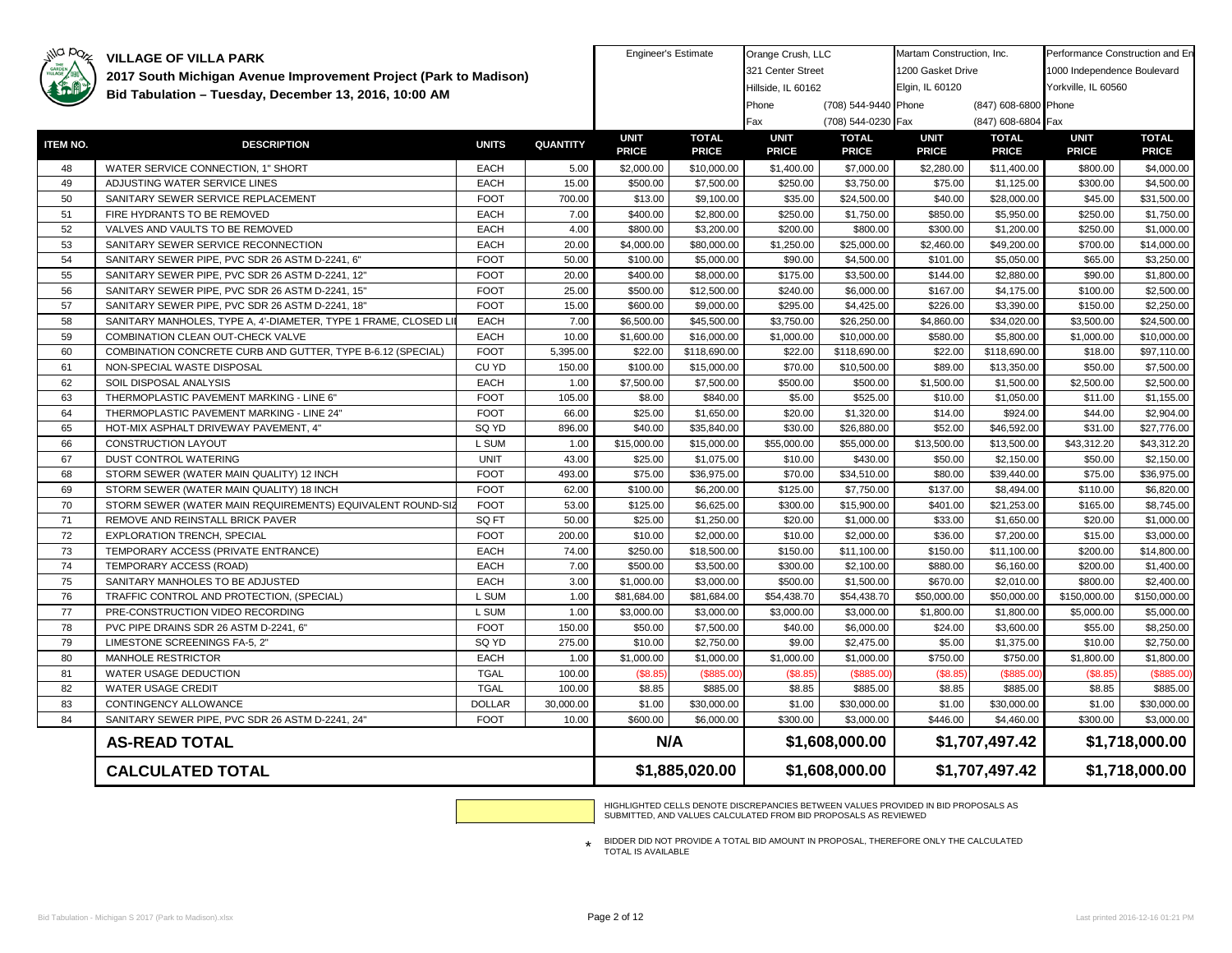

| GARDEN          | 2017 South Michigan Avenue Improvement Project (Park to Madison) |                            |                 | 600 South Lombard Road      |                              | 1900 Wright Boulevard       |                              | 722 East South Street, Unit D |                              | 4250 Lacey Road               |                              |
|-----------------|------------------------------------------------------------------|----------------------------|-----------------|-----------------------------|------------------------------|-----------------------------|------------------------------|-------------------------------|------------------------------|-------------------------------|------------------------------|
|                 |                                                                  |                            |                 | Addison, IL 60101           |                              | Schaumburg, IL 60193        |                              | Plano, IL 60545               |                              | Downers Grove, Illinois 60515 |                              |
|                 | Bid Tabulation - Tuesday, December 13, 2016, 10:00 AM            |                            |                 | Phone                       | (630) 953-1500 Phone         |                             | (847) 891-6000 Phone         |                               | (630) 552-9955 Phone         |                               | (630) 512-9900               |
|                 |                                                                  |                            |                 | Fax                         | (630) 932-0994 Fax           |                             | (847) 891-6100 Fax           |                               |                              | Fax                           | (630) 512-9902               |
| <b>ITEM NO.</b> | <b>DESCRIPTION</b>                                               | <b>UNITS</b>               | <b>QUANTITY</b> | <b>UNIT</b><br><b>PRICE</b> | <b>TOTAL</b><br><b>PRICE</b> | <b>UNIT</b><br><b>PRICE</b> | <b>TOTAL</b><br><b>PRICE</b> | <b>UNIT</b><br><b>PRICE</b>   | <b>TOTAL</b><br><b>PRICE</b> | <b>UNIT</b><br><b>PRICE</b>   | <b>TOTAL</b><br><b>PRICE</b> |
| $\overline{1}$  | <b>TEMPORARY FENCE</b>                                           | <b>FOOT</b>                | 200.00          | \$5.00                      | \$1,000.00                   | \$3.00                      | \$600.00                     | \$5.00                        | \$1,000.00                   | \$3.00                        | \$600.00                     |
| 2               | TREE ROOT PRUNING                                                | <b>EACH</b>                | 81.00           | \$125.00                    | \$10,125.00                  | \$25.00                     | \$2,025.00                   | \$10.00                       | \$810.00                     | \$80.00                       | \$6,480.00                   |
| 3               | <b>EARTH EXCAVATION</b>                                          | CU YD                      | 1,588.00        | \$7.81                      | \$12,402.28                  | \$34.00                     | \$53,992.00                  | \$32.00                       | \$50,816.00                  | \$38.00                       | \$60,344.00                  |
| $\overline{4}$  | REMOVAL AND DISPOSAL OF UNSUITABLE MATERIAL                      | CU YD                      | 1,603.00        | \$46.88                     | \$75,148.64                  | \$20.00                     | \$32,060.00                  | \$32.00                       | \$51,296.00                  | \$25.25                       | \$40,475.75                  |
| 5               | <b>TRENCH BACKFILL</b>                                           | CU YD                      | 3,822.00        | \$35.95                     | \$137,400.90                 | \$31.00                     | \$118,482.00                 | \$35.00                       | \$133,770.00                 | \$38.00                       | \$145,236.00                 |
| 6               | GEOTECHNICAL FABRIC FOR GROUND STABILIZATION                     | SQ YD                      | 8,492.00        | \$1.09                      | \$9,256.28                   | \$1.00                      | \$8,492.00                   | \$3.00                        | \$25,476.00                  | \$1.50                        | \$12,738.00                  |
| $\overline{7}$  | PARKWAY RESTORATION                                              | SQ YD                      | 5,600.00        | \$11.30                     | \$63,280.00                  | \$7.00                      | \$39,200.00                  | \$12.00                       | \$67,200.00                  | \$8.15                        | \$45,640.00                  |
| 8               | SUPPLEMENTAL WATERING                                            | <b>UNIT</b>                | 42.00           | \$0.01                      | \$0.42                       | \$1.00                      | \$42.00                      | \$25.00                       | \$1,050.00                   | \$80.00                       | \$3,360.00                   |
| 9               | PERIMETER EROSION BARRIER                                        | <b>FOOT</b>                | 820.00          | \$3.50                      | \$2,870.00                   | \$1.00                      | \$820.00                     | \$3.00                        | \$2,460.00                   | \$2.55                        | \$2,091.00                   |
| 10              | <b>INLET FILTERS</b>                                             | EACH                       | 41.00           | \$70.00                     | \$2,870.00                   | \$50.00                     | \$2,050.00                   | \$125.00                      | \$5,125.00                   | \$145.00                      | \$5,945.00                   |
| 11              | AGGREGATE SUBGRADE IMPROVEMENT                                   | CU YD                      | 980.00          | \$26.57                     | \$26,038.60                  | \$30.00                     | \$29,400.00                  | \$19.00                       | \$18,620.00                  | \$42.50                       | \$41,650.00                  |
| 12              | AGGREGATE BASE COURSE, TYPE B 4"                                 | SQ YD                      | 2,441.00        | \$8.53                      | \$20,821.73                  | \$6.00                      | \$14,646.00                  | \$6.00                        | \$14,646.00                  | \$10.00                       | \$24,410.00                  |
| 13              | AGGREGATE BASE COURSE, TYPE B 6"                                 | SQ YD                      | 8,241.00        | \$10.13                     | \$83,481.33                  | \$6.25                      | \$51,506.25                  | \$8.00                        | \$65,928.00                  | \$10.00                       | \$82,410.00                  |
| 14              | BITUMINOUS MATERIALS (TACK COAT)                                 | <b>POUND</b>               | 4,780.00        | \$0.01                      | \$47.80                      | \$0.01                      | \$47.80                      | \$0.01                        | \$47.80                      | \$0.65                        | \$3,107.00                   |
| 15              | HOT-MIX ASPHALT BINDER COURSE, IL-19.0, N50                      | <b>TON</b>                 | 1,627.00        | \$71.22                     | \$115,874.94                 | \$65.50                     | \$106,568.50                 | \$75.00                       | \$122,025.00                 | \$64.50                       | \$104,941.50                 |
| 16              | HOT-MIX ASPHALT SURFACE COURSE, MIX "D", N50                     | <b>TON</b>                 | 834.00          | \$79.33                     | \$66,161.22                  | \$69.75                     | \$58,171.50                  | \$82.00                       | \$68,388.00                  | \$71.00                       | \$59,214.00                  |
| 17              | PROTECTIVE COAT                                                  | SQ YD                      | 2,200.00        | \$0.01                      | \$22.00                      | \$0.01                      | \$22.00                      | \$0.01                        | \$22.00                      | \$1.25                        | \$2,750.00                   |
| 18              | PORTLAND CEMENT CONCRETE DRIVEWAY PAVEMENT, 6 INCH               | SQ YD                      | 663.00          | \$38.00                     | \$25,194.00                  | \$52.25                     | \$34,641.75                  | \$58.00                       | \$38,454.00                  | \$55.50                       | \$36,796.50                  |
| 19              | PORTLAND CEMENT CONCRETE SIDEWALK 5 INCH                         | SQ FT                      | 2,075.00        | \$5.50                      | \$11,412.50                  | \$6.95                      | \$14,421.25                  | \$6.00                        | \$12,450.00                  | \$6.00                        | \$12,450.00                  |
| 20              | DETECTABLE WARNINGS                                              | SQ FT                      | 220.00          | \$26.00                     | \$5,720.00                   | \$30.00                     | \$6,600.00                   | \$24.00                       | \$5,280.00                   | \$31.00                       | \$6,820.00                   |
| 21              | PAVEMENT REMOVAL                                                 | SQ YD                      | 7,030.00        | \$12.82                     | \$90,124.60                  | \$10.75                     | \$75,572.50                  | \$10.00                       | \$70,300.00                  | \$11.50                       | \$80,845.00                  |
| 22              | DRIVEWAY PAVEMENT REMOVAL                                        | SQ YD                      | 1,402.00        | \$12.95                     | \$18,155.90                  | \$10.00                     | \$14,020.00                  | \$10.00                       | \$14,020.00                  | \$11.50                       | \$16,123.00                  |
| 23              | COMBINATION CURB AND GUTTER REMOVAL                              | <b>FOOT</b>                | 5,395.00        | \$3.61                      | \$19,475.95                  | \$2.50                      | \$13,487.50                  | \$4.00                        | \$21,580.00                  | \$3.15                        | \$16,994.25                  |
| 24              | SIDEWALK REMOVAL                                                 | SQ FT                      | 2,715.00        | \$1.25                      | \$3,393.75                   | \$1.10                      | \$2,986.50                   | \$2.00                        | \$5,430.00                   | \$1.00                        | \$2,715.00                   |
| 25              | CLASS D PATCHES, 6 INCH                                          | SQ YD                      | 22.00           | \$92.98                     |                              | \$55.00                     |                              | \$155.00                      |                              | \$88.00                       |                              |
| 26              | STORM SEWERS, RUBBER GASKET, CLASS A, TYPE 1 12"                 | <b>FOOT</b>                | 231.00          | \$87.45                     | \$2,045.56<br>\$20,200.95    | \$70.00                     | \$1,210.00<br>\$16,170.00    | \$65.00                       | \$3,410.00                   | \$49.00                       | \$1,936.00                   |
| 27              | STORM SEWERS, RUBBER GASKET, CLASS A, TYPE 2 12"                 | <b>FOOT</b>                |                 | \$63.55                     |                              | \$74.00                     |                              |                               | \$15,015.00                  |                               | \$11,319.00<br>\$20,400.00   |
|                 |                                                                  | <b>FOOT</b>                | 400.00          |                             | \$25,420.00                  |                             | \$29,600.00                  | \$65.00                       | \$26,000.00                  | \$51.00                       |                              |
| 28              | STORM SEWERS, RUBBER GASKET, CLASS A, TYPE 2 18"                 |                            | 361.00          | \$68.00                     | \$24,548.00                  | \$107.00                    | \$38,627.00                  | \$78.00                       | \$28,158.00                  | \$72.00                       | \$25,992.00                  |
| 29              | STORM SEWERS, RUBBER GASKET, CLASS A, TYPE 2 30"                 | <b>FOOT</b><br><b>FOOT</b> | 1,155.00        | \$107.40                    | \$124,047.00                 | \$138.75                    | \$160,256.25                 | \$105.00                      | \$121,275.00                 | \$95.00                       | \$109,725.00                 |
| 30<br>31        | STORM SEWERS, RUBBER GASKET, CLASS A, TYPE 2 36"                 | <b>FOOT</b>                | 252.00          | \$107.85                    | \$27,178.20                  | \$151.50                    | \$38,178.00                  | \$151.00                      | \$38,052.00                  | \$105.00                      | \$26,460.00                  |
|                 | STORM SEWER REMOVAL                                              |                            | 318.00          | \$10.65                     | \$3,386.70                   | \$10.00                     | \$3,180.00                   | \$5.00                        | \$1,590.00                   | \$5.25                        | \$1,669.50                   |
| 32              | CATCH BASINS, TYPE A, 4'-DIAMETER, TYPE 11 FRAME AND GRATE       | <b>EACH</b>                | 4.00            | \$2,656.00                  | \$10,624.00                  | \$3,025.00                  | \$12,100.00                  | \$2,400.00                    | \$9,600.00                   | \$5,500.00                    | \$22,000.00                  |
| 33              | CATCH BASINS, TYPE A, 5'-DIAMETER, TYPE 11 FRAME AND GRATE       | <b>EACH</b>                | 2.00            | \$3,049.00                  | \$6,098.00                   | \$3,400.00                  | \$6,800.00                   | \$3,000.00                    | \$6,000.00                   | \$6,500.00                    | \$13,000.00                  |
| 34              | CATCH BASINS, TYPE C, TYPE 11 FRAME AND GRATE                    | <b>EACH</b>                | 23.00           | \$2,075.00                  | \$47,725.00                  | \$1,500.00                  | \$34,500.00                  | \$1,500.00                    | \$34,500.00                  | \$1,500.00                    | \$34,500.00                  |
| 35              | MANHOLES, TYPE A, 4'-DIAMETER, TYPE 1 FRAME, CLOSED LID          | <b>EACH</b>                | 6.00            | \$3,479.00                  | \$20,874.00                  | \$3,175.00                  | \$19,050.00                  | \$2,400.00                    | \$14,400.00                  | \$2,550.00                    | \$15,300.00                  |
| 36              | MANHOLES, TYPE A, 5'-DIAMETER, TYPE 1 FRAME, CLOSED LID          | <b>EACH</b>                | 9.00            | \$4,092.00                  | \$36,828.00                  | \$4,300.00                  | \$38,700.00                  | \$3,000.00                    | \$27,000.00                  | \$3,625.00                    | \$32,625.00                  |
| 37              | INLETS, TYPE A, TYPE 11 FRAME AND GRATE                          | <b>EACH</b>                | 12.00           | \$1,654.50                  | \$19,854.00                  | \$1,250.00                  | \$15,000.00                  | \$1,500.00                    | \$18,000.00                  | \$1,500.00                    | \$18,000.00                  |
| 38              | VALVE VAULTS, TYPE A, 5'-DIAMETER, TYPE 1 FRAME, CLOSED LID      | <b>EACH</b>                | 4.00            | \$3,349.00                  | \$13,396.00                  | \$3,000.00                  | \$12,000.00                  | \$3,000.00                    | \$12,000.00                  | \$2,325.00                    | \$9,300.00                   |
| 39              | MANHOLES TO BE ADJUSTED                                          | EACH                       | 1.00            | \$445.80                    | \$445.80                     | \$400.00                    | \$400.00                     | \$510.00                      | \$510.00                     | \$365.00                      | \$365.00                     |
| 40              | VALVE VAULTS TO BE ADJUSTED                                      | <b>EACH</b>                | 1.00            | \$447.00                    | \$447.00                     | \$350.00                    | \$350.00                     | \$510.00                      | \$510.00                     | \$365.00                      | \$365.00                     |
| 41              | FRAMES AND LIDS, TYPE 1, CLOSED LID                              | <b>EACH</b>                | 5.00            | \$253.00                    | \$1,265.00                   | \$350.00                    | \$1,750.00                   | \$300.00                      | \$1,500.00                   | \$400.00                      | \$2,000.00                   |
| 42              | <b>REMOVING MANHOLES</b>                                         | <b>EACH</b>                | 2.00            | \$167.00                    | \$334.00                     | \$400.00                    | \$800.00                     | \$350.00                      | \$700.00                     | \$405.00                      | \$810.00                     |
| 43              | <b>REMOVING INLETS</b>                                           | <b>EACH</b>                | 18.00           | \$116.40                    | \$2,095.20                   | \$125.00                    | \$2,250.00                   | \$50.00                       | \$900.00                     | \$405.00                      | \$7,290.00                   |
| 44              | DUCTILE IRON WATER MAIN (OPEN CUT), 6"                           | <b>FOOT</b>                | 58.00           | \$110.25                    | \$6,394.50                   | \$125.00                    | \$7,250.00                   | \$95.00                       | \$5,510.00                   | \$350.00                      | \$20,300.00                  |
| 45              | WATER VALVE, 6"                                                  | <b>EACH</b>                | 4.00            | \$2,599.00                  | \$10,396.00                  | \$1,400.00                  | \$5,600.00                   | \$5,500.00                    | \$22,000.00                  | \$5,250.00                    | \$21,000.00                  |
| 46              | FIRE HYDRANT WITH AUXILIARY VALVE AND VALVE BOX                  | <b>EACH</b>                | 7.00            | \$5,680.00                  | \$39,760.00                  | \$5,825.00                  | \$40,775.00                  | \$5,000.00                    | \$35,000.00                  | \$7,250.00                    | \$50,750.00                  |
| 47              | WATER SERVICE CONNECTION. 1" LONG                                | <b>EACH</b>                | 15.00           | \$2,656.00                  | \$39,840,00                  | \$2,450.00                  | \$36,750.00                  | \$2,800.00                    | \$42,000.00                  | \$1,700.00                    | \$25,500.00                  |

R. W. Dunteman Company

A Lamp Concrete Contractors, IndH. Linden & Sons Sewer & Water Swallow Construction Corporation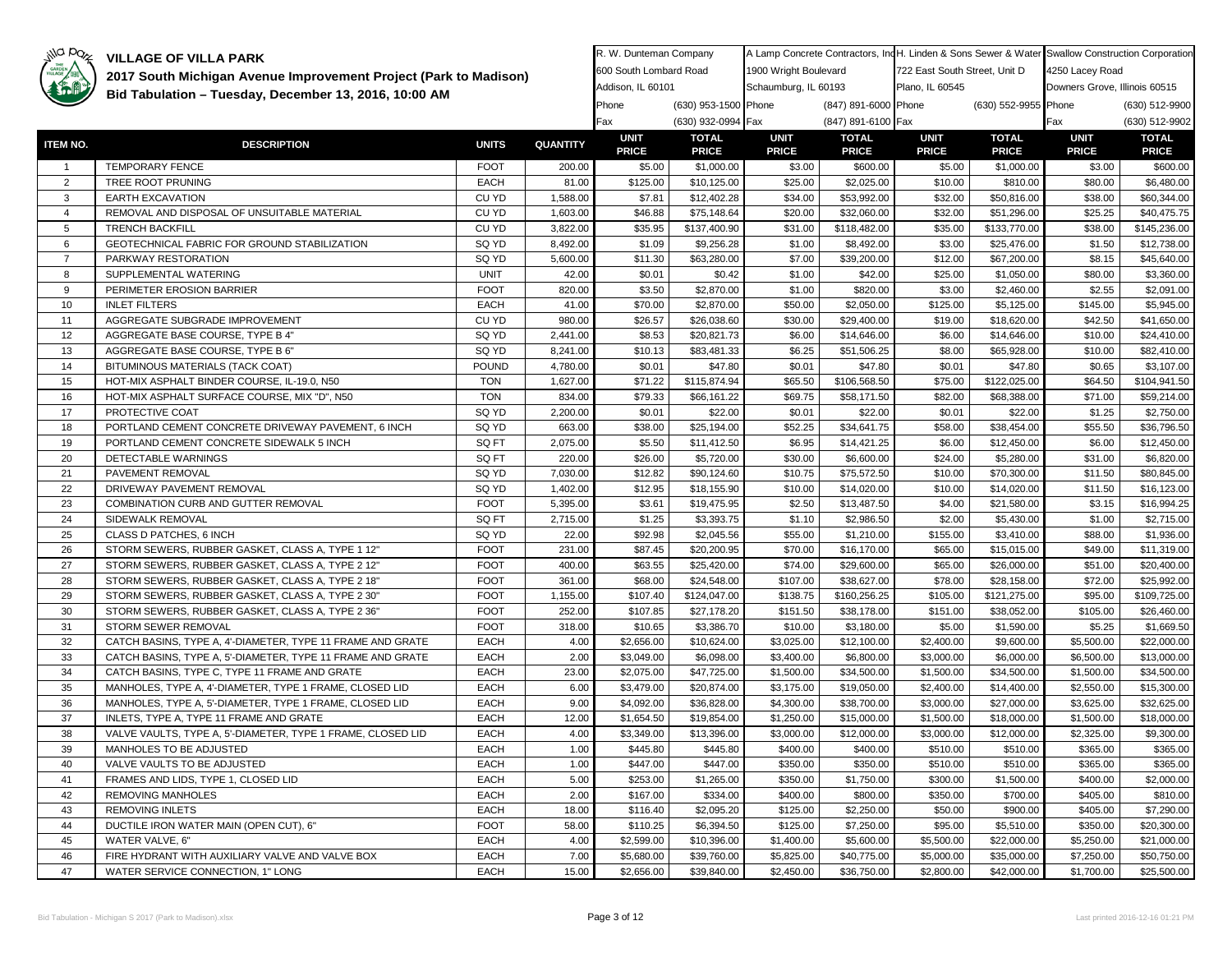# illa paz

**VILLAGE OF VILLA PARK** 

| THE GARDEN | 2017 South Michigan Avenue Improvement Project (Park to Madison) |               | 600 South Lombard Road |                            | 1900 Wright Boulevard      |                       | 722 East South Street, Unit D |                            | 4250 Lacey Road             |                               |                          |  |
|------------|------------------------------------------------------------------|---------------|------------------------|----------------------------|----------------------------|-----------------------|-------------------------------|----------------------------|-----------------------------|-------------------------------|--------------------------|--|
|            | Bid Tabulation - Tuesday, December 13, 2016, 10:00 AM            |               |                        | Addison, IL 60101          |                            | Schaumburg, IL 60193  |                               | Plano, IL 60545            |                             | Downers Grove, Illinois 60515 |                          |  |
|            |                                                                  |               |                        | Phone                      | (630) 953-1500 Phone       |                       | (847) 891-6000 Phone          |                            | (630) 552-9955 Phone        |                               | (630) 512-9900           |  |
|            |                                                                  |               |                        | Fax                        | (630) 932-0994 Fax         |                       | (847) 891-6100 Fax            |                            |                             | Fax                           | (630) 512-9902           |  |
| ITEM NO.   | <b>DESCRIPTION</b>                                               | <b>UNITS</b>  | <b>QUANTITY</b>        | <b>UNIT</b>                | <b>TOTAL</b>               | <b>UNIT</b>           | <b>TOTAL</b>                  | <b>UNIT</b>                | <b>TOTAL</b>                | <b>UNIT</b>                   | <b>TOTAL</b>             |  |
| 48         | WATER SERVICE CONNECTION, 1" SHORT                               | <b>EACH</b>   | 5.00                   | <b>PRICE</b><br>\$1,593.00 | <b>PRICE</b><br>\$7,965.00 | <b>PRICE</b>          | <b>PRICE</b>                  | <b>PRICE</b><br>\$2,400.00 | <b>PRICE</b><br>\$12,000.00 | <b>PRICE</b><br>\$750.00      | <b>PRICE</b>             |  |
| 49         | ADJUSTING WATER SERVICE LINES                                    | EACH          | 15.00                  | \$476.50                   | \$7,147.50                 | \$1,925.00<br>\$50.00 | \$9,625.00<br>\$750.00        | \$15.00                    | \$225.00                    | \$500.00                      | \$3,750.00<br>\$7,500.00 |  |
| 50         | SANITARY SEWER SERVICE REPLACEMENT                               | <b>FOOT</b>   | 700.00                 | \$53.60                    | \$37,520.00                | \$80.00               | \$56,000.00                   | \$55.00                    | \$38,500.00                 | \$45.00                       | \$31,500.00              |  |
| 51         | FIRE HYDRANTS TO BE REMOVED                                      | <b>EACH</b>   | 7.00                   | \$250.00                   | \$1,750.00                 | \$650.00              | \$4,550.00                    | \$725.00                   | \$5,075.00                  | \$155.00                      | \$1,085.00               |  |
| 52         | VALVES AND VAULTS TO BE REMOVED                                  | EACH          | 4.00                   | \$164.00                   | \$656.00                   | \$400.00              | \$1,600.00                    | \$350.00                   | \$1,400.00                  | \$425.00                      | \$1,700.00               |  |
| 53         | SANITARY SEWER SERVICE RECONNECTION                              | <b>EACH</b>   | 20.00                  | \$2,330.00                 | \$46,600.00                | \$750.00              | \$15,000.00                   | \$500.00                   | \$10,000.00                 | \$1,000.00                    | \$20,000.00              |  |
| 54         | SANITARY SEWER PIPE, PVC SDR 26 ASTM D-2241, 6"                  | <b>FOOT</b>   | 50.00                  | \$81.00                    | \$4,050.00                 | \$70.00               | \$3,500.00                    | \$95.00                    | \$4,750.00                  | \$10.00                       | \$500.00                 |  |
| 55         | SANITARY SEWER PIPE, PVC SDR 26 ASTM D-2241, 12"                 | <b>FOOT</b>   | 20.00                  | \$90.00                    | \$1,800.00                 | \$80.00               | \$1,600.00                    | \$140.00                   | \$2,800.00                  | \$165.00                      | \$3,300.00               |  |
| 56         | SANITARY SEWER PIPE, PVC SDR 26 ASTM D-2241, 15"                 | <b>FOOT</b>   | 25.00                  | \$104.50                   | \$2,612.50                 | \$100.00              | \$2,500.00                    | \$200.00                   | \$5,000.00                  | \$200.00                      | \$5,000.00               |  |
| 57         | SANITARY SEWER PIPE, PVC SDR 26 ASTM D-2241, 18"                 | <b>FOOT</b>   | 15.00                  | \$110.00                   | \$1,650.00                 | \$125.00              | \$1,875.00                    | \$400.00                   | \$6,000.00                  | \$315.00                      | \$4,725.00               |  |
| 58         | SANITARY MANHOLES, TYPE A, 4'-DIAMETER, TYPE 1 FRAME, CLOSED LI  | EACH          | 7.00                   | \$5,040.00                 | \$35,280.00                | \$3,850.00            | \$26,950.00                   | \$3,500.00                 | \$24,500.00                 | \$6,500.00                    | \$45,500.00              |  |
| 59         | COMBINATION CLEAN OUT-CHECK VALVE                                | EACH          | 10.00                  | \$804.00                   | \$8,040.00                 | \$1,500.00            | \$15,000.00                   | \$450.00                   | \$4,500.00                  | \$475.00                      | \$4,750.00               |  |
| 60         | COMBINATION CONCRETE CURB AND GUTTER, TYPE B-6.12 (SPECIAL)      | <b>FOOT</b>   | 5,395.00               | \$19.00                    | \$102,505.00               | \$19.00               | \$102,505.00                  | \$17.00                    | \$91,715.00                 | \$15.75                       | \$84,971.25              |  |
| 61         | NON-SPECIAL WASTE DISPOSAL                                       | CU YD         | 150.00                 | \$90.00                    | \$13,500.00                | \$5.00                | \$750.00                      | \$60.00                    | \$9,000.00                  | \$10.00                       | \$1,500.00               |  |
| 62         | SOIL DISPOSAL ANALYSIS                                           | <b>EACH</b>   | 1.00                   | \$1,850.00                 | \$1,850.00                 | \$500.00              | \$500.00                      | \$2,000.00                 | \$2,000.00                  | \$500.00                      | \$500.00                 |  |
| 63         | THERMOPLASTIC PAVEMENT MARKING - LINE 6"                         | <b>FOOT</b>   | 105.00                 | \$10.00                    | \$1,050.00                 | \$8.00                | \$840.00                      | \$12.00                    | \$1,260.00                  | \$8.25                        | \$866.25                 |  |
| 64         | THERMOPLASTIC PAVEMENT MARKING - LINE 24"                        | <b>FOOT</b>   | 66.00                  | \$24.50                    | \$1,617.00                 | \$31.00               | \$2,046.00                    | \$18.00                    | \$1,188.00                  | \$12.25                       | \$808.50                 |  |
| 65         | HOT-MIX ASPHALT DRIVEWAY PAVEMENT, 4"                            | SQ YD         | 896.00                 | \$26.64                    | \$23,869.44                | \$34.00               | \$30,464.00                   | \$52.00                    | \$46,592.00                 | \$31.25                       | \$28,000.00              |  |
| 66         | CONSTRUCTION LAYOUT                                              | L SUM         | 1.00                   | \$18,000.00                | \$18,000.00                | \$13,500.00           | \$13,500.00                   | \$25,000.00                | \$25,000.00                 | \$16,500.00                   | \$16,500.00              |  |
| 67         | DUST CONTROL WATERING                                            | <b>UNIT</b>   | 43.00                  | \$23.60                    | \$1,014.80                 | \$1.00                | \$43.00                       | \$25.00                    | \$1,075.00                  | \$200.00                      | \$8,600.00               |  |
| 68         | STORM SEWER (WATER MAIN QUALITY) 12 INCH                         | <b>FOOT</b>   | 493.00                 | \$74.60                    | \$36,777.80                | \$74.00               | \$36,482.00                   | \$75.00                    | \$36,975.00                 | \$44.00                       | \$21,692.00              |  |
| 69         | STORM SEWER (WATER MAIN QUALITY) 18 INCH                         | <b>FOOT</b>   | 62.00                  | \$114.25                   | \$7,083.50                 | \$125.00              | \$7,750.00                    | \$98.00                    | \$6,076.00                  | \$83.00                       | \$5,146.00               |  |
| 70         | STORM SEWER (WATER MAIN REQUIREMENTS) EQUIVALENT ROUND-SIZ       | <b>FOOT</b>   | 53.00                  | \$171.50                   | \$9,089.50                 | \$300.00              | \$15,900.00                   | \$150.00                   | \$7,950.00                  | \$175.00                      | \$9,275.00               |  |
| 71         | REMOVE AND REINSTALL BRICK PAVER                                 | SQ FT         | 50.00                  | \$30.00                    | \$1,500.00                 | \$20.00               | \$1,000.00                    | \$92.00                    | \$4,600.00                  | \$52.00                       | \$2,600.00               |  |
| 72         | EXPLORATION TRENCH, SPECIAL                                      | <b>FOOT</b>   | 200.00                 | \$19.15                    | \$3,830.00                 | \$10.00               | \$2,000.00                    | \$10.00                    | \$2,000.00                  | \$25.00                       | \$5,000.00               |  |
| 73         | TEMPORARY ACCESS (PRIVATE ENTRANCE)                              | EACH          | 74.00                  | \$143.76                   | \$10,638.24                | \$125.00              | \$9,250.00                    | \$100.00                   | \$7,400.00                  | \$325.00                      | \$24,050.00              |  |
| 74         | TEMPORARY ACCESS (ROAD)                                          | EACH          | 7.00                   | \$545.79                   | \$3,820.53                 | \$350.00              | \$2,450.00                    | \$100.00                   | \$700.00                    | \$825.00                      | \$5,775.00               |  |
| 75         | SANITARY MANHOLES TO BE ADJUSTED                                 | EACH          | 3.00                   | \$789.00                   | \$2,367.00                 | \$450.00              | \$1,350.00                    | \$510.00                   | \$1,530.00                  | \$600.00                      | \$1,800.00               |  |
| 76         | TRAFFIC CONTROL AND PROTECTION, (SPECIAL)                        | L SUM         | 1.00                   | \$38,295.21                | \$38,295.21                | \$119,500.00          | \$119,500.00                  | \$97,100.00                | \$97,100.00                 | \$100,000.00                  | \$100,000.00             |  |
| 77         | PRE-CONSTRUCTION VIDEO RECORDING                                 | L SUM         | 1.00                   | \$700.00                   | \$700.00                   | \$3,000.00            | \$3,000.00                    | \$7,000.00                 | \$7,000.00                  | \$3,000.00                    | \$3,000.00               |  |
| 78         | PVC PIPE DRAINS SDR 26 ASTM D-2241, 6"                           | <b>FOOT</b>   | 150.00                 | \$48.50                    | \$7,275.00                 | \$50.00               | \$7,500.00                    | \$18.00                    | \$2,700.00                  | \$46.00                       | \$6,900.00               |  |
| 79         | LIMESTONE SCREENINGS FA-5, 2"                                    | SQ YD         | 275.00                 | \$7.41                     | \$2,037.75                 | \$10.00               | \$2,750.00                    | \$10.00                    | \$2,750.00                  | \$7.15                        | \$1,966.25               |  |
| 80         | <b>MANHOLE RESTRICTOR</b>                                        | EACH          | 1.00                   | \$1,205.00                 | \$1,205.00                 | \$4,000.00            | \$4,000.00                    | \$3,500.00                 | \$3,500.00                  | \$3,500.00                    | \$3,500.00               |  |
| 81         | WATER USAGE DEDUCTION                                            | <b>TGAL</b>   | 100.00                 | (\$8.85                    | \$885.00                   | (\$8.85               | (\$885.00                     | (\$8.85                    | (\$885.00                   | (\$8.85                       | (\$885.00)               |  |
| 82         | WATER USAGE CREDIT                                               | <b>TGAL</b>   | 100.00                 | \$8.85                     | \$885.00                   | \$8.85                | \$885.00                      | \$8.85                     | \$885.00                    | \$8.85                        | \$885.00                 |  |
| 83         | CONTINGENCY ALLOWANCE                                            | <b>DOLLAR</b> | 30,000.00              | \$1.00                     | \$30,000.00                | \$1.00                | \$30,000.00                   | \$1.00                     | \$30,000.00                 | \$1.00                        | \$30,000.00              |  |
| 84         | SANITARY SEWER PIPE, PVC SDR 26 ASTM D-2241, 24"                 | <b>FOOT</b>   | 10.00                  | \$115.00                   | \$1,150.00                 | \$2,500.00            | \$25,000.00                   | \$800.00                   | \$8,000.00                  | \$500.00                      | \$5,000.00               |  |
|            | <b>AS-READ TOTAL</b>                                             |               |                        |                            | \$1,757,727.52             | \$1,736,180.80        |                               | \$1,770,702.80             |                             |                               | \$1,781,502.75           |  |
|            | <b>CALCULATED TOTAL</b>                                          |               |                        |                            | \$1,757,727.52             |                       | \$1,758,680.80                |                            | \$1,770,684.80              | \$1,781,502.75                |                          |  |

R. W. Dunteman Company

HIGHLIGHTED CELLS DENOTE DISCREPANCIES BETWEEN VALUES PROVIDED IN BID PROPOSALS AS SUBMITTED, AND VALUES CALCULATED FROM BID PROPOSALS AS REVIEWED

A Lamp Concrete Contractors, IndH. Linden & Sons Sewer & Water Swallow Construction Corporation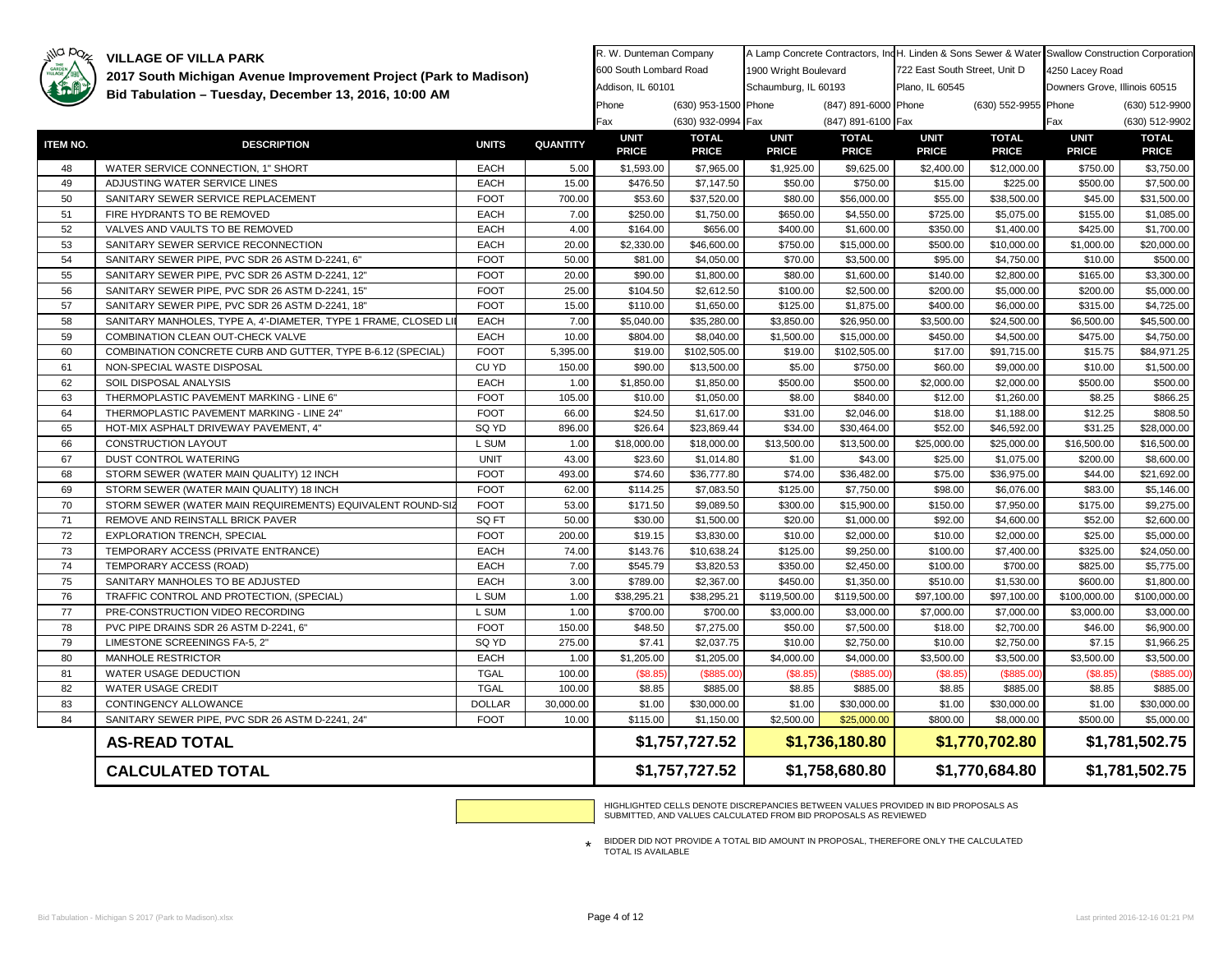

| GARDEN         | 2017 South Michigan Avenue Improvement Project (Park to Madison) |              |          | 170-A Alexandra Way         |                              | 770 Factory Road            |                              | 225 Tesler Road             |                              | 27W364 North Avenue         |                              |
|----------------|------------------------------------------------------------------|--------------|----------|-----------------------------|------------------------------|-----------------------------|------------------------------|-----------------------------|------------------------------|-----------------------------|------------------------------|
|                |                                                                  |              |          | Carol Stream, IL 60188      |                              | Addison, IL 60101           |                              | Lake Zurich, IL 60047       |                              | West Chicago, IL 60185      |                              |
|                | Bid Tabulation - Tuesday, December 13, 2016, 10:00 AM            |              |          | Phone                       | (630) 510-2434 Phone         |                             | (630) 629-8384 Phone         |                             |                              | Phone                       | (630) 668-4626               |
|                |                                                                  |              |          | Fax                         | (630) 510-9255 Fax           |                             | (630) 629-7001 Fax           |                             |                              | Fax                         | (630) 668-4828               |
| ITEM NO.       | <b>DESCRIPTION</b>                                               | <b>UNITS</b> | QUANTITY | <b>UNIT</b><br><b>PRICE</b> | <b>TOTAL</b><br><b>PRICE</b> | <b>UNIT</b><br><b>PRICE</b> | <b>TOTAL</b><br><b>PRICE</b> | <b>UNIT</b><br><b>PRICE</b> | <b>TOTAL</b><br><b>PRICE</b> | <b>UNIT</b><br><b>PRICE</b> | <b>TOTAL</b><br><b>PRICE</b> |
| -1             | TEMPORARY FENCE                                                  | <b>FOOT</b>  | 200.00   | \$3.00                      | \$600.00                     | \$4.00                      | \$800.00                     | \$3.50                      | \$700.00                     | \$2.20                      | \$440.00                     |
| 2              | TREE ROOT PRUNING                                                | <b>EACH</b>  | 81.00    | \$75.00                     | \$6,075.00                   | \$90.00                     | \$7,290.00                   | \$85.00                     | \$6,885.00                   | \$138.30                    | \$11,202.30                  |
| 3              | <b>EARTH EXCAVATION</b>                                          | CU YD        | 1,588.00 | \$35.00                     | \$55,580.00                  | \$32.00                     | \$50,816.00                  | \$29.00                     | \$46,052.00                  | \$12.00                     | \$19,056.00                  |
| $\overline{4}$ | REMOVAL AND DISPOSAL OF UNSUITABLE MATERIAL                      | CU YD        | 1,603.00 | \$20.00                     | \$32,060.00                  | \$32.00                     | \$51,296.00                  | \$29.00                     | \$46,487.00                  | \$42.00                     | \$67,326.00                  |
| 5              | <b>TRENCH BACKFILL</b>                                           | CU YD        | 3,822.00 | \$5.00                      | \$19,110.00                  | \$40.00                     | \$152,880.00                 | \$26.50                     | \$101,283.00                 | \$35.95                     | \$137,400.90                 |
| 6              | GEOTECHNICAL FABRIC FOR GROUND STABILIZATION                     | SQ YD        | 8,492.00 | \$2.00                      | \$16,984.00                  | \$2.00                      | \$16,984.00                  | \$1.00                      | \$8,492.00                   | \$1.40                      | \$11,888.80                  |
| $\overline{7}$ | PARKWAY RESTORATION                                              | SQ YD        | 5,600.00 | \$15.00                     | \$84,000.00                  | \$16.00                     | \$89,600.00                  | \$13.00                     | \$72,800.00                  | \$11.25                     | \$63,000.00                  |
| 8              | SUPPLEMENTAL WATERING                                            | <b>UNIT</b>  | 42.00    | \$25.00                     | \$1,050.00                   | \$25.00                     | \$1,050.00                   | \$0.01                      | \$0.42                       | \$0.01                      | \$0.42                       |
| 9              | PERIMETER EROSION BARRIER                                        | <b>FOOT</b>  | 820.00   | \$3.00                      | \$2,460.00                   | \$3.00                      | \$2,460.00                   | \$3.00                      | \$2,460.00                   | \$2.50                      | \$2,050.00                   |
| 10             | <b>INLET FILTERS</b>                                             | <b>EACH</b>  | 41.00    | \$25.00                     | \$1,025.00                   | \$150.00                    | \$6,150.00                   | \$150.00                    | \$6,150.00                   | \$93.00                     | \$3,813.00                   |
| 11             | AGGREGATE SUBGRADE IMPROVEMENT                                   | CU YD        | 980.00   | \$20.00                     | \$19,600.00                  | \$48.00                     | \$47,040.00                  | \$29.00                     | \$28,420.00                  | \$45.00                     | \$44,100.00                  |
| 12             | AGGREGATE BASE COURSE, TYPE B 4"                                 | SQ YD        | 2,441.00 | \$6.00                      | \$14,646.00                  | \$6.00                      | \$14,646.00                  | \$4.00                      | \$9,764.00                   | \$10.50                     | \$25,630.50                  |
| 13             | AGGREGATE BASE COURSE, TYPE B 6"                                 | SQ YD        | 8,241.00 | \$8.00                      | \$65,928.00                  | \$8.00                      | \$65,928.00                  | \$7.00                      | \$57,687.00                  | \$11.00                     | \$90,651.00                  |
| 14             | BITUMINOUS MATERIALS (TACK COAT)                                 | <b>POUND</b> | 4,780.00 | \$0.01                      | \$47.80                      | \$0.10                      | \$478.00                     | \$0.01                      | \$47.80                      | \$0.15                      | \$717.00                     |
| 15             | HOT-MIX ASPHALT BINDER COURSE, IL-19.0, N50                      | <b>TON</b>   | 1,627.00 | \$65.00                     | \$105,755.00                 | \$65.50                     | \$106,568.50                 | \$70.00                     | \$113,890.00                 | \$74.00                     | \$120,398.00                 |
| 16             | HOT-MIX ASPHALT SURFACE COURSE, MIX "D", N50                     | <b>TON</b>   | 834.00   | \$72.00                     | \$60,048.00                  | \$73.00                     | \$60,882.00                  | \$80.00                     | \$66,720.00                  | \$84.00                     | \$70,056.00                  |
| 17             | PROTECTIVE COAT                                                  | SQ YD        | 2,200.00 | \$3.00                      | \$6,600.00                   | \$1.25                      | \$2,750.00                   | \$0.55                      | \$1,210.00                   | \$0.01                      | \$22.00                      |
| 18             | PORTLAND CEMENT CONCRETE DRIVEWAY PAVEMENT, 6 INCH               | SQ YD        | 663.00   | \$55.00                     | \$36,465.00                  | \$56.00                     | \$37,128.00                  | \$52.25                     | \$34,641.75                  | \$45.10                     | \$29,901.30                  |
| 19             | PORTLAND CEMENT CONCRETE SIDEWALK 5 INCH                         | SQ FT        | 2,075.00 | \$5.50                      | \$11,412.50                  | \$7.25                      | \$15,043.75                  | \$6.60                      | \$13,695.00                  | \$7.35                      | \$15,251.25                  |
| 20             | DETECTABLE WARNINGS                                              | SQ FT        | 220.00   | \$25.00                     | \$5,500.00                   | \$35.00                     | \$7,700.00                   | \$43.00                     | \$9,460.00                   | \$33.10                     | \$7,282.00                   |
| 21             | PAVEMENT REMOVAL                                                 | SQ YD        | 7,030.00 | \$20.00                     | \$140,600.00                 | \$18.00                     | \$126,540.00                 | \$10.50                     | \$73,815.00                  | \$13.10                     | \$92,093.00                  |
| 22             | DRIVEWAY PAVEMENT REMOVAL                                        | SQ YD        | 1,402.00 | \$12.00                     | \$16,824.00                  | \$16.00                     | \$22,432.00                  | \$12.50                     | \$17,525.00                  | \$15.55                     | \$21,801.10                  |
| 23             | COMBINATION CURB AND GUTTER REMOVAL                              | <b>FOOT</b>  | 5,395.00 | \$5.00                      | \$26,975.00                  | \$3.00                      | \$16,185.00                  | \$3.00                      | \$16,185.00                  | \$5.50                      | \$29,672.50                  |
| 24             | SIDEWALK REMOVAL                                                 | SQ FT        | 2,715.00 | \$1.50                      | \$4,072.50                   | \$2.00                      | \$5,430.00                   | \$1.00                      | \$2,715.00                   | \$2.00                      | \$5,430.00                   |
| 25             | CLASS D PATCHES, 6 INCH                                          | SQ YD        | 22.00    | \$100.00                    | \$2,200.00                   | \$100.00                    | \$2,200.00                   | \$75.00                     | \$1,650.00                   | \$111.00                    | \$2,442.00                   |
| 26             | STORM SEWERS, RUBBER GASKET, CLASS A, TYPE 1 12"                 | <b>FOOT</b>  | 231.00   | \$105.00                    | \$24,255.00                  | \$52.00                     | \$12,012.00                  | \$48.00                     | \$11,088.00                  | \$87.50                     | \$20,212.50                  |
| 27             | STORM SEWERS, RUBBER GASKET, CLASS A, TYPE 2 12"                 | <b>FOOT</b>  | 400.00   | \$105.00                    | \$42,000.00                  | \$55.00                     | \$22,000.00                  | \$50.00                     | \$20,000.00                  | \$63.55                     | \$25,420.00                  |
| 28             | STORM SEWERS, RUBBER GASKET, CLASS A, TYPE 2 18"                 | <b>FOOT</b>  | 361.00   | \$110.00                    | \$39,710.00                  | \$60.00                     | \$21,660.00                  | \$65.00                     | \$23,465.00                  | \$68.00                     | \$24,548.00                  |
| 29             | STORM SEWERS, RUBBER GASKET, CLASS A, TYPE 2 30"                 | <b>FOOT</b>  | 1,155.00 | \$160.00                    | \$184,800.00                 | \$138.00                    | \$159,390.00                 | \$160.00                    | \$184,800.00                 | \$107.40                    | \$124,047.00                 |
| 30             | STORM SEWERS, RUBBER GASKET, CLASS A, TYPE 2 36'                 | <b>FOOT</b>  | 252.00   | \$175.00                    | \$44,100.00                  | \$155.00                    | \$39,060.00                  | \$175.00                    | \$44,100.00                  | \$107.90                    | \$27,190.80                  |
| 31             | STORM SEWER REMOVAL                                              | <b>FOOT</b>  | 318.00   | \$10.00                     | \$3,180.00                   | \$5.00                      | \$1,590.00                   | \$14.00                     | \$4,452.00                   | \$10.65                     | \$3,386.70                   |
| 32             | CATCH BASINS, TYPE A, 4'-DIAMETER, TYPE 11 FRAME AND GRATE       | <b>EACH</b>  | 4.00     | \$2,700.00                  | \$10,800.00                  | \$3,800.00                  | \$15,200.00                  | \$4,000.00                  | \$16,000.00                  | \$2,656.00                  | \$10,624.00                  |
| 33             | CATCH BASINS, TYPE A, 5'-DIAMETER, TYPE 11 FRAME AND GRATE       | <b>EACH</b>  | 2.00     | \$3,500.00                  | \$7,000.00                   | \$4,500.00                  | \$9,000.00                   | \$6,600.00                  | \$13,200.00                  | \$3,049.00                  | \$6,098.00                   |
| 34             | CATCH BASINS, TYPE C, TYPE 11 FRAME AND GRATE                    | <b>EACH</b>  | 23.00    | \$1,250.00                  | \$28,750.00                  | \$1,600.00                  | \$36,800.00                  | \$1,500.00                  | \$34,500.00                  | \$2,075.00                  | \$47,725.00                  |
| 35             | MANHOLES, TYPE A, 4'-DIAMETER, TYPE 1 FRAME, CLOSED LID          | EACH         | 6.00     | \$4,000.00                  | \$24,000.00                  | \$3,200.00                  | \$19,200.00                  | \$3,250.00                  | \$19,500.00                  | \$3,479.00                  | \$20,874.00                  |
| 36             | MANHOLES, TYPE A, 5'-DIAMETER, TYPE 1 FRAME, CLOSED LID          | <b>EACH</b>  | 9.00     | \$5,000.00                  | \$45,000.00                  | \$4,200.00                  | \$37,800.00                  | \$4,250.00                  | \$38,250.00                  | \$4,092.00                  | \$36,828.00                  |
| 37             | INLETS, TYPE A, TYPE 11 FRAME AND GRATE                          | <b>EACH</b>  | 12.00    | \$1,200.00                  | \$14,400.00                  | \$1,400.00                  | \$16,800.00                  | \$1,250.00                  | \$15,000.00                  | \$1,652.00                  | \$19,824.00                  |
| 38             | VALVE VAULTS, TYPE A, 5'-DIAMETER, TYPE 1 FRAME, CLOSED LID      | EACH         | 4.00     | \$2,500.00                  | \$10,000.00                  | \$3,200.00                  | \$12,800.00                  | \$4,250.00                  | \$17,000.00                  | \$3,349.00                  | \$13,396.00                  |
| 39             | MANHOLES TO BE ADJUSTED                                          | <b>EACH</b>  | 1.00     | \$500.00                    | \$500.00                     | \$750.00                    | \$750.00                     | \$650.00                    | \$650.00                     | \$445.80                    | \$445.80                     |
| 40             | VALVE VAULTS TO BE ADJUSTED                                      | <b>EACH</b>  | 1.00     | \$500.00                    | \$500.00                     | \$600.00                    | \$600.00                     | \$600.00                    | \$600.00                     | \$446.80                    | \$446.80                     |
| 41             | FRAMES AND LIDS, TYPE 1, CLOSED LID                              | <b>EACH</b>  | 5.00     | \$350.00                    | \$1,750.00                   | \$350.00                    | \$1,750.00                   | \$375.00                    | \$1,875.00                   | \$253.00                    | \$1,265.00                   |
| 42             | REMOVING MANHOLES                                                | EACH         | 2.00     | \$100.00                    | \$200.00                     | \$350.00                    | \$700.00                     | \$375.00                    | \$750.00                     | \$166.80                    | \$333.60                     |
| 43             | <b>REMOVING INLETS</b>                                           | <b>EACH</b>  | 18.00    | \$100.00                    | \$1,800.00                   | \$100.00                    | \$1,800.00                   | \$125.00                    | \$2,250.00                   | \$116.40                    | \$2,095.20                   |
| 44             | DUCTILE IRON WATER MAIN (OPEN CUT), 6"                           | <b>FOOT</b>  | 58.00    | \$100.00                    | \$5,800.00                   | \$80.00                     | \$4,640.00                   | \$175.00                    | \$10,150.00                  | \$110.30                    | \$6,397.40                   |
| 45             | WATER VALVE, 6"                                                  | EACH         | 4.00     | \$2,500.00                  | \$10,000.00                  | \$1,650.00                  | \$6,600.00                   | \$2,500.00                  | \$10,000.00                  | \$2,599.00                  | \$10,396.00                  |
| 46             | FIRE HYDRANT WITH AUXILIARY VALVE AND VALVE BOX                  | <b>EACH</b>  | 7.00     | \$7,500.00                  | \$52,500.00                  | \$5,800.00                  | \$40,600.00                  | \$8,000.00                  | \$56,000.00                  | \$5,680.00                  | \$39,760.00                  |
| 47             | WATER SERVICE CONNECTION, 1" LONG                                | <b>EACH</b>  | 15.00    | \$1,200.00                  | \$18,000.00                  | \$1,800.00                  | \$27,000.00                  | \$2,000.00                  | \$30,000.00                  | \$2,656.00                  | \$39,840.00                  |

J. Congdon Sewer Service, Inc. NJohn Neri Construction Co., Inc. NChicagoland Paving Contractors InTrine Construction Corporation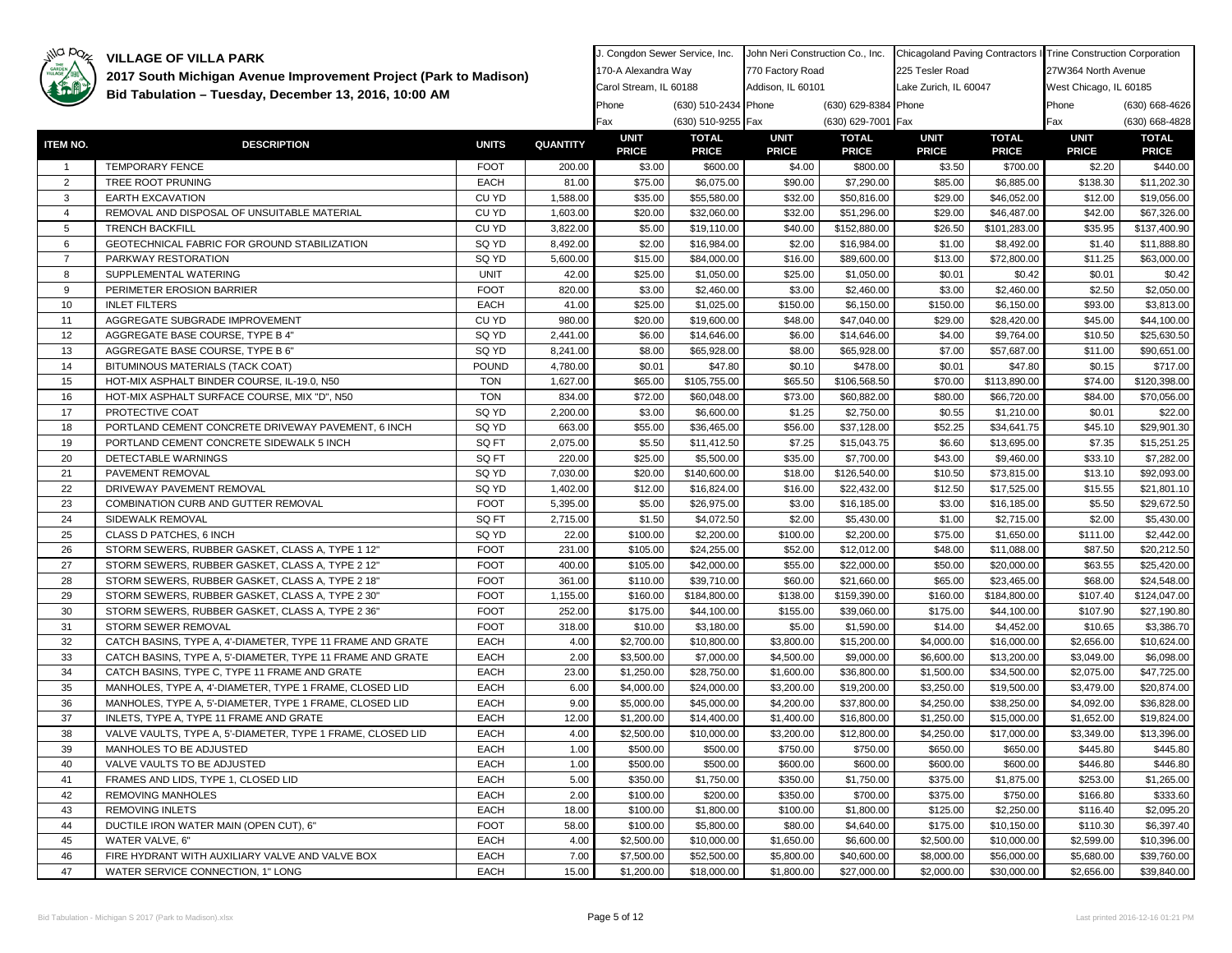### $p_{Q_{Z}}$

**VILLAGE OF VILLA PARK** 

| who have | <b>VILLAGE OF VILLA PARK</b>                                     |               |                 | J. Congdon Sewer Service, Inc. |                              | John Neri Construction Co., Inc. |                              | Chicagoland Paving Contractors I Trine Construction Corporation |                              |                             |                              |
|----------|------------------------------------------------------------------|---------------|-----------------|--------------------------------|------------------------------|----------------------------------|------------------------------|-----------------------------------------------------------------|------------------------------|-----------------------------|------------------------------|
| GARDEN   | 2017 South Michigan Avenue Improvement Project (Park to Madison) |               |                 | 170-A Alexandra Way            |                              | 770 Factory Road                 |                              | 225 Tesler Road                                                 |                              | 27W364 North Avenue         |                              |
|          | Bid Tabulation - Tuesday, December 13, 2016, 10:00 AM            |               |                 | Carol Stream, IL 60188         |                              | Addison, IL 60101                |                              | Lake Zurich, IL 60047                                           |                              | West Chicago, IL 60185      |                              |
|          |                                                                  |               |                 | Phone                          | (630) 510-2434 Phone         |                                  | (630) 629-8384 Phone         |                                                                 |                              | Phone                       | (630) 668-4626               |
|          |                                                                  |               |                 | Fax                            | (630) 510-9255 Fax           |                                  | (630) 629-7001 Fax           |                                                                 |                              | Fax                         | (630) 668-4828               |
| ITEM NO. | <b>DESCRIPTION</b>                                               | <b>UNITS</b>  | <b>QUANTITY</b> | <b>UNIT</b><br><b>PRICE</b>    | <b>TOTAL</b><br><b>PRICE</b> | <b>UNIT</b><br><b>PRICE</b>      | <b>TOTAL</b><br><b>PRICE</b> | <b>UNIT</b><br><b>PRICE</b>                                     | <b>TOTAL</b><br><b>PRICE</b> | <b>UNIT</b><br><b>PRICE</b> | <b>TOTAL</b><br><b>PRICE</b> |
| 48       | WATER SERVICE CONNECTION, 1" SHORT                               | <b>EACH</b>   | 5.00            | \$1,000.00                     | \$5,000.00                   | \$1,200.00                       | \$6,000.00                   | \$1,700.00                                                      | \$8,500.00                   | \$1,593.00                  | \$7,965.00                   |
| 49       | ADJUSTING WATER SERVICE LINES                                    | <b>EACH</b>   | 15.00           | \$250.00                       | \$3,750.00                   | \$300.00                         | \$4,500.00                   | \$85.00                                                         | \$1,275.00                   | \$476.50                    | \$7,147.50                   |
| 50       | SANITARY SEWER SERVICE REPLACEMENT                               | <b>FOOT</b>   | 700.00          | \$50.00                        | \$35,000.00                  | \$60.00                          | \$42,000.00                  | \$50.00                                                         | \$35,000.00                  | \$53.60                     | \$37,520.00                  |
| 51       | FIRE HYDRANTS TO BE REMOVED                                      | <b>EACH</b>   | 7.00            | \$100.00                       | \$700.00                     | \$800.00                         | \$5,600.00                   | \$450.00                                                        | \$3,150.00                   | \$305.00                    | \$2,135.00                   |
| 52       | VALVES AND VAULTS TO BE REMOVED                                  | <b>EACH</b>   | 4.00            | \$100.00                       | \$400.00                     | \$500.00                         | \$2,000.00                   | \$250.00                                                        | \$1,000.00                   | \$164.00                    | \$656.00                     |
| 53       | SANITARY SEWER SERVICE RECONNECTION                              | <b>EACH</b>   | 20.00           | \$750.00                       | \$15,000.00                  | \$2,500.00                       | \$50,000.00                  | \$2,300.00                                                      | \$46,000.00                  | \$2,330.00                  | \$46,600.00                  |
| 54       | SANITARY SEWER PIPE, PVC SDR 26 ASTM D-2241, 6"                  | <b>FOOT</b>   | 50.00           | \$100.00                       | \$5,000.00                   | \$45.00                          | \$2,250.00                   | \$100.00                                                        | \$5,000.00                   | \$81.00                     | \$4,050.00                   |
| 55       | SANITARY SEWER PIPE, PVC SDR 26 ASTM D-2241, 12"                 | <b>FOOT</b>   | 20.00           | \$275.00                       | \$5,500.00                   | \$55.00                          | \$1,100.00                   | \$360.00                                                        | \$7,200.00                   | \$90.00                     | \$1,800.00                   |
| 56       | SANITARY SEWER PIPE, PVC SDR 26 ASTM D-2241, 15"                 | <b>FOOT</b>   | 25.00           | \$280.00                       | \$7,000.00                   | \$65.00                          | \$1,625.00                   | \$525.00                                                        | \$13,125.00                  | \$104.50                    | \$2,612.50                   |
| 57       | SANITARY SEWER PIPE, PVC SDR 26 ASTM D-2241, 18"                 | <b>FOOT</b>   | 15.00           | \$285.00                       | \$4,275.00                   | \$75.00                          | \$1,125.00                   | \$650.00                                                        | \$9,750.00                   | \$110.00                    | \$1,650.00                   |
| 58       | SANITARY MANHOLES, TYPE A, 4'-DIAMETER, TYPE 1 FRAME, CLOSED LI  | <b>EACH</b>   | 7.00            | \$6,500.00                     | \$45,500.00                  | \$4,200.00                       | \$29,400.00                  | \$9,500.00                                                      | \$66,500.00                  | \$5,040.00                  | \$35,280.00                  |
| 59       | COMBINATION CLEAN OUT-CHECK VALVE                                | <b>EACH</b>   | 10.00           | \$1,500.00                     | \$15,000.00                  | \$1,200.00                       | \$12,000.00                  | \$1,275.00                                                      | \$12,750.00                  | \$804.00                    | \$8,040.00                   |
| 60       | COMBINATION CONCRETE CURB AND GUTTER, TYPE B-6.12 (SPECIAL)      | <b>FOOT</b>   | 5,395.00        | \$19.00                        | \$102,505.00                 | \$20.50                          | \$110,597.50                 | \$20.00                                                         | \$107,900.00                 | \$23.00                     | \$124,085.00                 |
| 61       | NON-SPECIAL WASTE DISPOSAL                                       | CU YD         | 150.00          | \$75.00                        | \$11,250.00                  | \$75.00                          | \$11,250.00                  | \$75.00                                                         | \$11,250.00                  | \$84.00                     | \$12,600.00                  |
| 62       | SOIL DISPOSAL ANALYSIS                                           | <b>EACH</b>   | 1.00            | \$500.00                       | \$500.00                     | \$2,500.00                       | \$2,500.00                   | \$2,500.00                                                      | \$2,500.00                   | \$7,500.00                  | \$7,500.00                   |
| 63       | THERMOPLASTIC PAVEMENT MARKING - LINE 6"                         | <b>FOOT</b>   | 105.00          | \$10.00                        | \$1,050.00                   | \$15.00                          | \$1,575.00                   | \$12.00                                                         | \$1,260.00                   | \$11.00                     | \$1,155.00                   |
| 64       | THERMOPLASTIC PAVEMENT MARKING - LINE 24"                        | <b>FOOT</b>   | 66.00           | \$20.00                        | \$1,320.00                   | \$50.00                          | \$3,300.00                   | \$30.00                                                         | \$1,980.00                   | \$44.00                     | \$2,904.00                   |
| 65       | HOT-MIX ASPHALT DRIVEWAY PAVEMENT, 4"                            | SQ YD         | 896.00          | \$31.00                        | \$27,776.00                  | \$36.00                          | \$32,256.00                  | \$29.00                                                         | \$25,984.00                  | \$33.15                     | \$29,702.40                  |
| 66       | CONSTRUCTION LAYOUT                                              | L SUM         | 1.00            | \$20,000.00                    | \$20,000.00                  | \$15,000.00                      | \$15,000.00                  | \$15,000.00                                                     | \$15,000.00                  | \$13,505.00                 | \$13,505.00                  |
| 67       | DUST CONTROL WATERING                                            | <b>UNIT</b>   | 43.00           | \$25.00                        | \$1,075.00                   | \$50.00                          | \$2,150.00                   | \$0.01                                                          | \$0.43                       | \$55.00                     | \$2,365.00                   |
| 68       | STORM SEWER (WATER MAIN QUALITY) 12 INCH                         | <b>FOOT</b>   | 493.00          | \$75.00                        | \$36,975.00                  | \$48.00                          | \$23,664.00                  | \$68.00                                                         | \$33,524.00                  | \$74.00                     | \$36,482.00                  |
| 69       | STORM SEWER (WATER MAIN QUALITY) 18 INCH                         | <b>FOOT</b>   | 62.00           | \$80.00                        | \$4,960.00                   | \$85.00                          | \$5,270.00                   | \$90.00                                                         | \$5,580.00                   | \$114.20                    | \$7,080.40                   |
| 70       | STORM SEWER (WATER MAIN REQUIREMENTS) EQUIVALENT ROUND-SIZ       | <b>FOOT</b>   | 53.00           | \$225.00                       | \$11,925.00                  | \$150.00                         | \$7,950.00                   | \$250.00                                                        | \$13,250.00                  | \$171.50                    | \$9,089.50                   |
| 71       | REMOVE AND REINSTALL BRICK PAVER                                 | SQ FT         | 50.00           | \$50.00                        | \$2,500.00                   | \$20.00                          | \$1,000.00                   | \$25.00                                                         | \$1,250.00                   | \$21.00                     | \$1,050.00                   |
| 72       | EXPLORATION TRENCH, SPECIAL                                      | <b>FOOT</b>   | 200.00          | \$25.00                        | \$5,000.00                   | \$15.00                          | \$3,000.00                   | \$40.00                                                         | \$8,000.00                   | \$19.00                     | \$3,800.00                   |
| 73       | TEMPORARY ACCESS (PRIVATE ENTRANCE)                              | <b>EACH</b>   | 74.00           | \$25.00                        | \$1,850.00                   | \$75.00                          | \$5,550.00                   | \$100.00                                                        | \$7,400.00                   | \$375.00                    | \$27,750.00                  |
| 74       | TEMPORARY ACCESS (ROAD)                                          | <b>EACH</b>   | 7.00            | \$50.00                        | \$350.00                     | \$200.00                         | \$1,400.00                   | \$250.00                                                        | \$1,750.00                   | \$1,381.00                  | \$9,667.00                   |
| 75       | SANITARY MANHOLES TO BE ADJUSTED                                 | <b>EACH</b>   | 3.00            | \$650.00                       | \$1,950.00                   | \$800.00                         | \$2,400.00                   | \$1,000.00                                                      | \$3,000.00                   | \$789.00                    | \$2,367.00                   |
| 76       | TRAFFIC CONTROL AND PROTECTION, (SPECIAL)                        | L SUM         | 1.00            | \$90,000.00                    | \$90,000.00                  | \$13,800.00                      | \$13,800.00                  | \$61,206.60                                                     | \$61,206.60                  | \$7,830.00                  | \$7,830.00                   |
| 77       | PRE-CONSTRUCTION VIDEO RECORDING                                 | L SUM         | 1.00            | \$2,000.00                     | \$2,000.00                   | \$2,500.00                       | \$2,500.00                   | \$1,000.00                                                      | \$1,000.00                   | \$1,000.00                  | \$1,000.00                   |
| 78       | PVC PIPE DRAINS SDR 26 ASTM D-2241, 6"                           | <b>FOOT</b>   | 150.00          | \$60.00                        | \$9,000.00                   | \$45.00                          | \$6,750.00                   | \$35.00                                                         | \$5,250.00                   | \$47.85                     | \$7,177.50                   |
| 79       | LIMESTONE SCREENINGS FA-5, 2"                                    | SQ YD         | 275.00          | \$5.00                         | \$1,375.00                   | \$4.00                           | \$1,100.00                   | \$10.00                                                         | \$2,750.00                   | \$23.00                     | \$6,325.00                   |
| 80       | MANHOLE RESTRICTOR                                               | <b>EACH</b>   | 1.00            | \$5,500.00                     | \$5,500.00                   | \$500.00                         | \$500.00                     | \$950.00                                                        | \$950.00                     | \$1,184.00                  | \$1,184.00                   |
| 81       | WATER USAGE DEDUCTION                                            | <b>TGAL</b>   | 100.00          | \$8.85                         | (\$885.00                    | (\$8.85                          | (\$885.00                    | (\$8.85                                                         | (\$885.00                    | (\$8.85                     | (\$885.00)                   |
| 82       | WATER USAGE CREDIT                                               | <b>TGAL</b>   | 100.00          | \$8.85                         | \$885.00                     | \$8.85                           | \$885.00                     | \$8.85                                                          | \$885.00                     | \$8.85                      | \$885.00                     |
| 83       | CONTINGENCY ALLOWANCE                                            | <b>DOLLAR</b> | 30,000.00       | \$1.00                         | \$30,000.00                  | \$1.00                           | \$30,000.00                  | \$1.00                                                          | \$30,000.00                  | \$1.00                      | \$30,000.00                  |
| 84       | SANITARY SEWER PIPE, PVC SDR 26 ASTM D-2241, 24"                 | <b>FOOT</b>   | 10.00           | \$295.00                       | \$2,950.00                   | \$175.00                         | \$1,750.00                   | \$750.00                                                        | \$7,500.00                   | \$115.00                    | \$1,150.00                   |
|          | <b>AS-READ TOTAL</b>                                             |               |                 |                                | \$1,818,598.80               | \$1,840,891.75                   |                              | \$1,849,900.00                                                  |                              |                             |                              |
|          | <b>CALCULATED TOTAL</b>                                          |               |                 |                                | \$1,818,598.80               |                                  | \$1,840,891.75               |                                                                 | \$1,849,900.00               | \$1,854,003.67              |                              |

HIGHLIGHTED CELLS DENOTE DISCREPANCIES BETWEEN VALUES PROVIDED IN BID PROPOSALS AS SUBMITTED, AND VALUES CALCULATED FROM BID PROPOSALS AS REVIEWED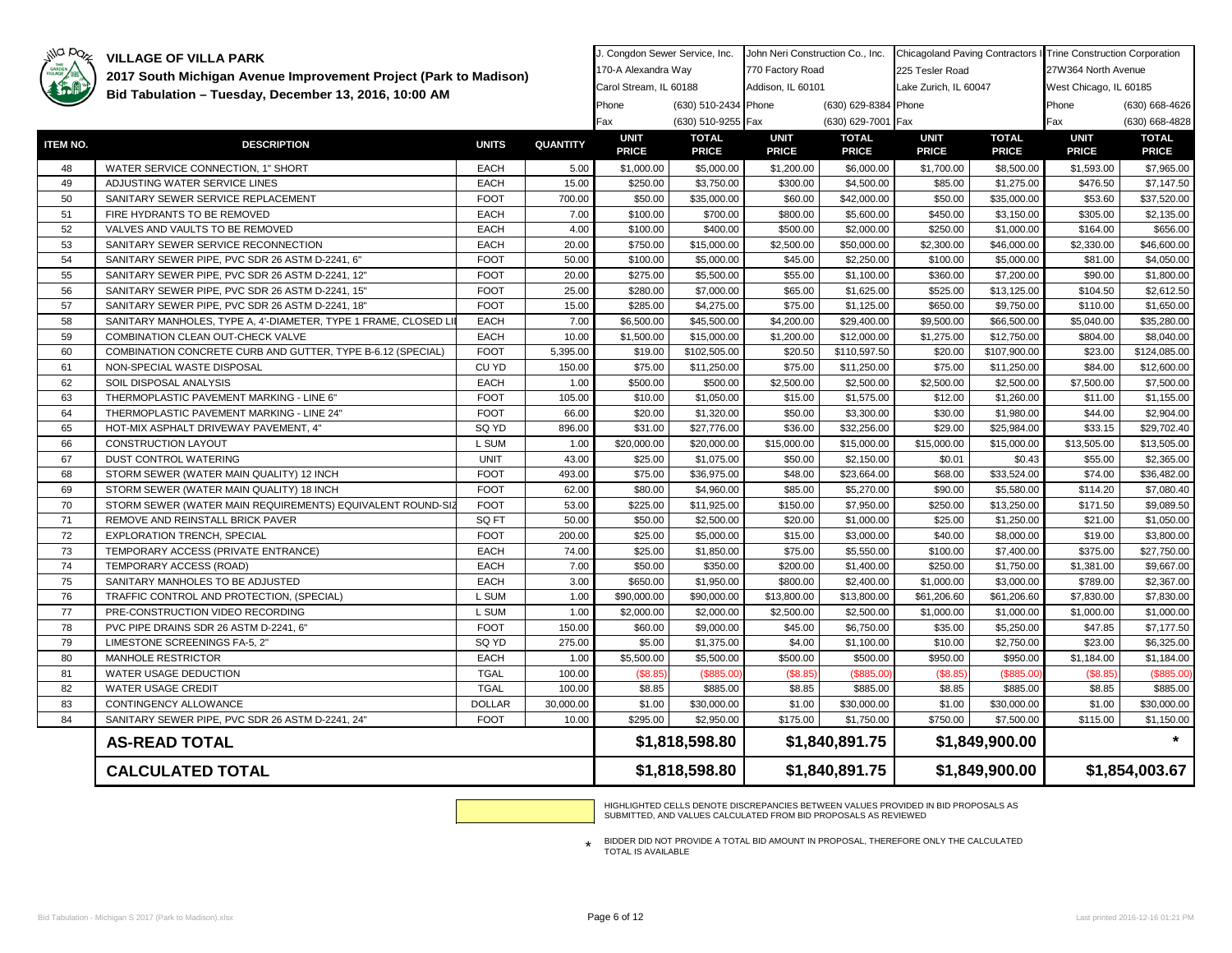

**2017 South Michigan Avenue Improvement Project (Park to Madison)** 

37 | INLETS, TYPE A, TYPE 11 FRAME AND GRATE | EACH | 12.00 38 | VALVE VAULTS, TYPE A, 5'-DIAMETER, TYPE 1 FRAME, CLOSED LID | EACH | 4.00 39 MANHOLES TO BE ADJUSTED And the set of the set of the set of the set of the set of the set of the set of th 40 VALVE VAULTS TO BE ADJUSTED EACH 1.0041 FRAMES AND LIDS, TYPE 1, CLOSED LID EACH 5.00 42 REMOVING MANHOLES EACH 2.00 43 REMOVING INLETS EACH 18.00 44 | DUCTILE IRON WATER MAIN (OPEN CUT), 6" | FOOT | 58.00 45 WATER VALVE, 6" And All Contracts and According to the Material According to the Material According to the Material According to the 4.00 46 FIRE HYDRANT WITH AUXILIARY VALVE AND VALVE BOX EACH 7.0047 WATER SERVICE CONNECTION. 1" LONG And The CONNECTION CONSUMER SERVICE CONNECTION. 1" LONG

**ITEM NO. DESCRIPTION UNITS QUANTITY**1 TEMPORARY FENCE FOOT 200.00 2 | TREE ROOT PRUNING **EACH 81.00** 3 EARTH EXCAVATION CU YD CU YD 1,588.00 4 REMOVAL AND DISPOSAL OF UNSUITABLE MATERIAL CU YD 1,603.00 5 TRENCH BACKFILL CU YD 3,822.00 6 GEOTECHNICAL FABRIC FOR GROUND STABILIZATION **SQ YD** 8,492.00 7 PARKWAY RESTORATION SQ YD 5,600.00 8 SUPPLEMENTAL WATERING UNIT 42.009 PERIMETER EROSION BARRIER FOOT 820.00 10 INLET FILTERS **EACH** 41.00 11 AGGREGATE SUBGRADE IMPROVEMENT CU YD 980.0012 AGGREGATE BASE COURSE, TYPE B 4" SQ YD 3,441.00 13 AGGREGATE BASE COURSE, TYPE B 6" SQ YD 8,241.00 14 BITUMINOUS MATERIALS (TACK COAT) POUND 4,780.00 15 | HOT-MIX ASPHALT BINDER COURSE, IL-19.0, N50 | TON | 1.627.00 16 | HOT-MIX ASPHALT SURFACE COURSE, MIX "D", N50 | TON | 834.00 17 PROTECTIVE COAT SQ YD 2,200.00 18 PORTLAND CEMENT CONCRETE DRIVEWAY PAVEMENT, 6 INCH SQ YD 663.00 19 PORTLAND CEMENT CONCRETE SIDEWALK 5 INCH SQ FT 3Q FT 2,075.00 20 DETECTABLE WARNINGS SALE AND THE SOFT 1 220.00 21 PAVEMENT REMOVAL SQ YD SQ YD 7,030.00 22 DRIVEWAY PAVEMENT REMOVAL SQ YD SQ YD 1.402.00 23 COMBINATION CURB AND GUTTER REMOVAL **FOOT** 5,395.00 24 SIDEWALK REMOVAL SQ FT 2.715.00 25 CLASS D PATCHES, 6 INCH SQ YD SQ YD 22.00 26 STORM SEWERS, RUBBER GASKET, CLASS A, TYPE 1 12" FOOT 331.00 27 STORM SEWERS, RUBBER GASKET, CLASS A, TYPE 2 12" FOOT | 400.00 28 STORM SEWERS, RUBBER GASKET, CLASS A, TYPE 2 18" FOOT 361.00 29 STORM SEWERS, RUBBER GASKET, CLASS A, TYPE 2 30" FOOT 1,155.00 30 STORM SEWERS, RUBBER GASKET, CLASS A, TYPE 2 36" FOOT 252.00 31 STORM SEWER REMOVAL FOOT 318.00 32 CATCH BASINS, TYPE A, 4'-DIAMETER, TYPE 11 FRAME AND GRATE FACH 4.00 33 | CATCH BASINS, TYPE A, 5'-DIAMETER, TYPE 11 FRAME AND GRATE | EACH | 2.00 34 CATCH BASINS, TYPE C, TYPE 11 FRAME AND GRATE EACH EACH 23.00 35 MANHOLES, TYPE A, 4'-DIAMETER, TYPE 1 FRAME, CLOSED LID EACH 6.00 36 MANHOLES, TYPE A, 5'-DIAMETER, TYPE 1 FRAME, CLOSED LID EACH 9.00 **Bid Tabulation – Tuesday, December 13, 2016, 10:00 AM Phone** Phone Phone (847) 669-5474 Phone (815) 344-0600 Phone (816) 344-0600 Phone (816) 344-0600 Phone (830) 231-9009 Fax Fax (847) 669-5529 Fax (815) 344-0601 Fax **UNITPRICETOTAL PRICEUNIT PRICETOTAL PRICEUNIT PRICETOTAL PRICEUNIT PRICE**\$6.00 \$1,200.00 \$5.05 \$1,010.00 \$10.00 \$2,000.00 \$10.00 \$2,000.00 \$75.00 \$6,075.00 \$70.70 \$5,726.70 \$175.00 \$14,175.00 \$73.00 \$5,913.00 \$33.00 \$52,404.00 \$44.20 \$70,189.60 \$33.50 \$53,198.00 \$39.00 \$61,932.00 \$34.00 \$54,502.00 \$49.70 \$79,669.10 \$31.00 \$49,693.00 \$40.00 \$64,120.00 \$42.00 \$160,524.00 \$43.00 \$164,346.00 \$45.00 \$171,990.00 \$42.00 \$160,524.00 \$1.25 \$10,615.00 \$1.75 \$14,861.00 \$2.25 \$19,107.00 \$2.65 \$22,503.80 \$21.00 \$117,600.00 \$12.15 \$68,040.00 \$13.25 \$74,200.00 \$22.00 \$123,200.00 \$30.00 \$1,260.00 \$112.00 \$4,704.00 \$430.00 \$18,060.00 \$110.00 \$4,620.00 \$1.80 \$1,476.00 \$3.05 \$2,501.00 \$5.00 \$4,100.00 \$3.25 \$2,665.00 \$100.00 \$4,100.00 \$151.60 \$6,215.60 \$185.00 \$7,585.00 \$200.00 \$8,200.00 \$42.00 | \$41,160.00 | \$51.00 | \$49,980.00 | \$52.50 | \$51,450.00 | \$45.00 | \$44,100.00 \$4.75 \$11,594.75 \$9.40 \$22,945.40 \$6.00 \$14,646.00 \$5.00 \$12,205.00 \$6.30 \$51,918.30 \$10.36 \$85,376.76 \$8.25 \$67,988.25 \$6.50 \$53,566.50 \$0.01 \$47.80 \$0.01 \$47.80 \$1.00 \$4,780.00 \$0.55 \$2,629.00 \$65.00 \$105,755.00 \$65.65 \$106,812.55 \$75.00 \$122,025.00 \$61.00 \$99,247.00 \$68.50 \$57,129.00 \$69.20 \$57,712.80 \$82.00 \$68,388.00 \$65.00 \$54,210.00 \$0.05 \$110.00 \$1.15 \$2,530.00 \$1.00 \$2,200.00 \$1.75 \$3,850.00 \$52.50 \$34,807.50 \$58.60 \$38,851.80 \$76.00 \$50,388.00 \$49.00 \$32,487.00 \$8.70 \$18,052.50 \$7.30 \$15,147.50 \$8.75 \$18,156.25 \$6.10 \$12,657.50 \$15.75 \$3,465.00 \$20.20 \$4,444.00 \$25.00 \$5,500.00 \$34.00 \$7,480.00 \$14.50 \$101,935.00 \$11.10 \$78,033.00 \$12.00 \$84,360.00 \$9.00 \$63,270.00 \$13.00 \$18,226.00 \$12.55 \$17,595.10 \$15.00 \$21,030.00 \$16.85 \$23,623.70 \$4.50 \$24,277.50 \$7.20 \$38,844.00 \$7.00 \$37,765.00 \$5.00 \$26,975.00 \$1.50 \$4,072.50 \$1.50 \$4,072.50 \$2.75 \$7,466.25 \$2.20 \$5,973.00 \$65.00 \$1,430.00 \$65.65 \$1,444.30 \$100.00 \$2,200.00 \$106.00 \$2,332.00 \$54.60 \$12,612.60 \$51.65 \$11,931.15 \$44.25 \$10,221.75 \$54.60 \$12,612.60 \$57.75 \$23,100.00 \$55.60 \$22,240.00 \$44.25 \$17,700.00 \$57.75 \$23,100.00 \$63.00 \$22,743.00 \$58.00 \$20,938.00 \$51.00 \$18,411.00 \$63.00 \$22,743.00 \$144.90 \$167,359.50 \$134.00 \$154,770.00 \$80.00 \$92,400.00 \$144.90 \$167,359.50 \$162.75 \$41,013.00 \$155.00 \$39,060.00 \$107.00 \$26,964.00 \$162.75 \$41,013.00 \$5.25 \$1,669.50 \$5.05 \$1,605.90 \$31.00 \$9,858.00 \$5.25 \$1,669.50 \$3,990.00 \$15,960.00 \$4,100.00 \$16,400.00 \$2,300.00 \$9,200.00 \$3,990.00 \$15,960.00 \$4,725.00 \$9,450.00 \$4,500.00 \$9,000.00 \$2,700.00 \$5,400.00 \$4,725.00 \$9,450.00 \$1,680.00 \$38,640.00 \$1,565.00 \$35,995.00 \$1,050.00 \$24,150.00 \$1,680.00 \$38,640.00 \$3,360.00 \$20,160.00 \$3,200.00 \$19,200.00 \$2,250.00 \$13,500.00 \$3,360.00 \$20,160.00 \$4,410.00 \$39,690.00 \$4,500.00 \$40,500.00 \$2,900.00 \$26,100.00 \$4,410.00 \$39,690.00 West Chicago, IL 60185 Huntley, IL 60142

\$1,470.00 \$17,640.00 \$1,500.00 \$18,000.00 \$990.00 \$11,880.00 \$1,470.00 \$17,640.00 \$3,360.00 \$13,440.00 \$3,300.00 \$13,200.00 \$2,400.00 \$9,600.00 \$3,360.00 \$13,440.00 \$787.50 \$787.50 \$800.00 \$800.00 \$1,000.00 \$1,000.00 \$788.00 \$788.00 \$630.00 \$630.00 \$605.00 \$605.00 \$800.00 \$800.00 \$630.00 \$630.00 \$367.50 | \$1,837.50 | \$325.00 | \$1,625.00 | \$670.00 | \$3,350.00 | \$368.00 | \$1,840.00 \$367.50 \$735.00 \$325.00 \$650.00 \$1,350.00 \$2,700.00 \$368.00 \$736.00 \$105.00 \$1,890.00 \$150.00 \$2,700.00 \$625.00 \$11,250.00 \$105.00 \$1,890.00 \$84.00 \$4,872.00 \$80.80 \$4,686.40 \$145.00 \$8,410.00 \$84.00 \$4,872.00 \$1,732.50 \$6,930.00 \$1,710.00 \$6,840.00 \$1,300.00 \$5,200.00 \$1,733.00 \$6,932.00 \$6,090.00 \$42,630.00 \$5,500.00 \$38,500.00 \$5,050.00 \$35,350.00 \$6,090.00 \$42,630.00 \$1,890.00 \$28,350.00 \$2,100.00 \$31,500.00 \$2,300.00 \$34,500.00 \$1,890.00 \$28,350.00

R.A. Mancini, Inc. 481 Scotland Road, Unit 101

Landmark Contractors, Inc. 11916 W. Main Street

Schroeder Asphalt Services, Inc.

PO Box 831

**TOTAL PRICE**

Lorusso Cement Contractors, Inc.

1090 Carolina Drive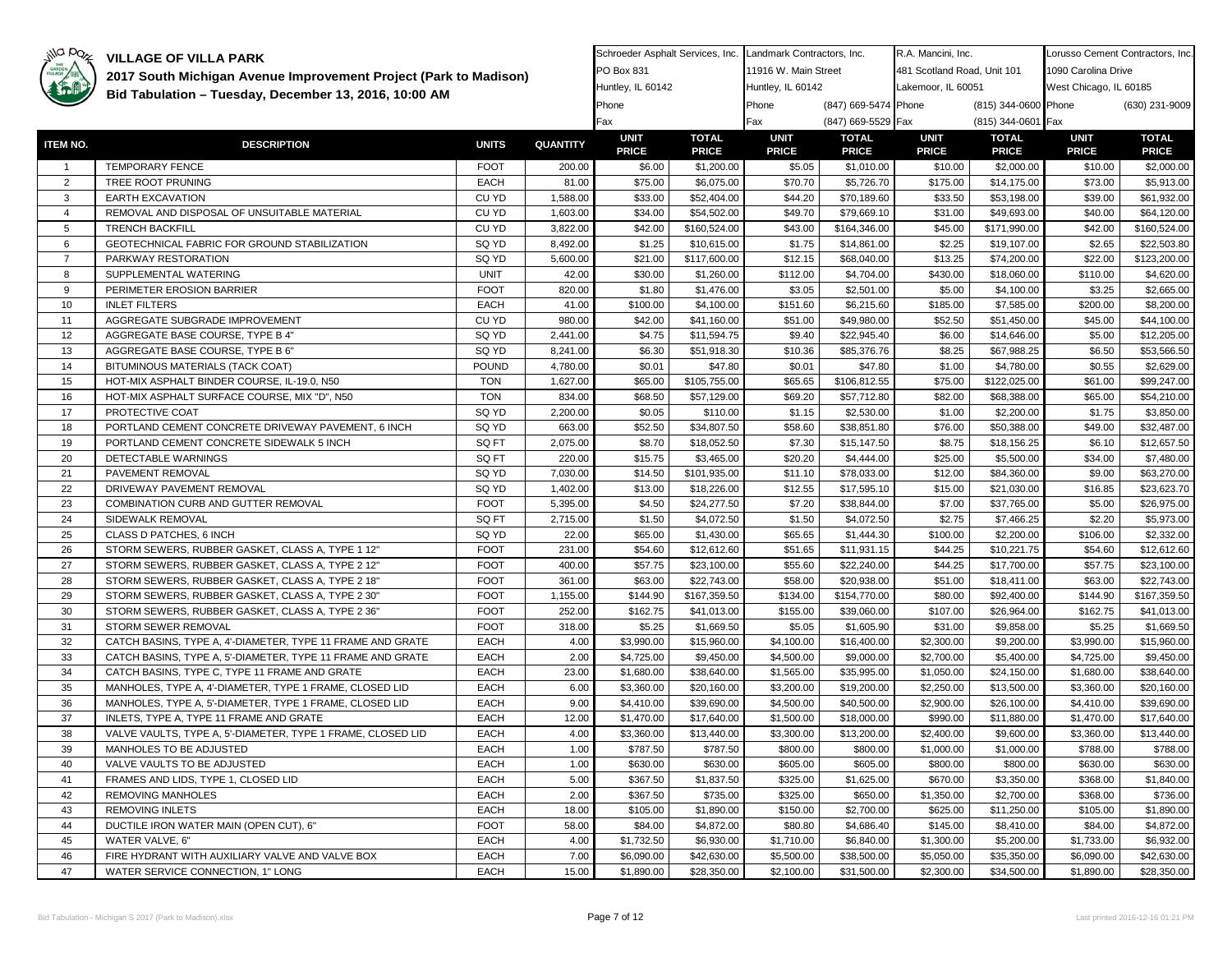# ila paz

**VILLAGE OF VILLA PARK** 

| GARDEN   |                                                                | 2017 South Michigan Avenue Improvement Project (Park to Madison) |                |                             |                              | 11916 W. Main Street        |                              | 481 Scotland Road, Unit 101 |                              | 1090 Carolina Drive         |                              |
|----------|----------------------------------------------------------------|------------------------------------------------------------------|----------------|-----------------------------|------------------------------|-----------------------------|------------------------------|-----------------------------|------------------------------|-----------------------------|------------------------------|
|          |                                                                |                                                                  |                | Huntley, IL 60142           |                              | Huntley, IL 60142           |                              | Lakemoor, IL 60051          |                              | West Chicago, IL 60185      |                              |
|          | Bid Tabulation - Tuesday, December 13, 2016, 10:00 AM          |                                                                  |                | Phone                       |                              | Phone                       | (847) 669-5474 Phone         |                             | (815) 344-0600 Phone         |                             | (630) 231-9009               |
|          |                                                                |                                                                  |                | Fax                         |                              | Fax                         | (847) 669-5529 Fax           |                             | (815) 344-0601 Fax           |                             |                              |
| ITEM NO. | <b>DESCRIPTION</b>                                             | <b>UNITS</b>                                                     | QUANTITY       | <b>UNIT</b><br><b>PRICE</b> | <b>TOTAL</b><br><b>PRICE</b> | <b>UNIT</b><br><b>PRICE</b> | <b>TOTAL</b><br><b>PRICE</b> | <b>UNIT</b><br><b>PRICE</b> | <b>TOTAL</b><br><b>PRICE</b> | <b>UNIT</b><br><b>PRICE</b> | <b>TOTAL</b><br><b>PRICE</b> |
| 48       | WATER SERVICE CONNECTION, 1" SHORT                             | <b>EACH</b>                                                      | 5.00           | \$1,260.00                  | \$6,300.00                   | \$1,465.00                  | \$7,325.00                   | \$1,600.00                  | \$8,000.00                   | \$1,260.00                  | \$6,300.00                   |
| 49       | ADJUSTING WATER SERVICE LINES                                  | <b>EACH</b>                                                      | 15.00          | \$315.00                    | \$4,725.00                   | \$275.00                    | \$4,125.00                   | \$585.00                    | \$8,775.00                   | \$315.00                    | \$4,725.00                   |
| 50       | SANITARY SEWER SERVICE REPLACEMENT                             | <b>FOOT</b>                                                      | 700.00         | \$63.00                     | \$44,100.00                  | \$60.60                     | \$42,420.00                  | \$45.00                     | \$31,500.00                  | \$63.00                     | \$44,100.00                  |
| 51       | FIRE HYDRANTS TO BE REMOVED                                    | <b>EACH</b>                                                      | 7.00           | \$840.00                    | \$5,880.00                   | \$800.00                    | \$5,600.00                   | \$800.00                    | \$5,600.00                   | \$840.00                    | \$5,880.00                   |
| 52       | VALVES AND VAULTS TO BE REMOVED                                | <b>EACH</b>                                                      | 4.00           | \$525.00                    | \$2,100.00                   | \$475.00                    | \$1,900.00                   | \$830.00                    | \$3,320.00                   | \$525.00                    | \$2,100.00                   |
| 53       | SANITARY SEWER SERVICE RECONNECTION                            | <b>EACH</b>                                                      | 20.00          | \$3,675.00                  | \$73,500.00                  | \$3,435.00                  | \$68,700.00                  | \$1,700.00                  | \$34,000.00                  | \$3,675.00                  | \$73,500.00                  |
| 54       | SANITARY SEWER PIPE, PVC SDR 26 ASTM D-2241, 6"                | <b>FOOT</b>                                                      | 50.00          | \$47.25                     | \$2,362.50                   | \$45.45                     | \$2,272.50                   | \$74.00                     | \$3,700.00                   | \$48.00                     | \$2,400.00                   |
| 55       | SANITARY SEWER PIPE, PVC SDR 26 ASTM D-2241, 12"               | <b>FOOT</b>                                                      | 20.00          | \$57.75                     | \$1,155.00                   | \$55.55                     | \$1,111.00                   | \$96.00                     | \$1,920.00                   | \$58.00                     | \$1,160.00                   |
| 56       | SANITARY SEWER PIPE, PVC SDR 26 ASTM D-2241, 15"               | <b>FOOT</b>                                                      | 25.00          | \$68.25                     | \$1,706.25                   | \$65.65                     | \$1,641.25                   | \$116.00                    | \$2,900.00                   | \$69.00                     | \$1,725.00                   |
| 57       | SANITARY SEWER PIPE, PVC SDR 26 ASTM D-2241, 18"               | <b>FOOT</b>                                                      | 15.00          | \$78.75                     | \$1,181.25                   | \$75.75                     | \$1,136.25                   | \$160.00                    | \$2,400.00                   | \$79.00                     | \$1,185.00                   |
| 58       | SANITARY MANHOLES, TYPE A, 4'-DIAMETER, TYPE 1 FRAME, CLOSED L | <b>EACH</b>                                                      | 7.00           | \$4,410.00                  | \$30,870.00                  | \$4,310.00                  | \$30,170.00                  | \$3,800.00                  | \$26,600.00                  | \$4,410.00                  | \$30,870.00                  |
| 59       | COMBINATION CLEAN OUT-CHECK VALVE                              | EACH                                                             | 10.00          | \$1,260.00                  | \$12,600.00                  | \$1,100.00                  | \$11,000.00                  | \$1,300.00                  | \$13,000.00                  | \$1,260.00                  | \$12,600.00                  |
| 60       | COMBINATION CONCRETE CURB AND GUTTER, TYPE B-6.12 (SPECIAL)    | <b>FOOT</b>                                                      | 5,395.00       | \$17.90                     | \$96,570.50                  | \$16.65                     | \$89,826.75                  | \$27.50                     | \$148,362.50                 | \$19.50                     | \$105,202.50                 |
| 61       | NON-SPECIAL WASTE DISPOSAL                                     | CU YD                                                            | 150.00         | \$90.00                     | \$13,500.00                  | \$95.00                     | \$14,250.00                  | \$70.00                     | \$10,500.00                  | \$85.00                     | \$12,750.00                  |
| 62       | SOIL DISPOSAL ANALYSIS                                         | EACH                                                             | 1.00           | \$4,500.00                  | \$4,500.00                   | \$885.00                    | \$885.00                     | \$1,000.00                  | \$1,000.00                   | \$1,995.00                  | \$1,995.00                   |
| 63       | THERMOPLASTIC PAVEMENT MARKING - LINE 6"                       | <b>FOOT</b>                                                      | 105.00         | \$5.50                      | \$577.50                     | \$4.80                      | \$504.00                     | \$12.00                     | \$1,260.00                   | \$8.40                      | \$882.00                     |
| 64       | THERMOPLASTIC PAVEMENT MARKING - LINE 24"                      | <b>FOOT</b>                                                      | 66.00          | \$21.00                     | \$1,386.00                   | \$19.24                     | \$1,269.84                   | \$29.00                     | \$1,914.00                   | \$12.60                     | \$831.60                     |
| 65       | HOT-MIX ASPHALT DRIVEWAY PAVEMENT, 4"                          | SQ YD                                                            | 896.00         | \$23.00                     | \$20,608.00                  | \$24.00                     | \$21,504.00                  | \$36.50                     | \$32,704.00                  | \$30.00                     | \$26,880.00                  |
| 66       | CONSTRUCTION LAYOUT                                            | L SUM                                                            | 1.00           | \$14,000.00                 | \$14,000.00                  | \$10,100.00                 | \$10,100.00                  | \$6,000.00                  | \$6,000.00                   | \$17,850.00                 | \$17,850.00                  |
| 67       | DUST CONTROL WATERING                                          | <b>UNIT</b>                                                      | 43.00          | \$300.00                    | \$12,900.00                  | \$127.00                    | \$5,461.00                   | \$435.00                    | \$18,705.00                  | \$300.00                    | \$12,900.00                  |
| 68       | STORM SEWER (WATER MAIN QUALITY) 12 INCH                       | <b>FOOT</b>                                                      | 493.00         | \$69.30                     | \$34,164.90                  | \$66.75                     | \$32,907.75                  | \$54.00                     | \$26,622.00                  | \$69.30                     | \$34,164.90                  |
| 69       | STORM SEWER (WATER MAIN QUALITY) 18 INCH                       | <b>FOOT</b>                                                      | 62.00          | \$147.00                    | \$9,114.00                   | \$141.40                    | \$8,766.80                   | \$72.00                     | \$4,464.00                   | \$147.00                    | \$9,114.00                   |
| 70       | STORM SEWER (WATER MAIN REQUIREMENTS) EQUIVALENT ROUND-SIZ     | <b>FOOT</b>                                                      | 53.00          | \$157.50                    | \$8,347.50                   | \$151.50                    | \$8,029.50                   | \$175.00                    | \$9,275.00                   | \$158.00                    | \$8,374.00                   |
| 71       | REMOVE AND REINSTALL BRICK PAVER                               | SQ FT                                                            | 50.00          | \$22.00                     | \$1,100.00                   | \$30.30                     | \$1,515.00                   | \$35.00                     | \$1,750.00                   | \$36.00                     | \$1,800.00                   |
| 72       | EXPLORATION TRENCH, SPECIAL                                    | <b>FOOT</b>                                                      | 200.00         | \$15.75                     | \$3,150.00                   | \$15.15                     | \$3,030.00                   | \$55.00                     | \$11,000.00                  | \$20.00                     | \$4,000.00                   |
| 73       | TEMPORARY ACCESS (PRIVATE ENTRANCE)                            | <b>EACH</b>                                                      | 74.00          | \$150.00                    | \$11,100.00                  | \$200.00                    | \$14,800.00                  | \$300.00                    | \$22,200.00                  | \$470.00                    | \$34,780.00                  |
| 74       | TEMPORARY ACCESS (ROAD)                                        | <b>EACH</b>                                                      | 7.00           | \$400.00                    | \$2,800.00                   | \$350.00                    | \$2,450.00                   | \$1,020.00                  | \$7,140.00                   | \$965.00                    | \$6,755.00                   |
| 75       | SANITARY MANHOLES TO BE ADJUSTED                               | <b>EACH</b>                                                      | 3.00           | \$840.00                    | \$2,520.00                   | \$845.00                    | \$2,535.00                   | \$850.00                    | \$2,550.00                   | \$840.00                    | \$2,520.00                   |
| 76       | TRAFFIC CONTROL AND PROTECTION, (SPECIAL)                      | L SUM                                                            | 1.00           | \$19,500.00                 | \$19,500.00                  | \$47,600.00                 | \$47,600.00                  | \$80,000.00                 | \$80,000.00                  | \$8,820.00                  | \$8,820.00                   |
| 77       | PRE-CONSTRUCTION VIDEO RECORDING                               | L SUM                                                            | 1.00           | \$1,500.00                  | \$1,500.00                   | \$710.00                    | \$710.00                     | \$900.00                    | \$900.00                     | \$2,820.00                  | \$2,820.00                   |
| 78       | PVC PIPE DRAINS SDR 26 ASTM D-2241, 6"                         | <b>FOOT</b>                                                      | 150.00         | \$47.25                     | \$7,087.50                   | \$48.00                     | \$7,200.00                   | \$29.00                     | \$4,350.00                   | \$48.00                     | \$7,200.00                   |
| 79<br>80 | LIMESTONE SCREENINGS FA-5, 2"                                  | SQ YD                                                            | 275.00         | \$3.50                      | \$962.50                     | \$14.00                     | \$3,850.00                   | \$14.50                     | \$3,987.50                   | \$5.25                      | \$1,443.75                   |
| 81       | MANHOLE RESTRICTOR<br>WATER USAGE DEDUCTION                    | <b>EACH</b><br><b>TGAL</b>                                       | 1.00<br>100.00 | \$525.00<br>(\$8.85         | \$525.00<br>(\$885.00        | \$650.00<br>(\$8.85         | \$650.00<br>(\$885.00        | \$1,300.00<br>\$8.85        | \$1,300.00<br>(\$885.00      | \$525.00<br>(\$8.85         | \$525.00<br>(\$885.00)       |
| 82       | WATER USAGE CREDIT                                             | <b>TGAL</b>                                                      | 100.00         | \$8.85                      | \$885.00                     | \$8.85                      | \$885.00                     | \$8.85                      | \$885.00                     | \$8.85                      | \$885.00                     |
| 83       | CONTINGENCY ALLOWANCE                                          | <b>DOLLAR</b>                                                    | 30,000.00      | \$1.00                      | \$30,000.00                  | \$1.00                      | \$30,000.00                  | \$1.00                      | \$30,000.00                  | \$1.00                      | \$30,000.00                  |
| 84       | SANITARY SEWER PIPE, PVC SDR 26 ASTM D-2241, 24"               | <b>FOOT</b>                                                      | 10.00          | \$183.75                    | \$1,837.50                   | \$185.00                    | \$1,850.00                   | \$400.00                    | \$4,000.00                   | \$184.00                    | \$1,840.00                   |
|          |                                                                |                                                                  |                |                             |                              |                             |                              |                             |                              |                             |                              |
|          | <b>AS-READ TOTAL</b>                                           |                                                                  |                |                             | \$1,880,107.35               |                             | \$1,918,942.60               |                             | \$1,922,094.50               |                             | \$1,932,371.85               |
|          | <b>CALCULATED TOTAL</b>                                        |                                                                  |                |                             | \$1,880,107.35               |                             | \$1,918,942.60               |                             | \$1,922,094.50               | \$1,932,421.85              |                              |

Schroeder Asphalt Services, Inc. Landmark Contractors, Inc.

HIGHLIGHTED CELLS DENOTE DISCREPANCIES BETWEEN VALUES PROVIDED IN BID PROPOSALS AS SUBMITTED, AND VALUES CALCULATED FROM BID PROPOSALS AS REVIEWED

R.A. Mancini, Inc.

Lorusso Cement Contractors, Inc.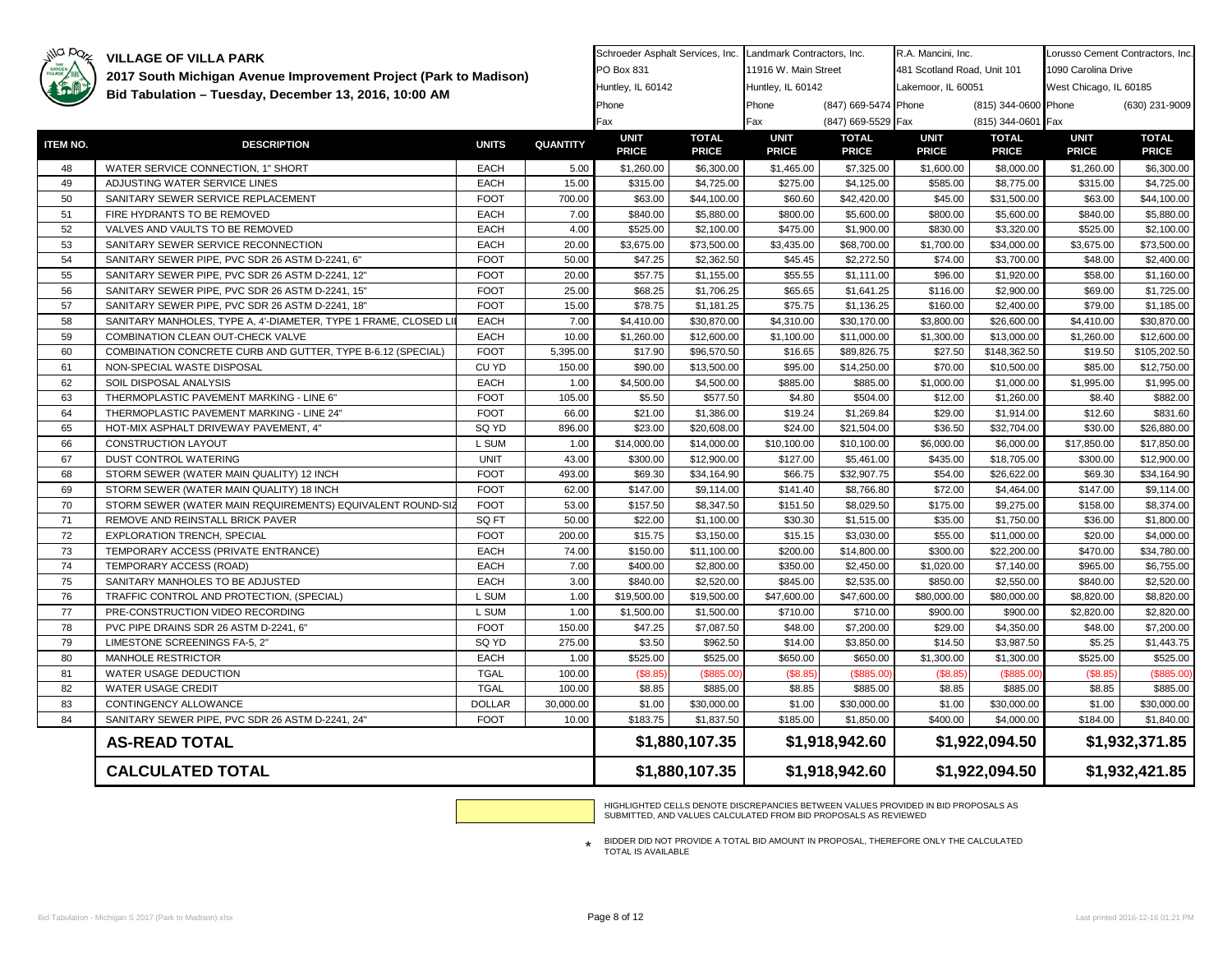

| THE GARDEN     | 2017 South Michigan Avenue Improvement Project (Park to Madison) |              |                 | 58 W. Commercial Road |                    | 6620 W. Belmont Avenue |              | 1166 Lake Ave       |                      | 2701 S. 13th Avenue |              |
|----------------|------------------------------------------------------------------|--------------|-----------------|-----------------------|--------------------|------------------------|--------------|---------------------|----------------------|---------------------|--------------|
|                |                                                                  |              |                 | Addison, IL 60101     |                    | Chicago, IL 60634      |              | Woodstock, IL 60098 |                      | Broadview, IL 60155 |              |
|                | Bid Tabulation - Tuesday, December 13, 2016, 10:00 AM            |              |                 | Phone                 |                    | Phone                  |              | Phone               | (815) 338-5900 Phone |                     |              |
|                |                                                                  |              |                 | Fax                   | (815) 338-9109 Fax |                        |              | Fax                 | (815) 338-9109 Fax   |                     |              |
|                |                                                                  |              |                 | <b>UNIT</b>           | <b>TOTAL</b>       | <b>UNIT</b>            | <b>TOTAL</b> | <b>UNIT</b>         | <b>TOTAL</b>         | <b>UNIT</b>         | <b>TOTAL</b> |
| ITEM NO.       | <b>DESCRIPTION</b>                                               | <b>UNITS</b> | <b>QUANTITY</b> | <b>PRICE</b>          | <b>PRICE</b>       | <b>PRICE</b>           | <b>PRICE</b> | <b>PRICE</b>        | <b>PRICE</b>         | <b>PRICE</b>        | <b>PRICE</b> |
| $\overline{1}$ | TEMPORARY FENCE                                                  | <b>FOOT</b>  | 200.00          | \$5.00                | \$1,000.00         | \$5.00                 | \$1,000.00   | \$10.00             | \$2,000.00           | \$19.80             | \$3,960.00   |
| 2              | TREE ROOT PRUNING                                                | <b>EACH</b>  | 81.00           | \$30.00               | \$2,430.00         | \$100.00               | \$8,100.00   | \$69.00             | \$5,589.00           | \$127.50            | \$10,327.50  |
| 3              | <b>EARTH EXCAVATION</b>                                          | CU YD        | 1,588.00        | \$60.00               | \$95,280.00        | \$32.00                | \$50,816.00  | \$7.50              | \$11,910.00          | \$41.00             | \$65,108.00  |
| $\overline{4}$ | REMOVAL AND DISPOSAL OF UNSUITABLE MATERIAL                      | CU YD        | 1,603.00        | \$20.00               | \$32,060.00        | \$55.00                | \$88,165.00  | \$10.00             | \$16,030.00          | \$42.25             | \$67,726.75  |
| 5              | <b>TRENCH BACKFILL</b>                                           | CU YD        | 3,822.00        | \$40.00               | \$152,880.00       | \$33.00                | \$126,126.00 | \$17.00             | \$64,974.00          | \$34.17             | \$130,597.74 |
| 6              | GEOTECHNICAL FABRIC FOR GROUND STABILIZATION                     | SQ YD        | 8,492.00        | \$1.50                | \$12,738.00        | \$1.75                 | \$14,861.00  | \$1.00              | \$8,492.00           | \$2.20              | \$18,682.40  |
| $\overline{7}$ | PARKWAY RESTORATION                                              | SQ YD        | 5,600.00        | \$14.00               | \$78,400.00        | \$6.50                 | \$36,400.00  | \$12.00             | \$67,200.00          | \$22.00             | \$123,200.00 |
| 8              | SUPPLEMENTAL WATERING                                            | <b>UNIT</b>  | 42.00           | \$0.01                | \$0.42             | \$100.00               | \$4,200.00   | \$110.00            | \$4,620.00           | \$130.60            | \$5,485.20   |
| 9              | PERIMETER EROSION BARRIER                                        | <b>FOOT</b>  | 820.00          | \$8.00                | \$6,560.00         | \$2.50                 | \$2,050.00   | \$3.00              | \$2,460.00           | \$4.70              | \$3,854.00   |
| 10             | <b>INLET FILTERS</b>                                             | EACH         | 41.00           | \$200.00              | \$8,200.00         | \$205.00               | \$8,405.00   | \$25.00             | \$1,025.00           | \$186.90            | \$7,662.90   |
| 11             | AGGREGATE SUBGRADE IMPROVEMENT                                   | CU YD        | 980.00          | \$20.00               | \$19,600.00        | \$50.00                | \$49,000.00  | \$22.40             | \$21,952.00          | \$54.65             | \$53,557.00  |
| 12             | AGGREGATE BASE COURSE, TYPE B 4"                                 | SQ YD        | 2,441.00        | \$5.00                | \$12,205.00        | \$9.75                 | \$23,799.75  | \$4.20              | \$10,252.20          | \$7.60              | \$18,551.60  |
| 13             | AGGREGATE BASE COURSE, TYPE B 6"                                 | SQ YD        | 8,241.00        | \$7.00                | \$57,687.00        | \$10.50                | \$86,530.50  | \$6.30              | \$51,918.30          | \$8.90              | \$73,344.90  |
| 14             | BITUMINOUS MATERIALS (TACK COAT)                                 | <b>POUND</b> | 4,780.00        | \$0.01                | \$47.80            | \$0.50                 | \$2,390.00   | \$0.41              | \$1,959.80           | \$1.15              | \$5,497.00   |
| 15             | HOT-MIX ASPHALT BINDER COURSE, IL-19.0, N50                      | <b>TON</b>   | 1,627.00        | \$61.00               | \$99,247.00        | \$68.25                | \$111,042.75 | \$68.03             | \$110,684.81         | \$60.20             | \$97,945.40  |
| 16             | HOT-MIX ASPHALT SURFACE COURSE, MIX "D", N50                     | <b>TON</b>   | 834.00          | \$68.00               | \$56,712.00        | \$75.25                | \$62,758.50  | \$75.25             | \$62,758.50          | \$67.25             | \$56,086.50  |
| 17             | PROTECTIVE COAT                                                  | SQ YD        | 2,200.00        | \$1.00                | \$2,200.00         | \$1.00                 | \$2,200.00   | \$0.01              | \$22.00              | \$3.90              | \$8,580.00   |
| 18             | PORTLAND CEMENT CONCRETE DRIVEWAY PAVEMENT, 6 INCH               | SQ YD        | 663.00          | \$70.00               | \$46,410.00        | \$72.00                | \$47,736.00  | \$49.50             | \$32,818.50          | \$67.25             | \$44,586.75  |
| 19             | PORTLAND CEMENT CONCRETE SIDEWALK 5 INCH                         | SQ FT        | 2,075.00        | \$8.00                | \$16,600.00        | \$6.00                 | \$12,450.00  | \$8.25              | \$17,118.75          | \$6.95              | \$14,421.25  |
| 20             | DETECTABLE WARNINGS                                              | SQ FT        | 220.00          | \$40.00               | \$8,800.00         | \$40.00                | \$8,800.00   | \$15.00             | \$3,300.00           | \$61.60             | \$13,552.00  |
| 21             | PAVEMENT REMOVAL                                                 | SQ YD        | 7,030.00        | \$20.00               | \$140,600.00       | \$18.50                | \$130,055.00 | \$30.00             | \$210,900.00         | \$15.80             | \$111,074.00 |
| 22             | DRIVEWAY PAVEMENT REMOVAL                                        | SQ YD        | 1,402.00        | \$15.00               | \$21,030.00        | \$12.50                | \$17,525.00  | \$20.00             | \$28,040.00          | \$27.15             | \$38,064.30  |
| 23             | COMBINATION CURB AND GUTTER REMOVAL                              | <b>FOOT</b>  | 5,395.00        | \$5.00                | \$26,975.00        | \$4.00                 | \$21,580.00  | \$25.00             | \$134,875.00         | \$6.80              | \$36,686.00  |
| 24             | SIDEWALK REMOVAL                                                 | SQ FT        | 2,715.00        | \$2.00                | \$5,430.00         | \$2.00                 | \$5,430.00   | \$3.00              | \$8,145.00           | \$2.50              | \$6,787.50   |
| 25             | CLASS D PATCHES, 6 INCH                                          | SQ YD        | 22.00           | \$120.00              | \$2,640.00         | \$24.00                | \$528.00     | \$23.95             | \$526.90             | \$306.00            | \$6,732.00   |
| 26             | STORM SEWERS, RUBBER GASKET, CLASS A, TYPE 1 12"                 | <b>FOOT</b>  | 231.00          | \$52.00               | \$12,012.00        | \$95.25                | \$22,002.75  | \$158.00            | \$36,498.00          | \$86.75             | \$20,039.25  |
| 27             | STORM SEWERS, RUBBER GASKET, CLASS A, TYPE 2 12"                 | <b>FOOT</b>  | 400.00          | \$55.00               | \$22,000.00        | \$95.25                | \$38,100.00  | \$158.00            | \$63,200.00          | \$91.20             | \$36,480.00  |
| 28             | STORM SEWERS, RUBBER GASKET, CLASS A, TYPE 2 18"                 | <b>FOOT</b>  | 361.00          | \$60.00               | \$21,660.00        | \$116.25               | \$41,966.25  | \$162.00            | \$58,482.00          | \$78.40             | \$28,302.40  |
| 29             | STORM SEWERS, RUBBER GASKET, CLASS A, TYPE 2 30"                 | <b>FOOT</b>  | 1,155.00        | \$138.00              | \$159,390.00       | \$126.50               | \$146,107.50 | \$181.00            | \$209,055.00         | \$87.30             | \$100,831.50 |
| 30             | STORM SEWERS, RUBBER GASKET, CLASS A, TYPE 2 36"                 | <b>FOOT</b>  | 252.00          | \$155.00              | \$39,060.00        | \$224.00               | \$56,448.00  | \$189.00            | \$47,628.00          | \$153.10            | \$38,581.20  |
| 31             | STORM SEWER REMOVAL                                              | <b>FOOT</b>  | 318.00          | \$5.00                | \$1,590.00         | \$10.00                | \$3,180.00   | \$20.00             | \$6,360.00           | \$27.05             | \$8,601.90   |
| 32             | CATCH BASINS, TYPE A, 4'-DIAMETER, TYPE 11 FRAME AND GRATE       | <b>EACH</b>  | 4.00            | \$3,800.00            | \$15,200.00        | \$2,850.00             | \$11,400.00  | \$5,450.00          | \$21,800.00          | \$3,526.90          | \$14,107.60  |
| 33             | CATCH BASINS, TYPE A, 5'-DIAMETER, TYPE 11 FRAME AND GRATE       | <b>EACH</b>  | 2.00            | \$4,500.00            | \$9,000.00         | \$3,150.00             | \$6,300.00   | \$6,950.00          | \$13,900.00          | \$4,623.30          | \$9,246.60   |
| 34             | CATCH BASINS, TYPE C, TYPE 11 FRAME AND GRATE                    | EACH         | 23.00           | \$1,600.00            | \$36,800.00        | \$1,850.00             | \$42,550.00  | \$2,750.00          | \$63,250.00          | \$2,364.45          | \$54,382.35  |
| 35             | MANHOLES, TYPE A, 4'-DIAMETER, TYPE 1 FRAME, CLOSED LID          | <b>EACH</b>  | 6.00            | \$3,200.00            | \$19,200.00        | \$2,500.00             | \$15,000.00  | \$5,550.00          | \$33,300.00          | \$5,205.95          | \$31,235.70  |
| 36             | MANHOLES, TYPE A, 5'-DIAMETER, TYPE 1 FRAME, CLOSED LID          | <b>EACH</b>  | 9.00            | \$4,200.00            | \$37,800.00        | \$3,000.00             | \$27,000.00  | \$7,225.00          | \$65,025.00          | \$6,084.95          | \$54,764.55  |
| 37             | INLETS, TYPE A, TYPE 11 FRAME AND GRATE                          | <b>EACH</b>  | 12.00           | \$1,400.00            | \$16,800.00        | \$1,250.00             | \$15,000.00  | \$2,700.00          | \$32,400.00          | \$2,206.55          | \$26,478.60  |
| 38             | VALVE VAULTS, TYPE A, 5'-DIAMETER, TYPE 1 FRAME, CLOSED LID      | <b>EACH</b>  | 4.00            | \$3,200.00            | \$12,800.00        | \$3,000.00             | \$12,000.00  | \$5,000.00          | \$20,000.00          | \$3,455.45          | \$13,821.80  |
| 39             | MANHOLES TO BE ADJUSTED                                          | <b>EACH</b>  | 1.00            | \$750.00              | \$750.00           | \$500.00               | \$500.00     | \$750.00            | \$750.00             | \$1,421.25          | \$1,421.25   |
| 40             | VALVE VAULTS TO BE ADJUSTED                                      | <b>EACH</b>  | 1.00            | \$600.00              | \$600.00           | \$500.00               | \$500.00     | \$750.00            | \$750.00             | \$711.20            | \$711.20     |
| 41             | FRAMES AND LIDS, TYPE 1, CLOSED LID                              | <b>EACH</b>  | 5.00            | \$350.00              | \$1,750.00         | \$650.00               | \$3,250.00   | \$425.00            | \$2,125.00           | \$672.00            | \$3,360.00   |
| 42             | <b>REMOVING MANHOLES</b>                                         | <b>EACH</b>  | 2.00            | \$350.00              | \$700.00           | \$500.00               | \$1,000.00   | \$500.00            | \$1,000.00           | \$896.55            | \$1,793.10   |
| 43             | <b>REMOVING INLETS</b>                                           | <b>EACH</b>  | 18.00           | \$100.00              | \$1,800.00         | \$350.00               | \$6,300.00   | \$250.00            | \$4,500.00           | \$398.50            | \$7,173.00   |
| 44             | DUCTILE IRON WATER MAIN (OPEN CUT), 6"                           | <b>FOOT</b>  | 58.00           | \$80.00               | \$4,640.00         | \$85.00                | \$4,930.00   | \$384.00            | \$22,272.00          | \$87.45             | \$5,072.10   |
| 45             | WATER VALVE, 6"                                                  | <b>EACH</b>  | 4.00            | \$1,650.00            | \$6,600.00         | \$1,500.00             | \$6,000.00   | \$2,000.00          | \$8,000.00           | \$3,426.35          | \$13,705.40  |
| 46             | FIRE HYDRANT WITH AUXILIARY VALVE AND VALVE BOX                  | <b>EACH</b>  | 7.00            | \$5,800.00            | \$40,600.00        | \$6,750.00             | \$47,250.00  | \$8,000.00          | \$56,000.00          | \$7,840.00          | \$54,880.00  |
| 47             | WATER SERVICE CONNECTION. 1" LONG                                | <b>EACH</b>  | 15.00           | \$1,800.00            | \$27,000.00        | \$1,250.00             | \$18,750.00  | \$4.375.00          | \$65,625,00          | \$2,880.70          | \$43,210.50  |

G&M Cement Construction, Inc. Elanar Construction

Alliance Contractors Inc.

Norvilla, LLC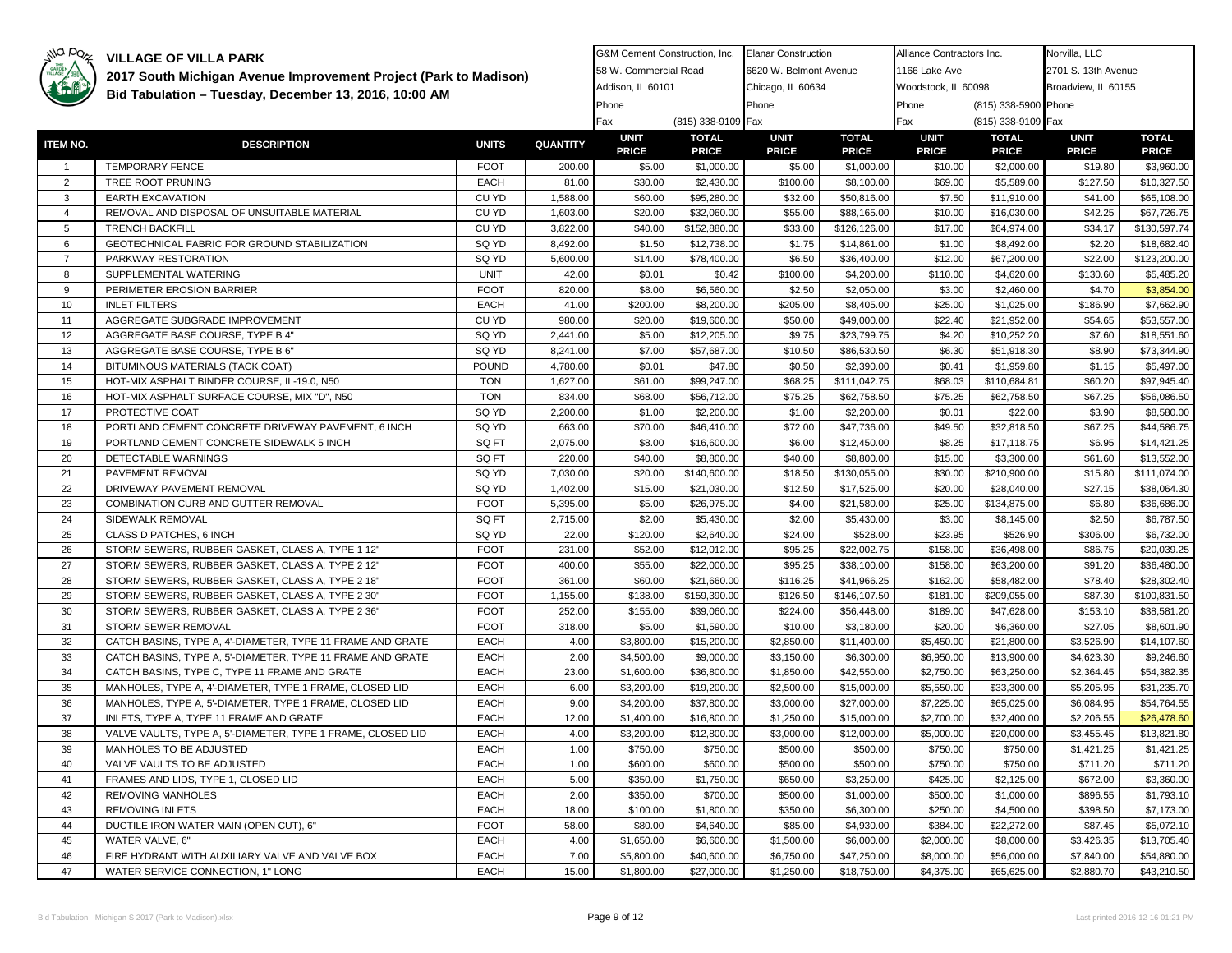| GARDEN   |                                                                 | 2017 South Michigan Avenue Improvement Project (Park to Madison) |                 |                   |                    | 6620 W. Belmont Avenue |                | 1166 Lake Ave       |                      | 2701 S. 13th Avenue |                |  |
|----------|-----------------------------------------------------------------|------------------------------------------------------------------|-----------------|-------------------|--------------------|------------------------|----------------|---------------------|----------------------|---------------------|----------------|--|
|          |                                                                 |                                                                  |                 | Addison, IL 60101 |                    | Chicago, IL 60634      |                | Woodstock, IL 60098 |                      | Broadview, IL 60155 |                |  |
|          | Bid Tabulation - Tuesday, December 13, 2016, 10:00 AM           |                                                                  |                 | Phone             |                    | Phone                  |                | Phone               | (815) 338-5900 Phone |                     |                |  |
|          |                                                                 |                                                                  |                 | Fax               | (815) 338-9109 Fax |                        |                | Fax                 | (815) 338-9109 Fax   |                     |                |  |
|          |                                                                 |                                                                  |                 | <b>UNIT</b>       | <b>TOTAL</b>       | <b>UNIT</b>            | <b>TOTAL</b>   | <b>UNIT</b>         | <b>TOTAL</b>         | <b>UNIT</b>         | <b>TOTAL</b>   |  |
| ITEM NO. | <b>DESCRIPTION</b>                                              | <b>UNITS</b>                                                     | <b>QUANTITY</b> | <b>PRICE</b>      | <b>PRICE</b>       | <b>PRICE</b>           | <b>PRICE</b>   | <b>PRICE</b>        | <b>PRICE</b>         | <b>PRICE</b>        | <b>PRICE</b>   |  |
| 48       | WATER SERVICE CONNECTION, 1" SHORT                              | <b>EACH</b>                                                      | 5.00            | \$1,200.00        | \$6,000.00         | \$1,750.00             | \$8,750.00     | \$4,375.00          | \$21,875.00          | \$2,720.70          | \$13,603.50    |  |
| 49       | ADJUSTING WATER SERVICE LINES                                   | <b>EACH</b>                                                      | 15.00           | \$300.00          | \$4,500.00         | \$950.00               | \$14,250.00    | \$250.00            | \$3,750.00           | \$1,218.00          | \$18,270.00    |  |
| 50       | SANITARY SEWER SERVICE REPLACEMENT                              | <b>FOOT</b>                                                      | 700.00          | \$60.00           | \$42,000.00        | \$45.00                | \$31,500.00    | \$100.00            | \$70,000.00          | \$51.16             | \$35,812.00    |  |
| 51       | FIRE HYDRANTS TO BE REMOVED                                     | <b>EACH</b>                                                      | 7.00            | \$800.00          | \$5,600.00         | \$650.00               | \$4,550.00     | \$1,315.00          | \$9,205.00           | \$790.55            | \$5,533.85     |  |
| 52       | VALVES AND VAULTS TO BE REMOVED                                 | <b>EACH</b>                                                      | 4.00            | \$500.00          | \$2,000.00         | \$850.00               | \$3,400.00     | \$450.00            | \$1,800.00           | \$896.56            | \$3,586.24     |  |
| 53       | SANITARY SEWER SERVICE RECONNECTION                             | <b>EACH</b>                                                      | 20.00           | \$3,500.00        | \$70,000.00        | \$875.00               | \$17,500.00    | \$1,275.00          | \$25,500.00          | \$2,577.50          | \$51,550.00    |  |
| 54       | SANITARY SEWER PIPE, PVC SDR 26 ASTM D-2241, 6"                 | <b>FOOT</b>                                                      | 50.00           | \$45.00           | \$2,250.00         | \$75.00                | \$3,750.00     | \$400.00            | \$20,000.00          | \$124.05            | \$6,202.50     |  |
| 55       | SANITARY SEWER PIPE, PVC SDR 26 ASTM D-2241, 12"                | <b>FOOT</b>                                                      | 20.00           | \$55.00           | \$1,100.00         | \$150.00               | \$3,000.00     | \$420.00            | \$8,400.00           | \$510.70            | \$10,214.00    |  |
| 56       | SANITARY SEWER PIPE, PVC SDR 26 ASTM D-2241, 15"                | <b>FOOT</b>                                                      | 25.00           | \$65.00           | \$1,625.00         | \$175.00               | \$4,375.00     | \$435.00            | \$10,875.00          | \$385.40            | \$9,635.00     |  |
| 57       | SANITARY SEWER PIPE, PVC SDR 26 ASTM D-2241, 18"                | <b>FOOT</b>                                                      | 15.00           | \$75.00           | \$1,125.00         | \$200.00               | \$3,000.00     | \$450.00            | \$6,750.00           | \$556.60            | \$8,349.00     |  |
| 58       | SANITARY MANHOLES, TYPE A, 4'-DIAMETER, TYPE 1 FRAME, CLOSED LI | <b>EACH</b>                                                      | 7.00            | \$4,200.00        | \$29,400.00        | \$3,500.00             | \$24,500.00    | \$8,000.00          | \$56,000.00          | \$5,526.00          | \$38,682.00    |  |
| 59       | COMBINATION CLEAN OUT-CHECK VALVE                               | <b>EACH</b>                                                      | 10.00           | \$1,200.00        | \$12,000.00        | \$1,500.00             | \$15,000.00    | \$500.00            | \$5,000.00           | \$2,796.40          | \$27,964.00    |  |
| 60       | COMBINATION CONCRETE CURB AND GUTTER, TYPE B-6.12 (SPECIAL)     | <b>FOOT</b>                                                      | 5,395.00        | \$21.00           | \$113,295.00       | \$20.00                | \$107,900.00   | \$17.00             | \$91,715.00          | \$35.25             | \$190,173.75   |  |
| 61       | NON-SPECIAL WASTE DISPOSAL                                      | CU YD                                                            | 150.00          | \$50.00           | \$7,500.00         | \$55.00                | \$8,250.00     | \$100.00            | \$15,000.00          | \$130.90            | \$19,635.00    |  |
| 62       | SOIL DISPOSAL ANALYSIS                                          | <b>EACH</b>                                                      | 1.00            | \$10,000.00       | \$10,000.00        | \$3,500.00             | \$3,500.00     | \$3,000.00          | \$3,000.00           | \$2,128.00          | \$2,128.00     |  |
| 63       | THERMOPLASTIC PAVEMENT MARKING - LINE 6"                        | <b>FOOT</b>                                                      | 105.00          | \$7.00            | \$735.00           | \$13.50                | \$1,417.50     | \$7.00              | \$735.00             | \$10.00             | \$1,050.00     |  |
| 64       | THERMOPLASTIC PAVEMENT MARKING - LINE 24"                       | <b>FOOT</b>                                                      | 66.00           | \$28.00           | \$1,848.00         | \$54.50                | \$3,597.00     | \$28.00             | \$1,848.00           | \$24.50             | \$1,617.00     |  |
| 65       | HOT-MIX ASPHALT DRIVEWAY PAVEMENT, 4"                           | SQ YD                                                            | 896.00          | \$30.00           | \$26,880.00        | \$17.00                | \$15,232.00    | \$16.80             | \$15,052.80          | \$41.50             | \$37,184.00    |  |
| 66       | <b>CONSTRUCTION LAYOUT</b>                                      | L SUM                                                            | 1.00            | \$40,000.00       | \$40,000.00        | \$180,728.50           | \$180,728.50   | \$11,500.00         | \$11,500.00          | \$17,000.00         | \$17,000.00    |  |
| 67       | DUST CONTROL WATERING                                           | <b>UNIT</b>                                                      | 43.00           | \$0.01            | \$0.43             | \$100.00               | \$4,300.00     | \$1.00              | \$43.00              | \$382.80            | \$16,460.40    |  |
| 68       | STORM SEWER (WATER MAIN QUALITY) 12 INCH                        | <b>FOOT</b>                                                      | 493.00          | \$66.00           | \$32,538.00        | \$58.50                | \$28,840.50    | \$158.00            | \$77,894.00          | \$70.15             | \$34,583.95    |  |
| 69       | STORM SEWER (WATER MAIN QUALITY) 18 INCH                        | <b>FOOT</b>                                                      | 62.00           | \$140.00          | \$8,680.00         | \$125.00               | \$7,750.00     | \$174.00            | \$10,788.00          | \$184.90            | \$11,463.80    |  |
| 70       | STORM SEWER (WATER MAIN REQUIREMENTS) EQUIVALENT ROUND-SIZ      | <b>FOOT</b>                                                      | 53.00           | \$150.00          | \$7,950.00         | \$500.00               | \$26,500.00    | \$235.00            | \$12,455.00          | \$270.20            | \$14,320.60    |  |
| 71       | REMOVE AND REINSTALL BRICK PAVER                                | SQ FT                                                            | 50.00           | \$15.00           | \$750.00           | \$50.00                | \$2,500.00     | \$20.00             | \$1,000.00           | \$28.45             | \$1,422.50     |  |
| 72       | <b>EXPLORATION TRENCH, SPECIAL</b>                              | <b>FOOT</b>                                                      | 200.00          | \$15.00           | \$3,000.00         | \$10.00                | \$2,000.00     | \$1.00              | \$200.00             | \$44.80             | \$8,960.00     |  |
| 73       | TEMPORARY ACCESS (PRIVATE ENTRANCE)                             | <b>EACH</b>                                                      | 74.00           | \$200.00          | \$14,800.00        | \$300.00               | \$22,200.00    | \$1.00              | \$74.00              | \$317.30            | \$23,480.20    |  |
| 74       | TEMPORARY ACCESS (ROAD)                                         | <b>EACH</b>                                                      | 7.00            | \$200.00          | \$1,400.00         | \$1,000.00             | \$7,000.00     | \$1.00              | \$7.00               | \$849.45            | \$5,946.15     |  |
| 75       | SANITARY MANHOLES TO BE ADJUSTED                                | <b>EACH</b>                                                      | 3.00            | \$800.00          | \$2,400.00         | \$595.00               | \$1,785.00     | \$1,000.00          | \$3,000.00           | \$895.65            | \$2,686.95     |  |
| 76       | TRAFFIC CONTROL AND PROTECTION, (SPECIAL)                       | L SUM                                                            | 1.00            | \$95,000.00       | \$95,000.00        | \$81,500.00            | \$81,500.00    | \$21,795.00         | \$21,795.00          | \$6,150.00          | \$6,150.00     |  |
| 77       | PRE-CONSTRUCTION VIDEO RECORDING                                | L SUM                                                            | 1.00            | \$4,000.00        | \$4,000.00         | \$29,408.00            | \$29,408.00    | \$2,685.00          | \$2,685.00           | \$2,685.00          | \$2,685.00     |  |
| 78       | PVC PIPE DRAINS SDR 26 ASTM D-2241, 6"                          | <b>FOOT</b>                                                      | 150.00          | \$45.00           | \$6,750.00         | \$30.00                | \$4,500.00     | \$25.00             | \$3,750.00           | \$62.35             | \$9.352.50     |  |
| 79       | LIMESTONE SCREENINGS FA-5, 2"                                   | SQ YD                                                            | 275.00          | \$6.00            | \$1,650.00         | \$5.50                 | \$1,512.50     | \$2.00              | \$550.00             | \$6.70              | \$1,842.50     |  |
| 80       | MANHOLE RESTRICTOR                                              | <b>EACH</b>                                                      | 1.00            | \$500.00          | \$500.00           | \$850.00               | \$850.00       | \$1,000.00          | \$1,000.00           | \$4,567.20          | \$4,567.20     |  |
| 81       | WATER USAGE DEDUCTION                                           | <b>TGAL</b>                                                      | 100.00          | (\$8.85           | (\$885.00          | (\$8.85                | (\$885.0       | (\$8.85             | (\$885.0             | (\$8.85             | (\$885.00)     |  |
| 82       | WATER USAGE CREDIT                                              | <b>TGAL</b>                                                      | 100.00          | \$8.85            | \$885.00           | \$8.85                 | \$885.00       | \$8.85              | \$885.00             | \$8.85              | \$885.00       |  |
| 83       | CONTINGENCY ALLOWANCE                                           | <b>DOLLAR</b>                                                    | 30,000.00       | \$1.00            | \$30,000.00        | \$1.00                 | \$30,000.00    | \$1.00              | \$30,000.00          | \$1.00              | \$30,000.00    |  |
| 84       | SANITARY SEWER PIPE, PVC SDR 26 ASTM D-2241, 24"                | <b>FOOT</b>                                                      | 10.00           | \$175.00          | \$1,750.00         | \$200.00               | \$2,000.00     | \$475.00            | \$4,750.00           | \$362.90            | \$3,629.00     |  |
|          | <b>AS-READ TOTAL</b>                                            |                                                                  |                 |                   | \$1,968,690.65     |                        | \$2,154,329.00 |                     | \$2,259,488.56       |                     | \$2,262,383.48 |  |
|          | <b>CALCULATED TOTAL</b>                                         |                                                                  |                 |                   | \$1,982,510.65     | \$2,154,329.00         |                |                     | \$2,259,488.56       | \$2,266,011.28      |                |  |

G&M Cement Construction, Inc. Elanar Construction

Alliance Contractors Inc.

Norvilla, LLC

HIGHLIGHTED CELLS DENOTE DISCREPANCIES BETWEEN VALUES PROVIDED IN BID PROPOSALS AS SUBMITTED, AND VALUES CALCULATED FROM BID PROPOSALS AS REVIEWED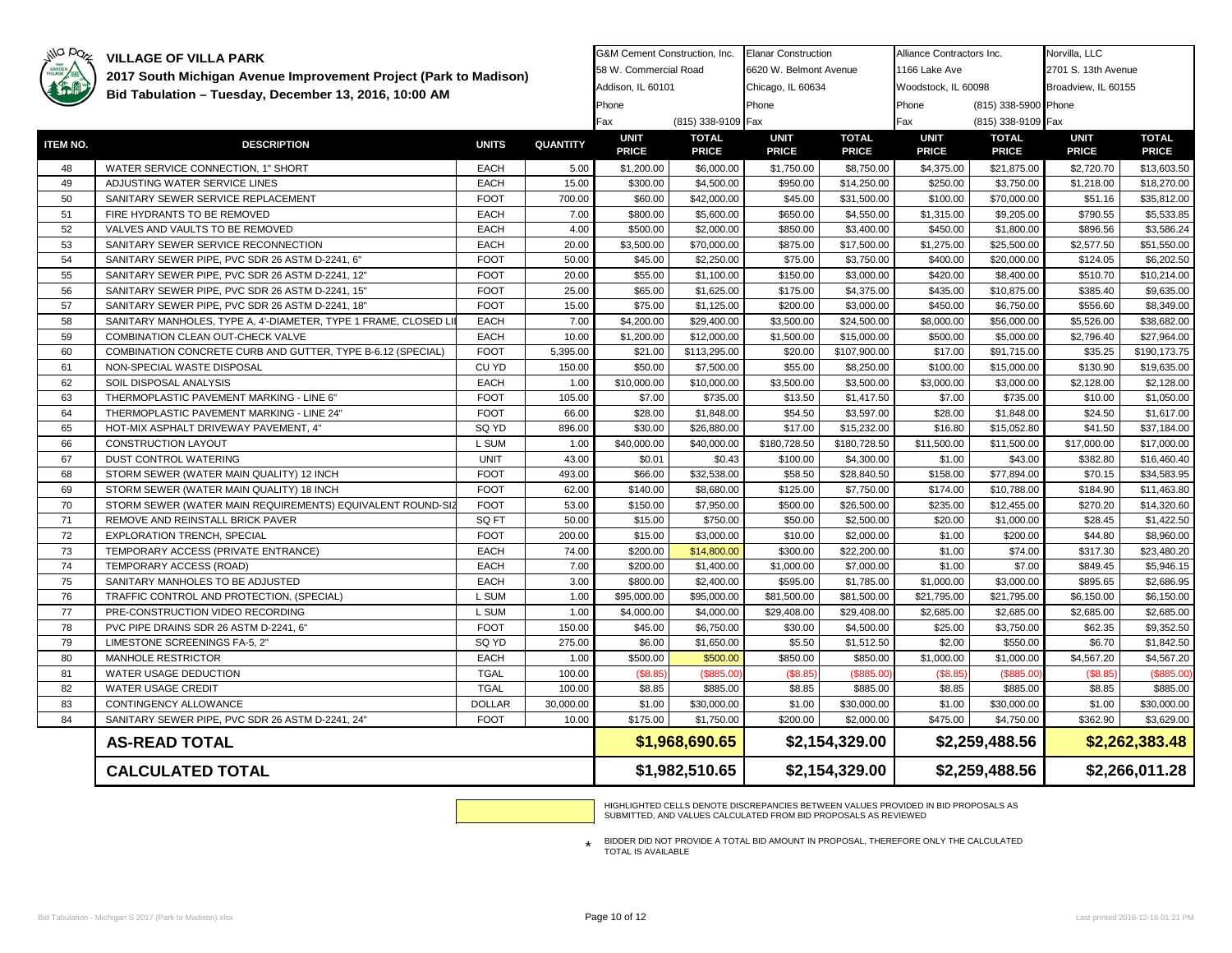| GARDEN          | 2017 South Michigan Avenue Improvement Project (Park to Madison) |              |                 | 563 S. Route 53             |                              | 7243 W. Touhy Avenue        |                              |                             |                              |
|-----------------|------------------------------------------------------------------|--------------|-----------------|-----------------------------|------------------------------|-----------------------------|------------------------------|-----------------------------|------------------------------|
|                 | Bid Tabulation - Tuesday, December 13, 2016, 10:00 AM            |              |                 | Addison, IL 60101           |                              | Chicago, IL 60631           |                              |                             |                              |
|                 |                                                                  |              |                 | Phone                       |                              | Phone                       |                              |                             |                              |
|                 |                                                                  |              |                 | Fax                         |                              | Fax                         |                              |                             |                              |
| <b>ITEM NO.</b> | <b>DESCRIPTION</b>                                               | <b>UNITS</b> | <b>QUANTITY</b> | <b>UNIT</b><br><b>PRICE</b> | <b>TOTAL</b><br><b>PRICE</b> | <b>UNIT</b><br><b>PRICE</b> | <b>TOTAL</b><br><b>PRICE</b> | <b>UNIT</b><br><b>PRICE</b> | <b>TOTAL</b><br><b>PRICE</b> |
| $\mathbf{1}$    | TEMPORARY FENCE                                                  | <b>FOOT</b>  | 200.00          | \$4.45                      | \$890.00                     | \$21.60                     | \$4,320.00                   | \$6.74                      | \$1,348.00                   |
| $\overline{2}$  | TREE ROOT PRUNING                                                | EACH         | 81.00           | \$18.95                     | \$1,534.95                   | \$124.12                    | \$10,053.72                  | \$81.74                     | \$6,620.94                   |
| 3               | <b>EARTH EXCAVATION</b>                                          | CU YD        | 1,588.00        | \$88.00                     | \$139,744.00                 | \$36.49                     | \$57,946.12                  | \$34.17                     | \$54,261.96                  |
| $\overline{4}$  | REMOVAL AND DISPOSAL OF UNSUITABLE MATERIAL                      | CU YD        | 1,603.00        | \$62.55                     | \$100,267.65                 | \$83.07                     | \$133,161.21                 | \$35.32                     | \$56,617.96                  |
| 5               | <b>TRENCH BACKFILL</b>                                           | CU YD        | 3,822.00        | \$68.10                     | \$260,278.20                 | \$18.81                     | \$71,891.82                  | \$32.45                     | \$124,023.90                 |
| 6               | GEOTECHNICAL FABRIC FOR GROUND STABILIZATION                     | SQ YD        | 8,492.00        | \$1.25                      | \$10,615.00                  | \$5.95                      | \$50,527.40                  | \$1.88                      | \$15,964.96                  |
| $\overline{7}$  | PARKWAY RESTORATION                                              | SQ YD        | 5,600.00        | \$26.55                     | \$148,680.00                 | \$27.27                     | \$152,712.00                 | \$14.42                     | \$80,752.00                  |
| 8               | SUPPLEMENTAL WATERING                                            | <b>UNIT</b>  | 42.00           | \$1.25                      | \$52.50                      | \$78.65                     | \$3,303.30                   | \$65.88                     | \$2,766.96                   |
| 9               | PERIMETER EROSION BARRIER                                        | <b>FOOT</b>  | 820.00          | \$6.95                      | \$5,699.00                   | \$9.45                      | \$7,749.00                   | \$3.56                      | \$2,919.20                   |
| 10              | <b>INLET FILTERS</b>                                             | EACH         | 41.00           | \$265.00                    | \$10,865.00                  | \$187.65                    | \$7,693.65                   | \$139.39                    | \$5,714.99                   |
| 11              | AGGREGATE SUBGRADE IMPROVEMENT                                   | CU YD        | 980.00          | \$65.65                     | \$64,337.00                  | \$46.06                     | \$45,138.80                  | \$37.92                     | \$37,161.60                  |
| 12              | AGGREGATE BASE COURSE, TYPE B 4"                                 | SQ YD        | 2,441.00        | \$6.50                      | \$15,866.50                  | \$14.66                     | \$35,785.06                  | \$6.93                      | \$16,916.13                  |
| 13              | AGGREGATE BASE COURSE, TYPE B 6"                                 | SQ YD        | 8,241.00        | \$10.60                     | \$87,354.60                  | \$14.20                     | \$117,022.20                 | \$8.49                      | \$69,966.09                  |
| 14              | BITUMINOUS MATERIALS (TACK COAT)                                 | <b>POUND</b> | 4,780.00        | \$0.15                      | \$717.00                     | \$1.07                      | \$5,114.60                   | \$0.35                      | \$1,673.00                   |
| 15              | HOT-MIX ASPHALT BINDER COURSE, IL-19.0, N50                      | <b>TON</b>   | 1,627.00        | \$92.35                     | \$150,253.45                 | \$62.92                     | \$102,370.84                 | \$68.06                     | \$110,733.62                 |
| 16              | HOT-MIX ASPHALT SURFACE COURSE, MIX "D", N50                     | <b>TON</b>   | 834.00          | \$102.45                    | \$85,443.30                  | \$70.09                     | \$58,455.06                  | \$74.78                     | \$62,366.52                  |
| 17              | PROTECTIVE COAT                                                  | SQ YD        | 2,200.00        | \$0.95                      | \$2,090.00                   | \$0.54                      | \$1,188.00                   | \$0.93                      | \$2,046.00                   |
| 18              | PORTLAND CEMENT CONCRETE DRIVEWAY PAVEMENT, 6 INCH               | SQ YD        | 663.00          | \$77.17                     | \$51,163.71                  | \$52.64                     | \$34,900.32                  | \$57.46                     | \$38,095.98                  |
| 19              | PORTLAND CEMENT CONCRETE SIDEWALK 5 INCH                         | SQ FT        | 2,075.00        | \$8.79                      | \$18,239.25                  | \$6.58                      | \$13,653.50                  | \$6.91                      | \$14,338.25                  |
| 20              | DETECTABLE WARNINGS                                              | SQ FT        | 220.00          | \$26.57                     | \$5,845.40                   | \$42.80                     | \$9,416.00                   | \$30.95                     | \$6,809.00                   |
| 21              | PAVEMENT REMOVAL                                                 | SQ YD        | 7,030.00        | \$8.85                      | \$62,215.50                  | \$13.74                     | \$96,592.20                  | \$13.63                     | \$95,818.90                  |
| 22              | DRIVEWAY PAVEMENT REMOVAL                                        | SQ YD        | 1,402.00        | \$6.05                      | \$8,482.10                   | \$16.13                     | \$22,614.26                  | \$13.51                     | \$18,941.02                  |
| 23              | COMBINATION CURB AND GUTTER REMOVAL                              | <b>FOOT</b>  | 5,395.00        | \$5.40                      | \$29,133.00                  | \$9.67                      | \$52,169.65                  | \$5.68                      | \$30,643.60                  |
| 24              | SIDEWALK REMOVAL                                                 | SQ FT        | 2,715.00        | \$1.60                      | \$4,344.00                   | \$6.44                      | \$17,484.60                  | \$1.99                      | \$5,402.85                   |
| 25              | CLASS D PATCHES, 6 INCH                                          | SQ YD        | 22.00           | \$113.85                    | \$2,504.70                   | \$321.00                    | \$7,062.00                   | \$110.21                    | \$2,424.62                   |
| 26              | STORM SEWERS, RUBBER GASKET, CLASS A, TYPE 1 12"                 | <b>FOOT</b>  | 231.00          | \$82.65                     | \$19,092.15                  | \$142.63                    | \$32,947.53                  | \$73.54                     | \$16,987.74                  |
| 27              | STORM SEWERS, RUBBER GASKET, CLASS A, TYPE 2 12"                 | <b>FOOT</b>  | 400.00          | \$66.30                     | \$26,520.00                  | \$161.53                    | \$64,612.00                  | \$73.37                     | \$29,348.00                  |
| 28              | STORM SEWERS, RUBBER GASKET, CLASS A, TYPE 2 18"                 | <b>FOOT</b>  | 361.00          | \$74.30                     | \$26,822.30                  | \$162.61                    | \$58,702.21                  | \$82.60                     | \$29,818.60                  |
| 29              | STORM SEWERS, RUBBER GASKET, CLASS A, TYPE 2 30"                 | <b>FOOT</b>  | 1,155.00        | \$104.40                    | \$120,582.00                 | \$183.26                    | \$211,665.30                 | \$128.71                    | \$148,660.05                 |
| 30              | STORM SEWERS, RUBBER GASKET, CLASS A, TYPE 2 36"                 | <b>FOOT</b>  | 252.00          | \$115.35                    | \$29,068.20                  | \$221.75                    | \$55,881.00                  | \$155.43                    | \$39,168.36                  |
| 31              | STORM SEWER REMOVAL                                              | <b>FOOT</b>  | 318.00          | \$43.90                     | \$13,960.20                  | \$0.00                      | \$0.00                       | \$11.43                     | \$3,634.74                   |
| 32              | CATCH BASINS, TYPE A, 4'-DIAMETER, TYPE 11 FRAME AND GRATE       | <b>EACH</b>  | 4.00            | \$2,304.00                  | \$9,216.00                   | \$149.34                    | \$597.36                     | \$3,268.44                  | \$13,073.76                  |
| 33              | CATCH BASINS, TYPE A, 5'-DIAMETER, TYPE 11 FRAME AND GRATE       | EACH         | 2.00            | \$3,796.00                  | \$7,592.00                   | \$5,020.65                  | \$10,041.30                  | \$4,252.28                  | \$8,504.56                   |
| 34              | CATCH BASINS, TYPE C, TYPE 11 FRAME AND GRATE                    | EACH         | 23.00           | \$2,146.00                  | \$49,358.00                  | \$5,119.20                  | \$117,741.60                 | \$1,906.89                  | \$43,858.47                  |
| 35              | MANHOLES, TYPE A, 4'-DIAMETER, TYPE 1 FRAME, CLOSED LID          | EACH         | 6.00            | \$3,284.00                  | \$19,704.00                  | \$3,959.55                  | \$23,757.30                  | \$3,372.02                  | \$20,232.12                  |
| 36              | MANHOLES, TYPE A, 5'-DIAMETER, TYPE 1 FRAME, CLOSED LID          | EACH         | 9.00            | \$4,410.00                  | \$39,690.00                  | \$4,434.75                  | \$39,912.75                  | \$4,259.70                  | \$38,337.30                  |
| 37              | INLETS, TYPE A, TYPE 11 FRAME AND GRATE                          | <b>EACH</b>  | 12.00           | \$1,988.00                  | \$23,856.00                  | \$5,263.65                  | \$63,163.80                  | \$1,689.75                  | \$20,277.00                  |
| 38              | VALVE VAULTS, TYPE A, 5'-DIAMETER, TYPE 1 FRAME, CLOSED LID      | EACH         | 4.00            | \$3,299.00                  | \$13,196.00                  | \$3,870.45                  | \$15,481.80                  | \$3,234.66                  | \$12,938.64                  |
| 39              | MANHOLES TO BE ADJUSTED                                          | EACH         | 1.00            | \$470.00                    | \$470.00                     | \$2,106.00                  | \$2,106.00                   | \$699.97                    | \$699.97                     |
| 40              | VALVE VAULTS TO BE ADJUSTED                                      | EACH         | 1.00            | \$470.00                    | \$470.00                     | \$2,106.00                  | \$2,106.00                   | \$613.38                    | \$613.38                     |
| 41              | FRAMES AND LIDS, TYPE 1, CLOSED LID                              | <b>EACH</b>  | 5.00            | \$273.00                    | \$1,365.00                   | \$1,026.00                  | \$5,130.00                   | \$419.40                    | \$2,097.00                   |
| 42              | <b>REMOVING MANHOLES</b>                                         | EACH         | 2.00            | \$471.00                    | \$942.00                     | \$3,167.44                  | \$6,334.88                   | \$555.20                    | \$1,110.40                   |
| 43              | <b>REMOVING INLETS</b>                                           | <b>EACH</b>  | 18.00           | \$78.00                     | \$1,404.00                   | \$3,167.44                  | \$57,013.92                  | \$329.37                    | \$5,928.66                   |
| 44              | DUCTILE IRON WATER MAIN (OPEN CUT), 6"                           | <b>FOOT</b>  | 58.00           | \$283.65                    | \$16,451.70                  | \$146.65                    | \$8,505.70                   | \$138.96                    | \$8,059.68                   |
| 45              | WATER VALVE, 6"                                                  | EACH         | 4.00            | \$1,988.00                  | \$7,952.00                   | \$4,603.50                  | \$18,414.00                  | \$2,534.35                  | \$10,137.40                  |
| 46              | FIRE HYDRANT WITH AUXILIARY VALVE AND VALVE BOX                  | EACH         | 7.00            | \$2,856.00                  | \$19,992.00                  | \$8,903.25                  | \$62,322.75                  | \$6,210.68                  | \$43,474.76                  |
| 47              | WATER SERVICE CONNECTION. 1" LONG                                | <b>EACH</b>  | 15.00           | \$1.519.00                  | \$22,785.00                  | \$5.194.80                  | \$77,922.00                  | \$2.341.98                  | \$35,129.70                  |
|                 |                                                                  |              |                 |                             |                              |                             |                              |                             |                              |

Archon Construction Co Inc.

McDonagh Demolition **Average Bid**